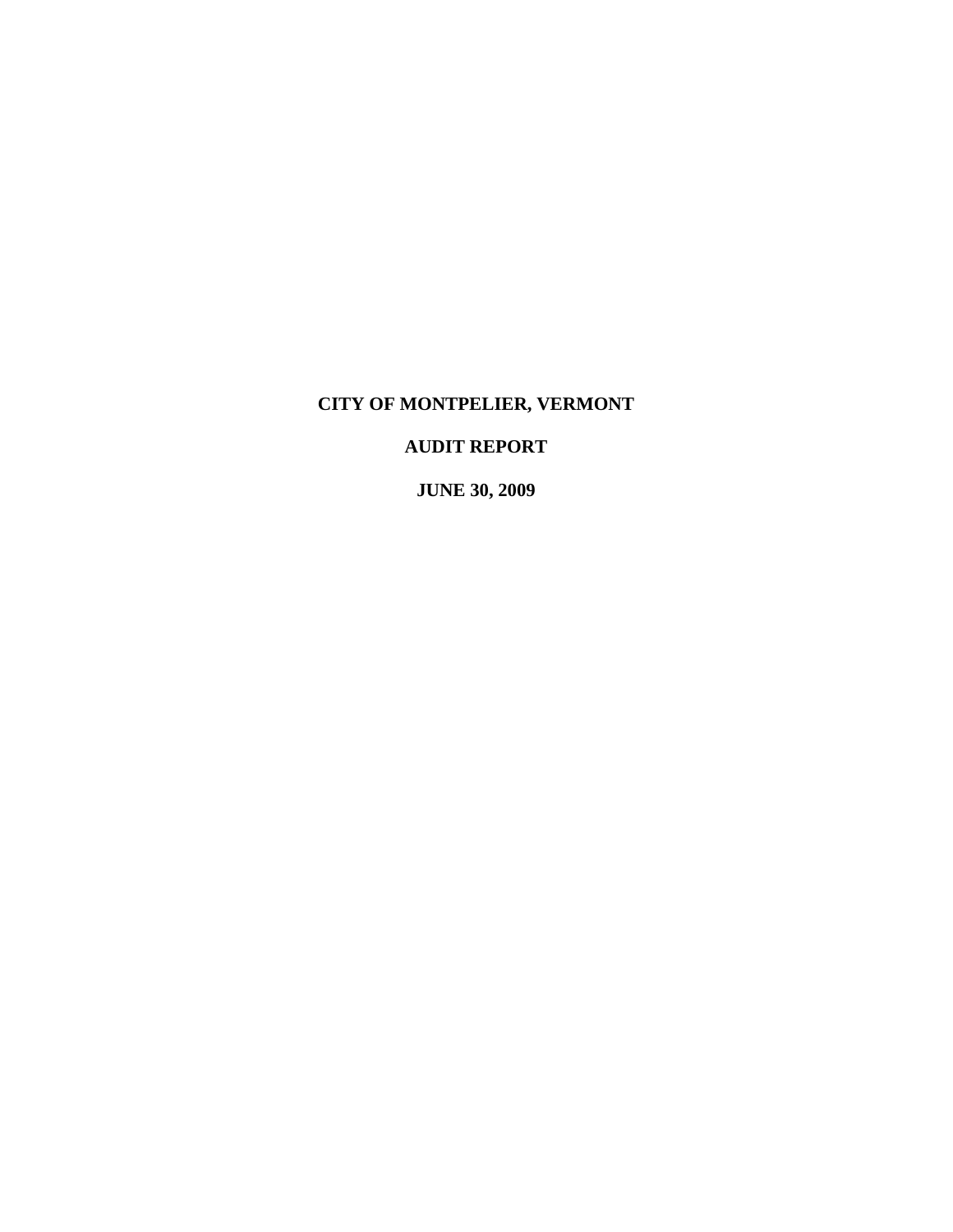## CITY OF MONTPELIER, VERMONT AUDIT REPORT TABLE OF CONTENTS JUNE 30, 2009

|                                                                                                                                                             |                  | Page $#$ |
|-------------------------------------------------------------------------------------------------------------------------------------------------------------|------------------|----------|
| <b>Independent Auditor's Report</b>                                                                                                                         |                  | $1-2$    |
| Management's Discussion and Analysis                                                                                                                        |                  | $3-10$   |
| <b>Basic Financial Statements:</b>                                                                                                                          |                  |          |
| <b>Statement of Net Assets</b>                                                                                                                              | Exhibit A        | 11       |
| <b>Statement of Activities</b>                                                                                                                              | Exhibit B        | 12       |
| <b>Governmental Funds:</b>                                                                                                                                  |                  |          |
| <b>Balance Sheet</b>                                                                                                                                        | Exhibit C        | 13       |
| Statement of Revenues, Expenditures and<br><b>Changes in Fund Balances</b>                                                                                  | Exhibit D        | 14       |
| Reconciliation of the Statement of Revenues,<br><b>Expenditures and Changes in Fund Balances</b><br>of Governmental Funds to the Statement<br>of Activities | <b>Exhibit E</b> | 15       |
| Statement of Revenue, Expenditures and Changes<br>in Fund Balance - Budget and Actual -<br><b>General Fund</b>                                              | Exhibit F        | 16       |
| <b>Proprietary Funds:</b>                                                                                                                                   |                  |          |
| <b>Statement of Net Assets</b>                                                                                                                              | Exhibit G        | 17       |
| Statement of Revenues, Expenses and Changes<br>in Fund Net Assets                                                                                           | Exhibit H        | 18       |
| <b>Statement of Cash Flows</b>                                                                                                                              | Exhibit I        | 19       |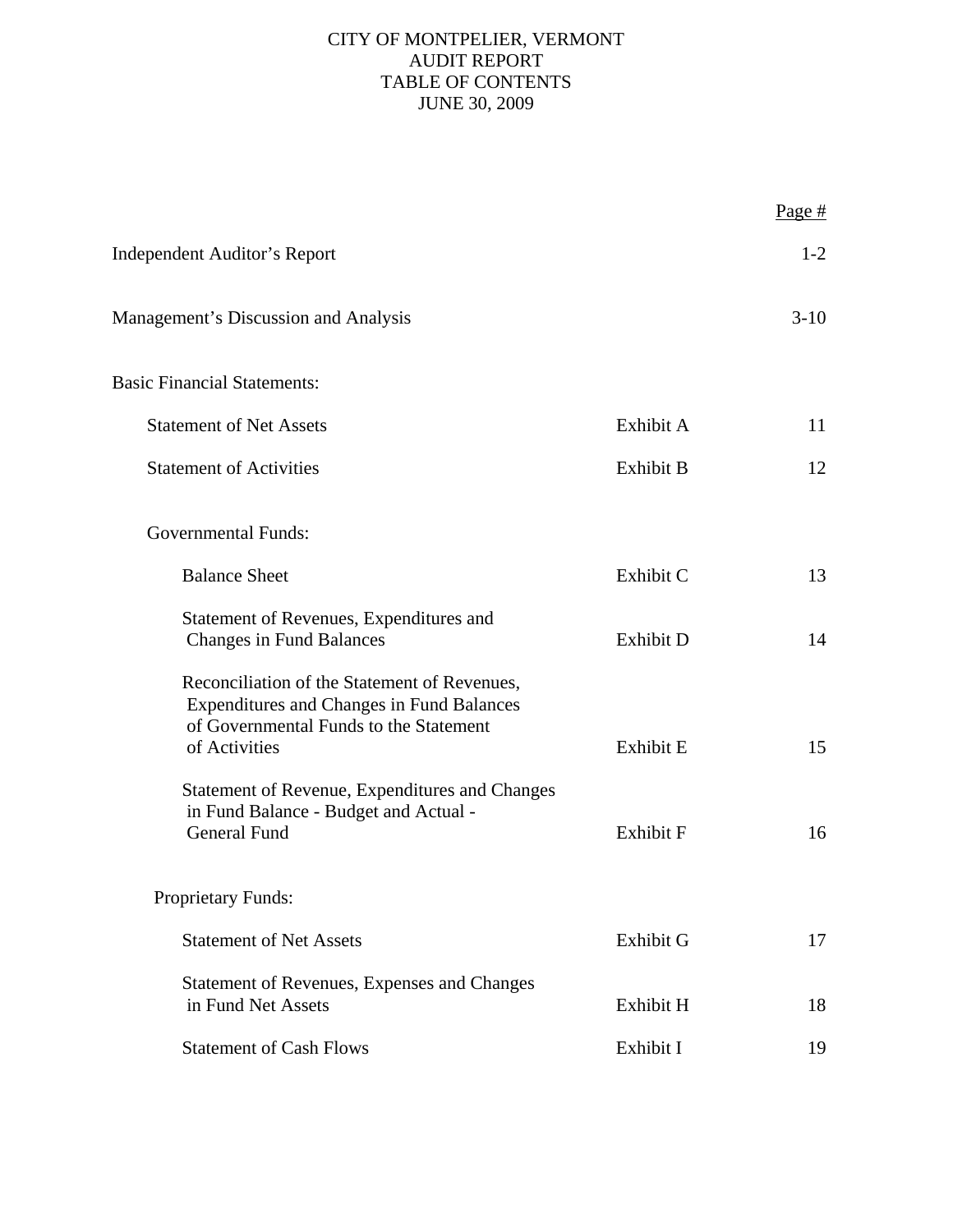## CITY OF MONTPELIER, VERMONT AUDIT REPORT TABLE OF CONTENTS JUNE 30, 2009

|                                                                                                            |            | Page #    |
|------------------------------------------------------------------------------------------------------------|------------|-----------|
| Notes to the Financial Statements                                                                          |            | $20 - 53$ |
| Financial Statements of Individual Funds:                                                                  |            |           |
| Combining Balance Sheet - Other<br>Governmental Funds                                                      | Schedule 1 | 54        |
| Combining Schedule of Revenues, Expenditures<br>and Changes in Fund Balances - Other<br>Governmental Funds | Schedule 2 | 55        |
|                                                                                                            |            |           |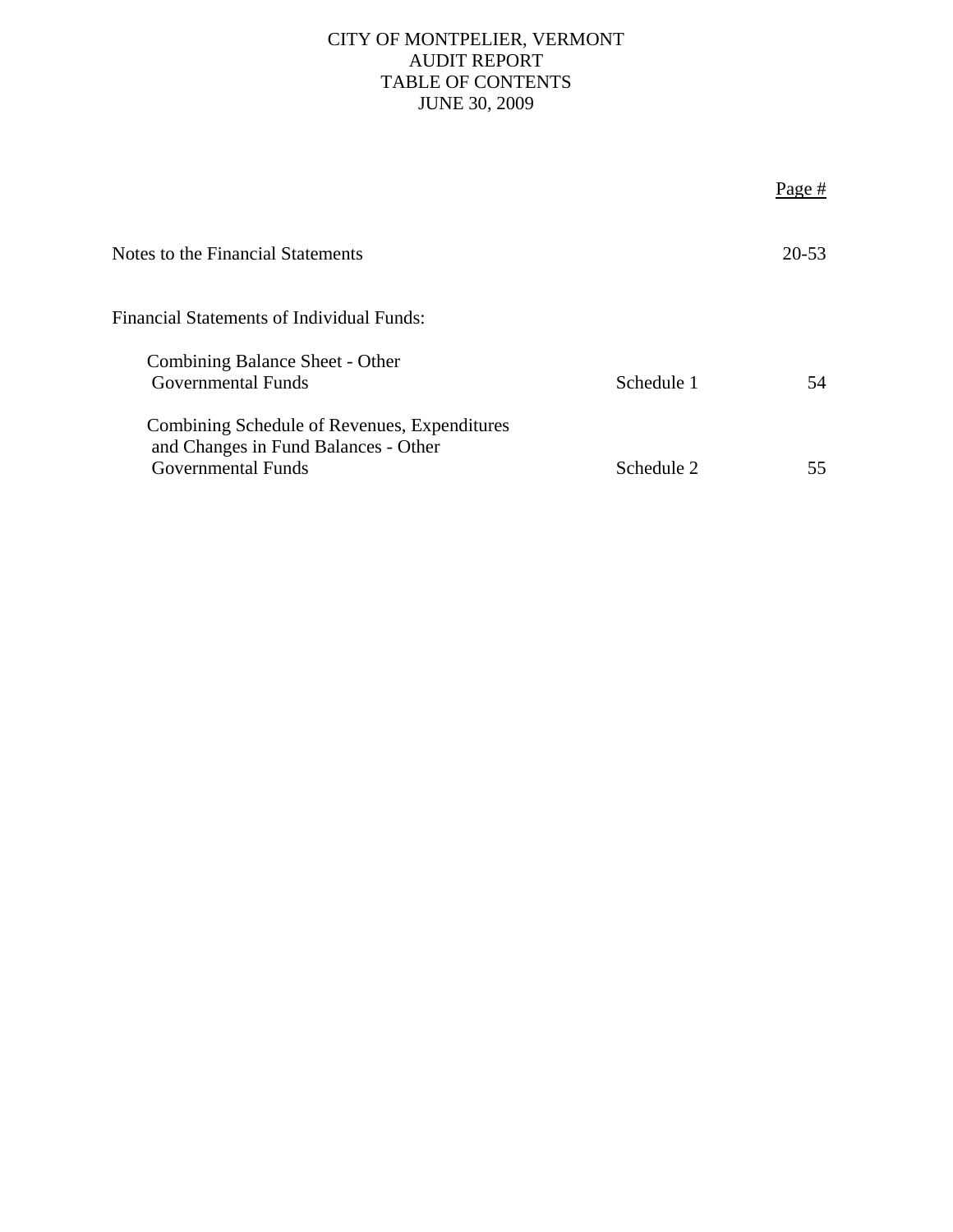

A PROFESSIONAL CORPORATION

**77 Barre Street** P.O. Box 947 Montpelier, VT 05601 802/223-2352 802/223-3578 FAX

Fred Duplessis, CPA Richard J. Brigham, CPA Chad A. Hewitt, CPA Wendy C. Gilwee, CPA VT Lic. #92-000180

#### Independent Auditor's Report

To the City Council City of Montpelier Montpelier, Vermont 05602

We have audited the accompanying financial statements of the governmental activities, the business-type activities, each major fund and the aggregate remaining fund information of the City of Montpelier, Vermont as of and for the year ended June 30, 2009, which collectively comprise the City of Montpelier, Vermont's basic financial statements as listed in the Table of Contents. These financial statements are the responsibility of the City of Montpelier, Vermont's management. Our responsibility is to express opinions on these financial statements based on our audit.

 We conducted our audit in accordance with auditing standards generally accepted in the United States of America. Those standards require that we plan and perform the audit to obtain reasonable assurance about whether the financial statements are free of material misstatement. An audit includes examining, on a test basis, evidence supporting the amounts and disclosures in the financial statements. An audit also includes assessing the accounting principles used and significant estimates made by management, as well as evaluating the overall financial statement presentation. We believe that our audit provides a reasonable basis for our opinions.

 In our opinion, the financial statements referred to above present fairly, in all material respects, the respective financial position of the governmental activities, the business-type activities, each major fund, and the aggregate remaining fund information of the City of Montpelier, Vermont, at June 30, 2009 and the respective changes in financial position and cash flows, where applicable, thereof and the respective budgetary comparison for the General Fund for the year then ended in conformity with accounting principles generally accepted in the United States of America.

 Information included under Management's Discussion and Analysis is not a required part of the basic financial statements but is supplementary information required by the Governmental Accounting Standards Board. We have applied certain limited procedures, which consisted principally of inquiries of management regarding methods of measurement and presentation of the required supplementary information. However, we did not audit the information and express no opinion on it.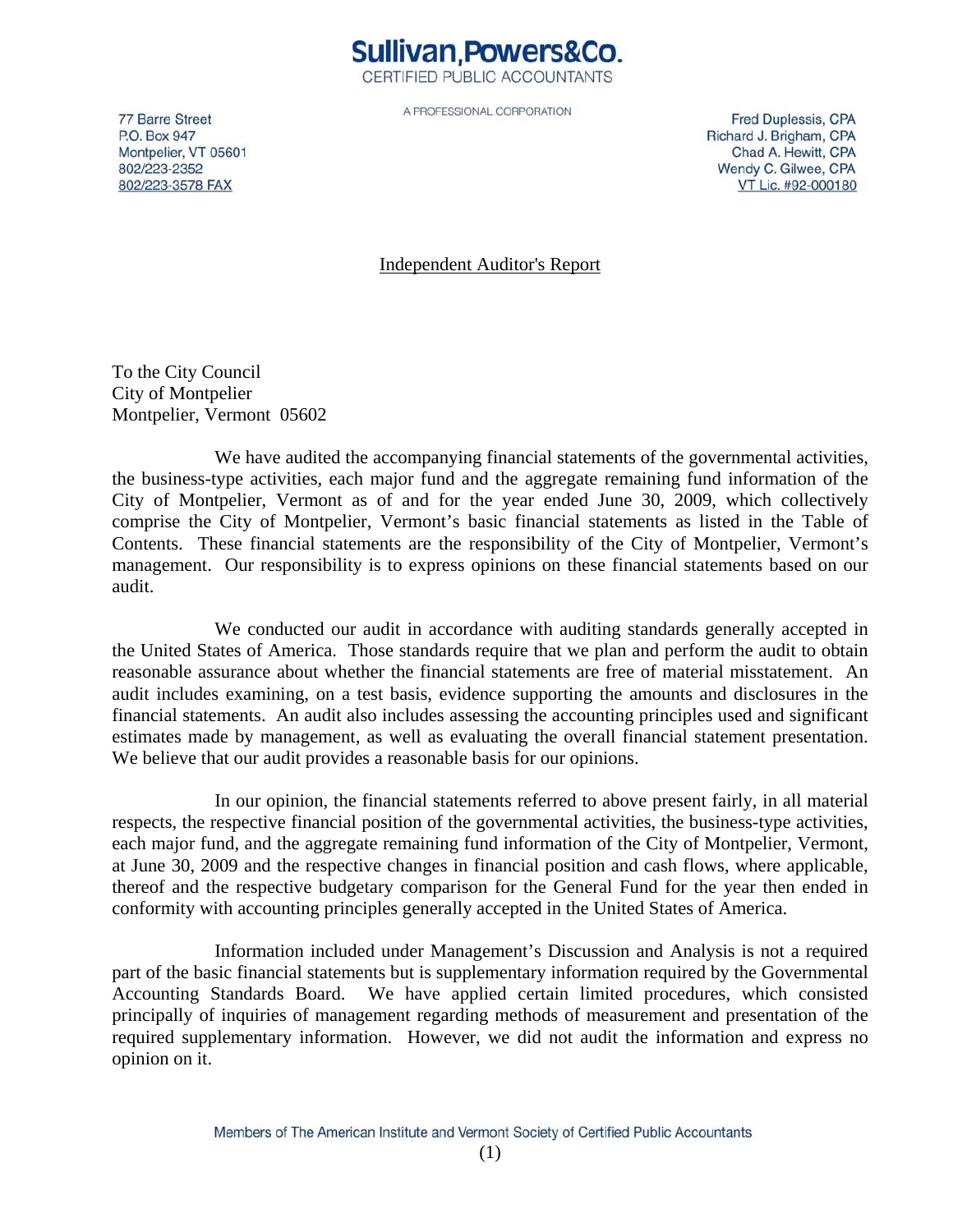City of Montpelier, Vermont

 Our audit was performed for the purpose of forming an opinion on the basic financial statements taken as a whole. The combining financial statements for the other governmental funds are presented for purposes of additional analysis and are not a required part of the basic financial statements. These schedules have not been subjected to the auditing procedures applied in the audit on the basic financial statements and, accordingly, we express no opinion on them.

Sullivan, Powers : Company

January 15, 2010 Montpelier, Vermont Vt Lic. #92-000180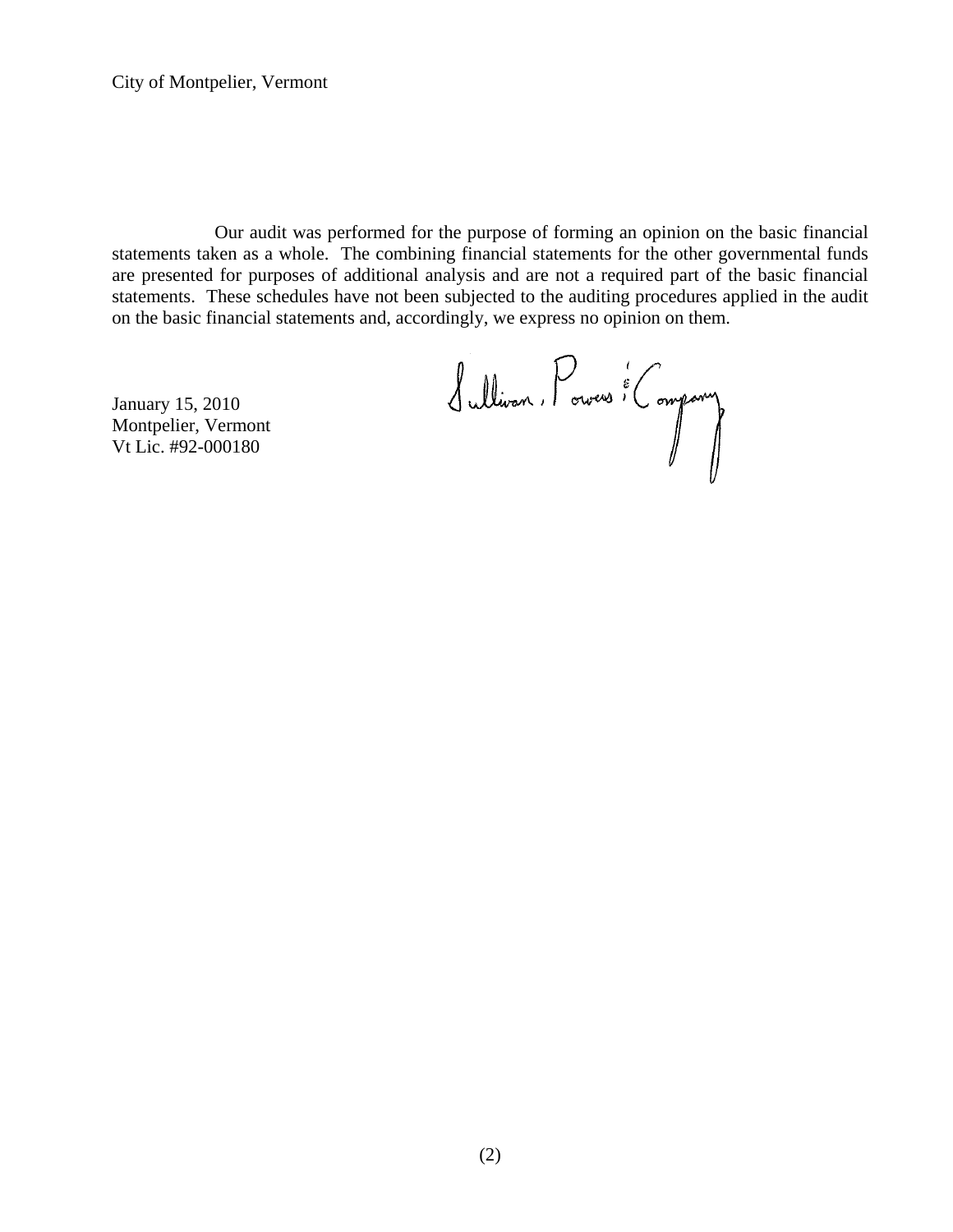Our discussion and analysis of the City of Montpelier, Vermont's financial performance provides an overview of the City's financial activities for the fiscal year ended June 30, 2009. Please read it in conjunction with the City's financial statements which begin on Exhibit A.

## **Financial Highlights**

## Government-Wide Statements

In December 2008, the City issued a Refunding Bond through the Vermont Municipal Bond Bank for \$3,561,735 to replace an unfunded pension liability agreement with the Vermont Municipal Employees Retirement System. Although the liability had already been incurred, it is recorded in the 2009 financial statements as new debt. No principal repayments are due on these refunding bonds until 2017.

- Net assets of the business-type activities decreased by \$845,889 or 4.2 percent and net assets of the governmental activities decreased by \$1,118,771 or 7.9 percent. The City's total net assets decreased by \$1,964,660 as a result of this year's operations. This decrease is primarily related a \$1,917,417 increase in the allowance for doubtful loans in community development loans receivable (see Note 4C in the Notes to the Financial Statements), a \$3,380,503 VMERS pension expense (see Note 4L. in the notes to the Financial Statements) offset by an increase of \$2,442,940 in capital grants and contributions, including the acquisition of the Senior Center building, a \$498,969 increase in charges for services and an increase of \$602,884 in property taxes, penalties, and interest.
- The cost of all of the City's programs was \$17,993,814 in fiscal year 2009 compared to \$15,032,742 in fiscal year 2008, which is approximately a 20% increase. The \$2,961,072 increase in expenses was primarily offset by \$2,442,940 of additional revenue in capital grants. Total government revenue is \$19,409,657 which is \$3,299,143 (20%) higher than in the previous fiscal year.

## Fund Statements

- During fiscal year 2009, the General Fund reported a net increase in the fund balance of \$27,774.
- The unreserved fund balance for the General Fund was \$794,937 and the reserved fund balance of the General Fund was \$578,880 as of June 30, 2009. The reserved fund balances are reserved for special projects or are not available for current expenditures. \$205,522 of the \$794,937 unreserved fund balance is designated for future capital purchases and special programs which leaves \$589,415 unrestricted and undesignated.
- The Community Development Fund ended the year with a reserved fund balance of \$337,651, which was \$10,234 lower than the prior year fund balance of \$347,885. This fund balance is reserved by various sources for Community Development.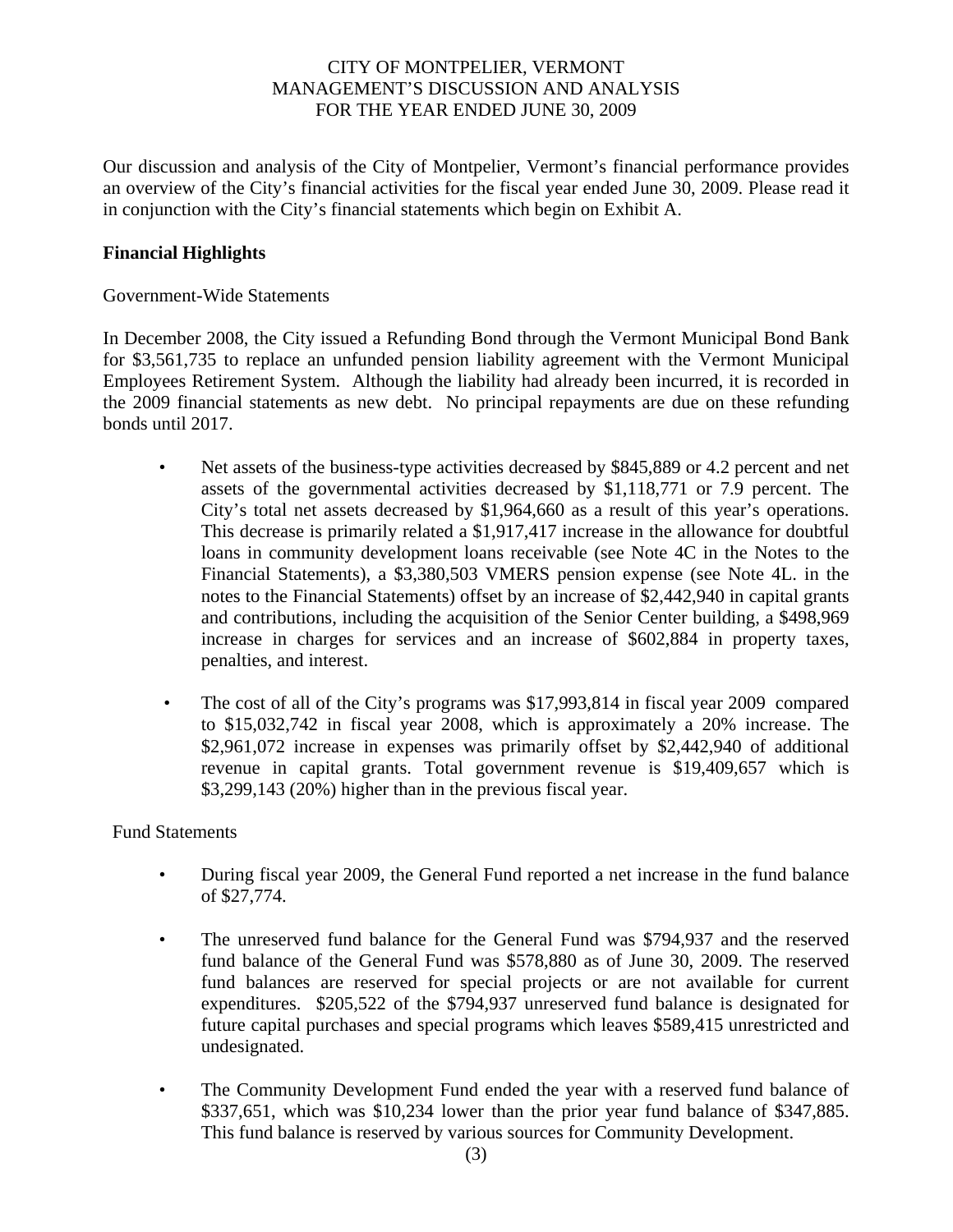- The Capital Projects Fund ended the year with a deficit fund balance of \$252,385 which was \$1,019,444 lower than the prior year fund balance of \$767,059. The reserved fund balance of \$461,207 is reserved by various sources for Capital Projects. The negative unreserved fund balance of \$713,592 will be funded with the collection of grant receivables.
- Other nonmajor governmental funds ended the year with a fund balance of \$1,345,998, which was \$315,781 higher than the prior year fund balance of \$1,030,217. \$803,966 of this fund balance is reserved by various sources for various purposes.
- The Water Fund ended the year with net assets of \$8,962,249, which was \$445,469 lower than the prior year balance of \$9,407,718. Of the total net asset balance, \$9,536,504 is invested in property and equipment. This leaves an unrestricted deficit of \$574,255 to be recovered in future periods. \$297,500 of this unrestricted deficit is debt related to the refinancing of the unfunded pension liability. Principal repayments on this debt are not due until November, 2017.
- The Sewer Fund ended the year with net assets of \$10,002,447, which was \$324,396 lower than the prior year balance of \$10,326,843. Of the total net asset balance, \$10,531,770 is invested in property and equipment. This leaves an unrestricted deficit of \$529,323 to be recovered in future periods. \$402,500 of this unrestricted deficit is debt related to the refinancing of the unfunded pension liability. Principal repayments on this debt are not due until November, 2017.
- The Parking Fund ended the year with net assets of \$270,940, which was \$76,024 lower than the prior year balance of \$346,964. Of the total net asset balance, \$325,595 is invested in property and equipment and \$41,220 is restricted for various projects. This leaves a deficit of \$95,875 to be recovered in future periods. \$192,500 of this unrestricted deficit is debt related to the refinancing of the unfunded pension liability. Principal repayments on this debt are not due until November, 2017.

#### **Using This Annual Report**

This annual report consists of a series of financial statements. The Statement of Net Assets and the Statement of Activities (Exhibits A and B) provide information about the activities of the City as a whole and present a longer-term view of the City's finances. Fund financial statements start on Exhibit C. For governmental activities, these statements tell how these services were financed in the short term as well as what remains for future spending. Fund financial statements also report the City's operations in more detail than the government-wide statements by providing information about the City's most significant funds.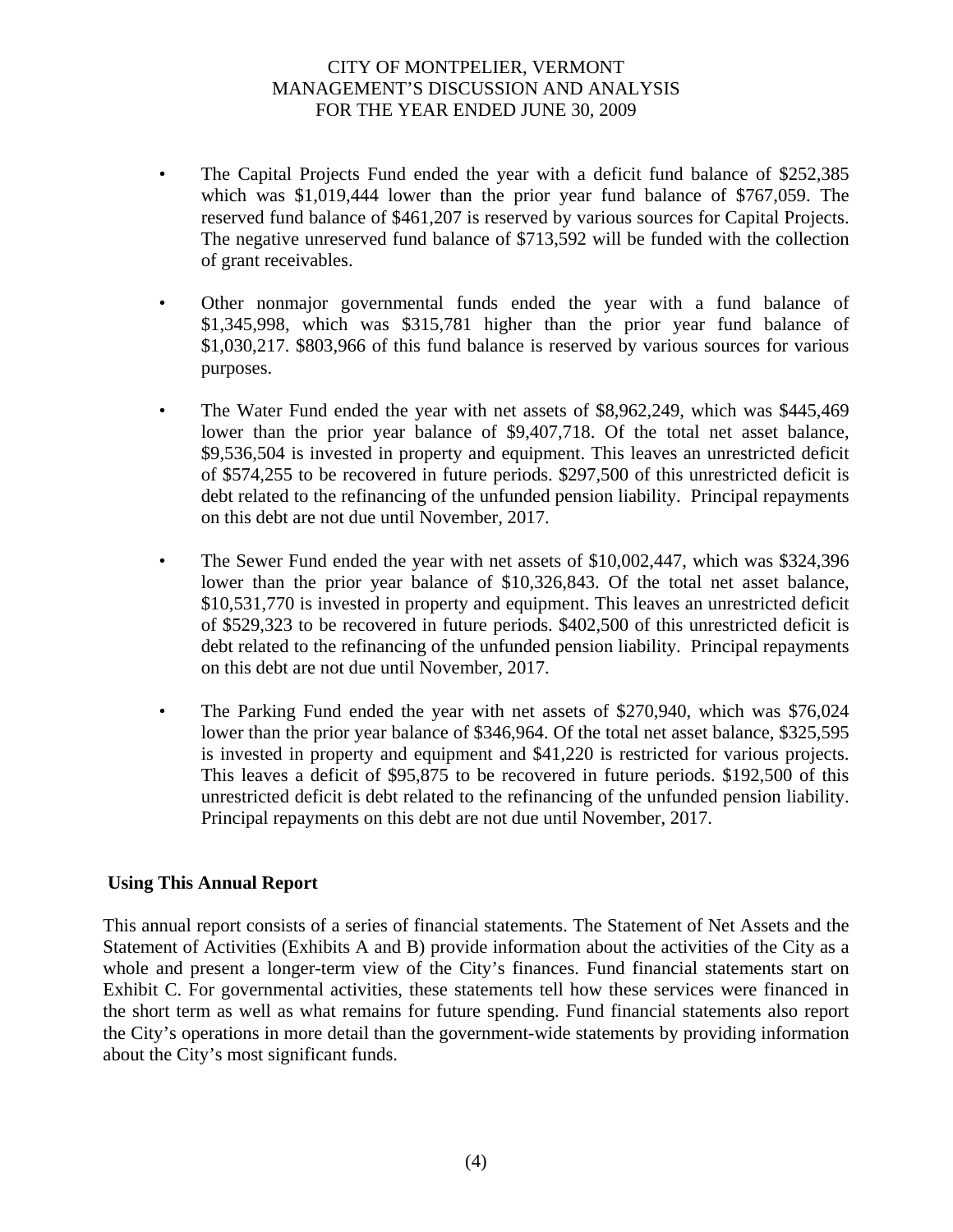#### *Reporting the City as a Whole*

Our analysis of the City as a whole begins on Exhibit A. One of the most important questions asked about the City's finances is, "Is the City as a whole better off or worse off as a result of the year's activities?" The Statement of Net Assets and the Statement of Activities report information about the City as a whole and about its activities in a way that helps answer this question. These statements include all assets and liabilities using the accrual basis of accounting, which is similar to the accounting used by most private-sector companies. All of the current year's revenues and expenses are taken into account regardless of when cash is received or paid.

These two statements report the City's net assets and changes in them. You can think of the City's net assets – the difference between assets and liabilities – as one way to measure the City's financial health, or financial position. Over time, increases or decreases in the City's net assets are one indicator of whether its financial health is improving or deteriorating. You will need to consider other non-financial factors, however, such as changes in the City's property tax base and the condition of the City's roads, to assess the overall health of the City.

In the Statement of Net Assets and the Statement of Activities, we divide the City into two kinds of activities:

- Governmental activities Most of the City's basic services are reported here, including the police, fire, public works, and parks departments, and general administration. Property taxes, franchise fees, and state and federal grants finance most of these activities.
- Business-type activities The City charges a fee to customers to help it cover all or most of the cost of certain services it provides. The City's water, sewer and parking are reported here.

## *Reporting the City's Most Significant Funds*

Our analysis of the City's major funds begins on Exhibit C. The fund financial statements provide detailed information about the most significant funds – not the City as a whole. Some funds are required to be established by State law and by bond covenants. However, the City Council establishes many other funds to help it control and manage money for particular purposes or to show that it is meeting legal responsibilities for using certain taxes, grants, and other money (like grants received from the U.S. Department of Housing and Urban Development). The City's two kinds of funds – governmental and proprietary – use different accounting approaches.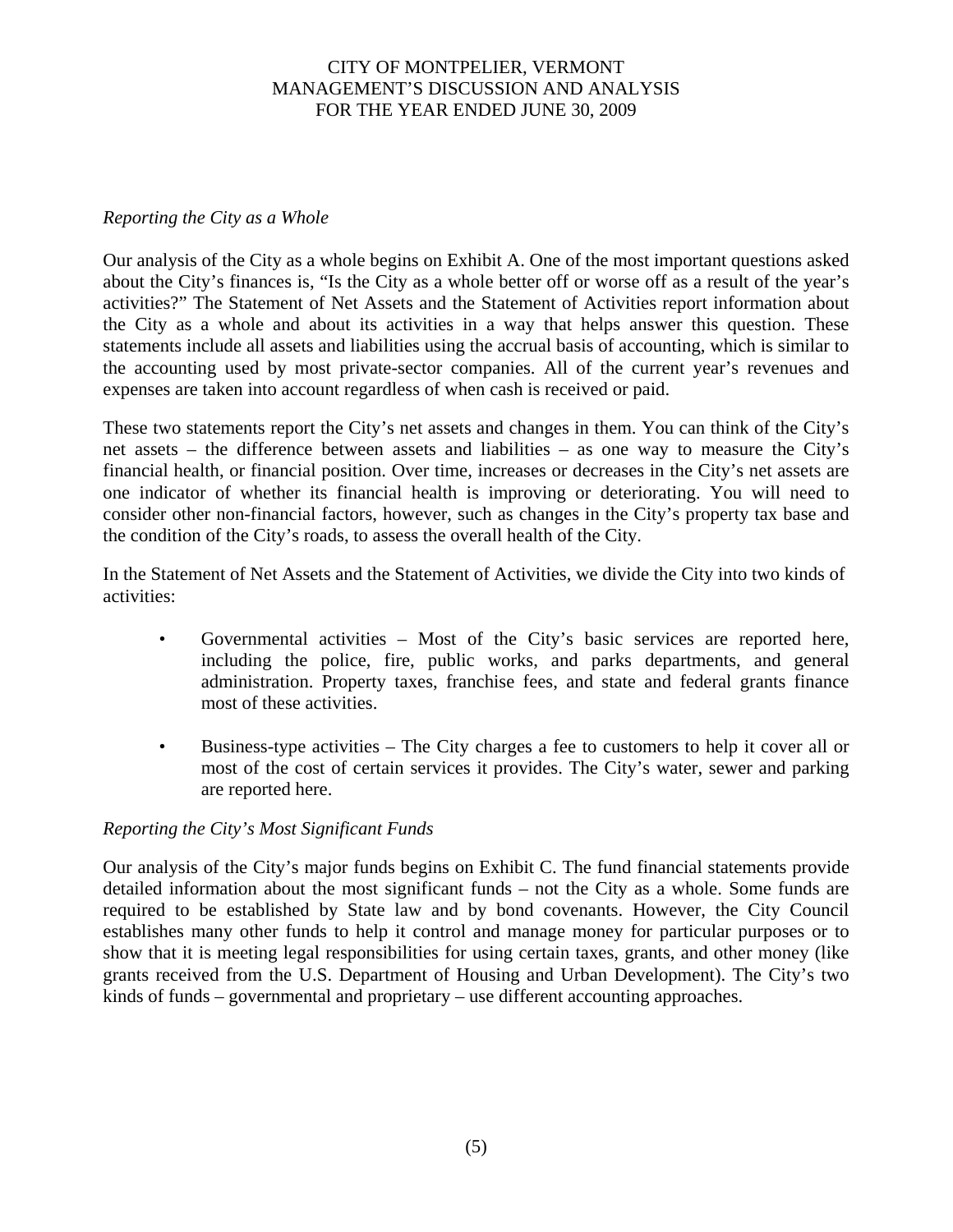- Governmental funds Most of the City's basic services are reported in governmental funds, which focus on how money flows into and out of those funds and the balances left at year-end that are available for spending. These funds are reported using an accounting method called modified accrual accounting, which measures cash and all other financial assets that can readily be converted to cash. The governmental fund statements provide a detailed short-term view of the City's general government operations and the basic services it provides. Governmental fund information helps you determine whether there are more or fewer financial resources that can be spent in the near future to finance the City's programs. We describe the relationship (or differences) between governmental activities (reported in the Statement of Net Assets and the Statement of Activities) and governmental funds on the exhibits that follow each financial statement.
- Proprietary funds When the City charges customers for the services it provides whether to outside customers or to other units of the City – these services are generally reported in proprietary funds. Proprietary funds are reported in the same way that all activities are reported in the Statement of Net Assets and the Statement of Activities. In fact, the City's enterprise funds (a component of proprietary funds) are the same as the business-type activities we report in the government-wide statements but provide more detail and additional information, such as cash flows, for proprietary funds.

#### **The City as a Whole**

The City's combined net assets decreased by \$1,964,660 from a year ago – decreasing from \$34,270,807 to 32,306,147. Our analysis below focuses on the net assets (Table 1) and changes in net assets (Table 2) of the City's governmental and business-type activities.

|                             | Governmental<br>Activities<br>2009 | Business-type<br>Activities<br>2009 | Total<br>Primary<br>Government<br>2009 |    | Governmental<br>Activities<br>2008 | Business-type<br>Activities<br>2008 |    | Total<br>Primary<br>Government<br>2008 |
|-----------------------------|------------------------------------|-------------------------------------|----------------------------------------|----|------------------------------------|-------------------------------------|----|----------------------------------------|
| Current and other assets    | \$<br>7,929,806                    | \$<br>37,085                        | \$<br>7,966,891                        | \$ | 6,940,760                          | \$<br>871,992                       | \$ | 7,812,752                              |
| Capital assets              | 15,808,818                         | 37,814,620                          | 53,623,438                             |    | 12,848,536                         | 37,638,243                          |    | 50,486,779                             |
| Total assets                | 23,738,624                         | 37,851,705                          | 61,590,329                             |    | 19,789,296                         | 38,510,235                          |    | 58,299,531                             |
| Long term liabilities       | 7,064,632                          | 17,468,131                          | 24,532,763                             |    | 5,252,257                          | 18,120,592                          |    | 23,372,849                             |
| Other liabilities           | 3,603,481                          | 1,147,938                           | 4,751,419                              |    | 347,757                            | 308,118                             |    | 655,875                                |
| <b>Total liabilities</b>    | 10,668,113                         | 18,616,069                          | 29, 284, 182                           |    | 5,600,014                          | 18,428,710                          |    | 24,028,724                             |
| Net assets:                 |                                    |                                     |                                        |    |                                    |                                     |    |                                        |
| Invested in capital assets, |                                    |                                     |                                        |    |                                    |                                     |    |                                        |
| net of debt                 | 12,014,867                         | 20,393,869                          | 32,408,736                             |    | 8,823,373                          | 20,479,970                          |    | 29,303,343                             |
| Restricted                  | 2,276,469                          | 41,220                              | 2,317,689                              |    | 4,253,680                          | 41,220                              |    | 4,294,900                              |
| Unrestricted                | (1,220,825)                        | (1, 199, 453)                       | (2,420,278)                            |    | 1,112,229                          | (439, 665)                          |    | 672,564                                |
| Total net assets            | 13,070,511                         | \$<br>19,235,636                    | 32,306,147                             | S  | 14,189,282                         | 20,081,525                          | S  | 34,270,807                             |

#### Table 1 Net Assets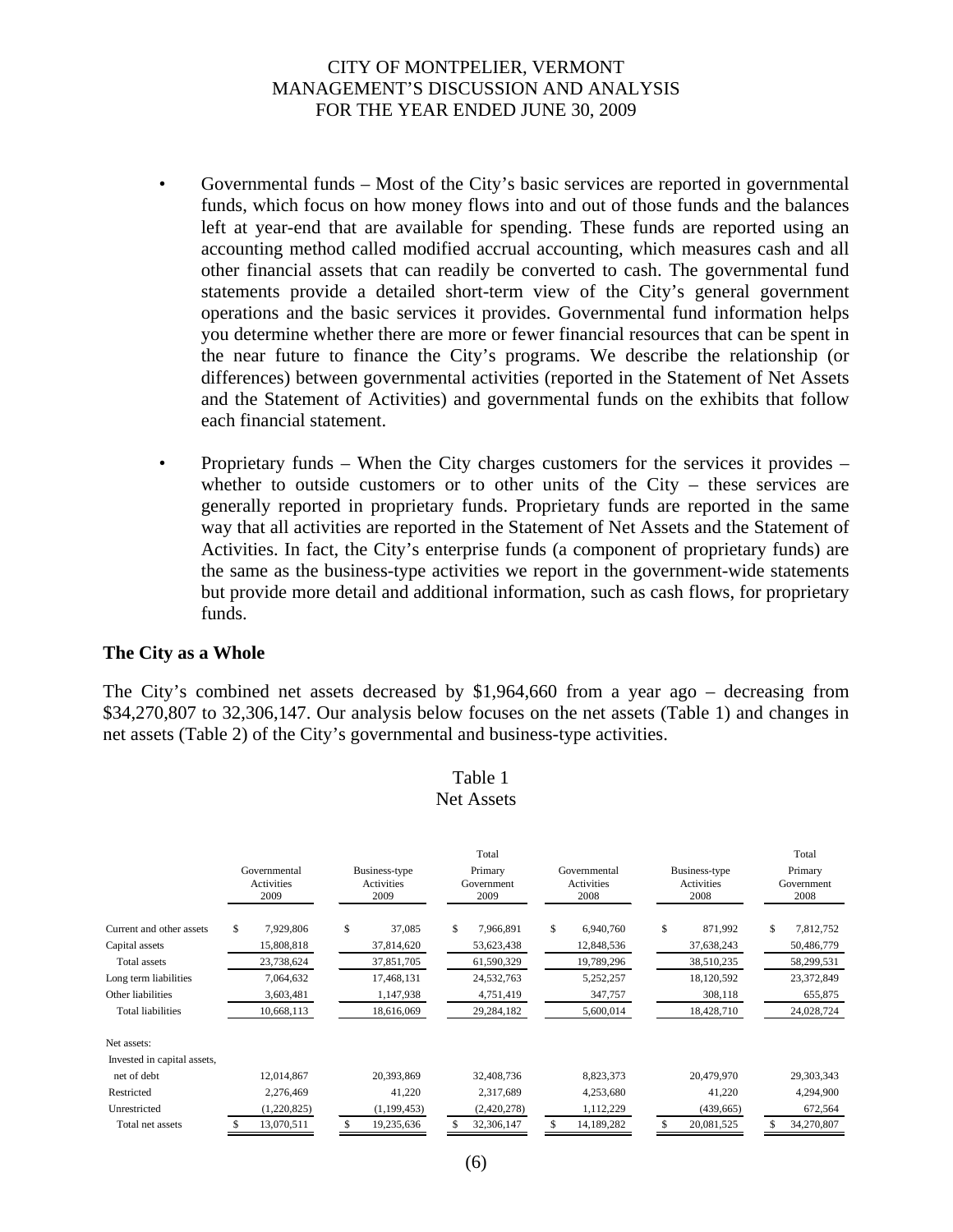As noted earlier, net assets may serve over time to be a useful indicator of a government's financial position.

Net assets of the City's governmental activities decreased 8% (\$13,070,511 compared to \$14,189,282). This decrease is primarily related to a \$1,917,417 increase in the allowance for doubtful loans in community development loans receivable (see Note 4C. Notes to the Financial Statements) and \$2,488,003 VMERS pension expense (See Note 4L in the Notes to the Financial Statement, offset by an increase of \$2,441,238 in capital grants and contributions, including the acquisition of the Senior Center building, a \$192,194 increase in charges for services and an increase of \$602,884 in property taxes, penalties, and interest.

Net assets of the business-type activities decreased by \$845,889 (\$19,235,636 compared to \$20,081,525, or 4.2 percent, \$892,500 of this decrease is the result of the refinancing of pension debt in the Water, Sewer and Parking Funds.

### Table 2 Change in Net Assets

|                                         |                     |                   | Total             |                   |                   | Total           |
|-----------------------------------------|---------------------|-------------------|-------------------|-------------------|-------------------|-----------------|
|                                         | Governmental        | Business-type     | Primary           | Governmental      | Business-type     | Primary         |
|                                         | <b>Activities</b>   | <b>Activities</b> | Government        | <b>Activities</b> | <b>Activities</b> | Government      |
|                                         | 2009                | 2009              | 2009              | 2008              | 2008              | 2008            |
| <b>REVENUES</b>                         |                     |                   |                   |                   |                   |                 |
| Program revenues:                       |                     |                   |                   |                   |                   |                 |
| Charges for services                    | \$<br>1,955,223     | 6,104,315<br>\$   | \$<br>8,059,538   | \$<br>1,763,029   | 5,797,540<br>\$   | \$<br>7,560,569 |
| Operating grants and Contributions      | 1,015,434           | $\boldsymbol{0}$  | 1,015,434         | 1,047,971         | $\mathbf{0}$      | 1,047,971       |
| Capital Grants and Contributions        | 2,665,834           | 14,051            | 2,679,885         | 224,596           | 12,349            | 236,945         |
| <b>General Revenues:</b>                |                     |                   |                   |                   |                   |                 |
| Property Taxes, Penalties and Interest  | 7,198,011           | $\boldsymbol{0}$  | 7,198,011         | 6,595,127         | $\mathbf{0}$      | 6,595,127       |
| Payment in Lieu of Taxes                | 184,000             | $\theta$          | 184,000           | 184,000           | $\Omega$          | 184,000         |
| <b>Unrestricted Investment Earnings</b> | 115,393             | 13,199            | 128,592           | 316,236           | 15.440            | 331,676         |
| Gain on Sale of Capital Assets          | $\overline{0}$      | 2,184             | 2,184             | 17,258            | $\Omega$          | 17,258          |
| <b>Other Revenues</b>                   | 99,434              | 32,154            | 131,588           | 108,100           | 9,997             | 118,097         |
| Contributions to Permanent Endowments   | 10,425              | $\boldsymbol{0}$  | 10,425            | 18,870            | $\mathbf{0}$      | 18,870          |
| <b>Total Revenues</b>                   | 13,243,754          | 6,165,903         | 19,409,657        | 10,275,187        | 5,835,326         | 16,110,513      |
| PROGRAM EXPENSES                        |                     |                   |                   |                   |                   |                 |
| General government                      | 2,147,763           | $\boldsymbol{0}$  | 2,147,763         | 2,074,469         | $\mathbf{0}$      | 2,074,469       |
| <b>Public Safety</b>                    | 3,864,168           | $\overline{0}$    | 3,864,168         | 3,613,370         | $\mathbf{0}$      | 3,613,370       |
| <b>Highways and Streets</b>             | 2,379,156           | $\overline{0}$    | 2,379,156         | 2,356,563         | $\Omega$          | 2,356,563       |
| Culture and Recreation                  | 837,933             | $\overline{0}$    | 837,933           | 549,852           | $\Omega$          | 549,852         |
| <b>Community Development</b>            | 1,962,157           | $\mathbf{0}$      | 1,962,157         | 37,902            | $\Omega$          | 37,902          |
| Cemetery                                | 185,150             | $\overline{0}$    | 185,150           | 182,944           | $\mathbf{0}$      | 182,944         |
| MontpelierNet                           | 37,590              | $\overline{0}$    | 37,590            | $\Omega$          | $\Omega$          | $\theta$        |
| Interest on Long-Term Debt              | 470,305             | $\theta$          | 470,305           | 431,087           | $\Omega$          | 431,087         |
| Water                                   | $\boldsymbol{0}$    | 2,361,919         | 2,361,919         | $\mathbf{0}$      | 2,209,827         | 2,209,827       |
| Sewer                                   | $\boldsymbol{0}$    | 3,189,852         | 3,189,852         | $\mathbf{0}$      | 3,000,649         | 3,000,649       |
| Parking                                 | $\overline{0}$      | 557,821           | 557,821           | $\mathbf{0}$      | 576,079           | 576,079         |
| <b>Total Program Expenses</b>           | 11,884,222          | 6,109,592         | 17,993,814        | 9,246,187         | 5,786,555         | 15,032,742      |
| Excess Before Special Item              |                     |                   |                   |                   |                   |                 |
| and Transfers                           | 1,359,532           | 56,311            | 1,415,843         | 1,029,000         | 48,771            | 1,077,771       |
| Special Item - Pension Expense          |                     |                   |                   |                   |                   |                 |
| <b>VMERS</b> Liability                  | (2,488,003)         | (892,500)         | (3,380,503)       | $\mathbf{0}$      | $\mathbf{0}$      | $\mathbf{0}$    |
| Transfers                               | 9,700               | (9,700)           | $\boldsymbol{0}$  | 23,600            | (23,600)          | $\mathbf{0}$    |
| Increase in Net Assets                  | (1, 118, 771)<br>\$ | (845, 889)<br>\$  | \$<br>(1,964,660) | \$<br>1,052,600   | 25,171<br>\$      | 1,077,771<br>\$ |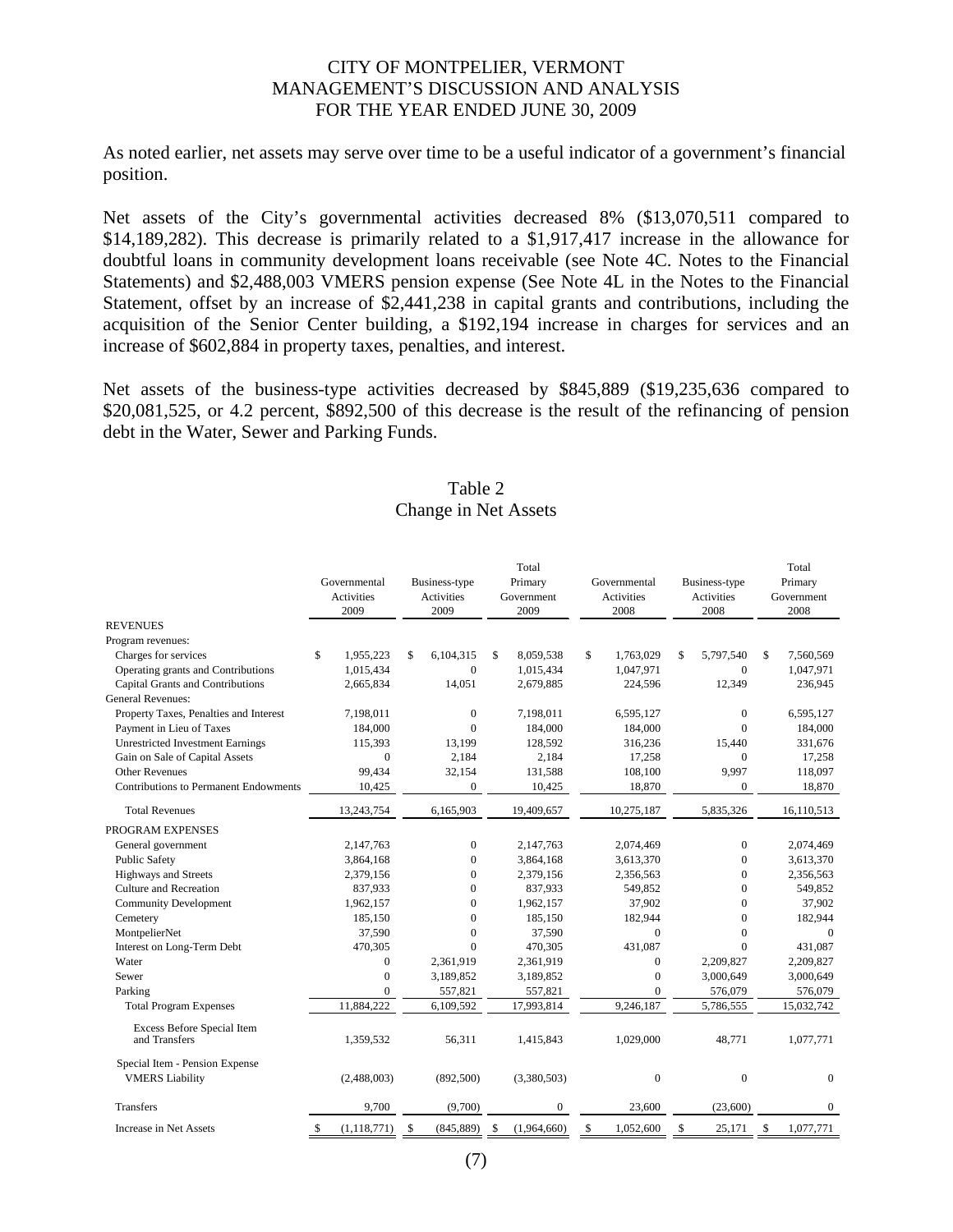Our analysis below separately considers the operations of governmental and business-type activities.

#### *Governmental Activities*

The City's tax rate increased to \$1.2197 from \$1.1459 per \$100 of assessed value from fiscal year 2008 to fiscal year 2009.

Table 3 presents the cost of each of the City's seven largest programs – general government, public safety, highways and streets, culture and recreation, water, sewer and parking – as well as each program's net cost (total cost less revenue generated by the activities). The net cost shows the financial burden that was placed on the City's taxpayers by each of these functions.

#### Table 3

|                              | Governmental Activities |    |              | <b>Business Activities</b> |                      |    | Governmental Activities |    |              | <b>Business Activities</b> |   |                |
|------------------------------|-------------------------|----|--------------|----------------------------|----------------------|----|-------------------------|----|--------------|----------------------------|---|----------------|
|                              |                         |    | Net Revenues |                            | Net Revenues         |    |                         |    | Net Revenues |                            |   | Net Revenues   |
|                              | <b>Total Cost</b>       |    | (Cost)       | <b>Total Cost</b>          | (Cost)               |    | <b>Total Cost</b>       |    | (Cost)       | <b>Total Cost</b>          |   | (Cost)         |
|                              | of Services             |    | of Services  | of Services                | of Services          |    | of Services             |    | of Services  | of Services                |   | of Services    |
|                              | 2009                    |    | 2009         | 2009                       | 2009                 |    | 2008                    |    | 2008         | 2008                       |   | 2008           |
| <b>General Government</b>    | 2,147,763               | S. | (959, 456)   | \$<br>$\mathbf{0}$         | \$<br>$\overline{0}$ | S. | 2,074,469               | S. | (826, 355)   | \$<br>$\mathbf{0}$         | Ś | $\overline{0}$ |
| Public Safety                | 3,864,168               |    | (3,423,416)  | $\Omega$                   | $\Omega$             |    | 3,613,370               |    | (2,937,029)  | $\Omega$                   |   | $\mathbf{0}$   |
| <b>Highways and Streets</b>  | 2,379,156               |    | 374,109      | $\theta$                   | $\Omega$             |    | 2,356,563               |    | (1,878,338)  | $\Omega$                   |   | $\mathbf{0}$   |
| Culture and Recreation       | 837,933                 |    | 250,692      | $\Omega$                   | $\Omega$             |    | 549,852                 |    | (431,590)    | $\mathbf{0}$               |   | $\mathbf{0}$   |
| <b>Community Development</b> | 1,962,157               |    | (1,876,462)  | $\Omega$                   | $\Omega$             |    |                         |    |              | $\Omega$                   |   | $\Omega$       |
| Water                        |                         |    | $\Omega$     | 2,361,919                  | (170, 116)           |    | 0                       |    | 0            | 2,209,827                  |   | (64,277)       |
| Sewer                        |                         |    | 0            | 3,189,852                  | 54,825               |    |                         |    | 0            | 3,000,649                  |   | 44,718         |
| Parking                      | O                       |    | $\Omega$     | 557,821                    | 124,065              |    | $\Omega$                |    | $\Omega$     | 576,079                    |   | 42,893         |
| All others                   | 693,045                 |    | (613, 198)   |                            |                      |    | 651,933                 |    | (137, 279)   |                            |   | $\Omega$       |
| Totals                       | 11,884,222              |    | (6,247,731)  | 6,109,592                  | 8,774                |    | 9,246,187               |    | (6,210,591)  | 5,786,555                  |   | 23,334         |

#### **The City's Funds**

As the City completed the year, its governmental funds (as presented in the Balance Sheet on Exhibit C) reported a combined fund balance of \$2,805,081, which is below last year's total of \$3,491,204. Included in this year's total change in fund balance is an increase of \$27,774 in the City's General Fund; a decrease of \$10,234 in the Community Development Fund; a decrease of \$1,019,444 in the Capital Projects Fund and an increase of \$315,781 in Other Governmental Funds. The decrease in the Capital Projects Fund fund balance is due to a substantial grant receivable as of June 30, 2009 that will be recognized as revenue as it is collected.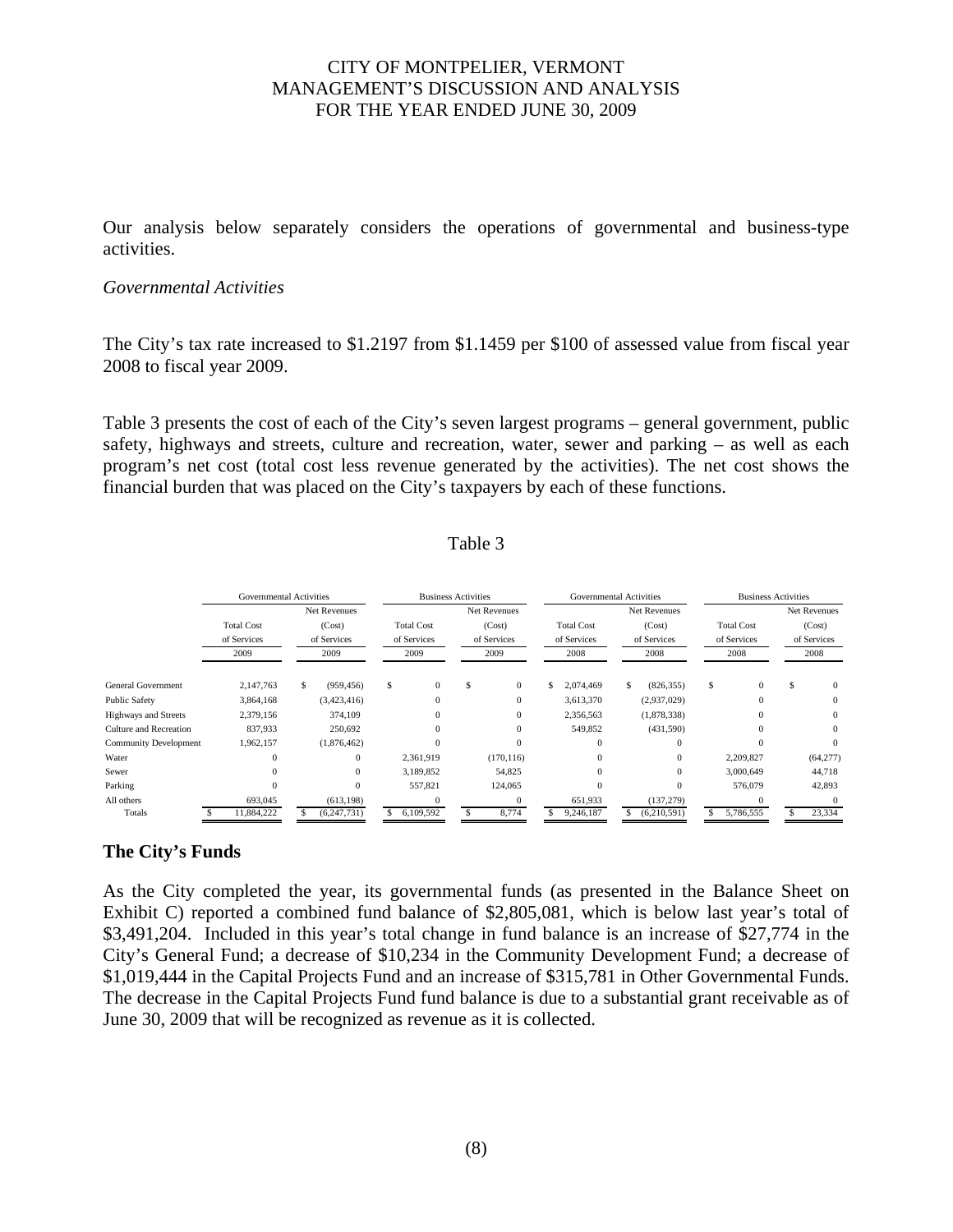## *General Fund Budgetary Highlights*

Revenues exceeded the budget by \$2,985,740. A significant part of the unbudgeted revenue is \$2,537,500 long term debt proceeds from the Vermont Municipal Bond Bank Refunding Bond that refinanced unfunded pension liability and \$114,144 in unanticipated grant revenue. Other notable revenues exceeding budget are equipment revenues \$50,096 and State PILOT revenue \$79,825.

Expenditures exceeded the budget by \$2,930,966. A significant part of the unbudgeted expenditures are \$2,356,268 for the unfunded pension liability payoff and \$164,897 interest on the pension debt. Other notable expenditure exceeding budget are \$126,658 in grant expenditures, \$146,799 in winter storm related costs and \$70,037 for street vehicle maintenance. Expenditures that are lower than budget are reappraisal services \$52,297.

## **Economic Factors and Next Year's Budgets and Rates**

The City's elected and appointed officials considered economic factors and the importance of maintaining the level of City services when setting the fiscal year 2010 budget, tax rates, and fees that will be charged for the business-type activities. The 2010 budget was developed and approved before the full extent of the 2009 economic recession was known. With the downturn in the national and regional economy, consumer price indexes at or below zero and the relatively high Montpelier tax rate, the fiscal year 2011 budget will need to limit increases in property taxes.

One of the economic factors is the unemployment in the City, which stood at 3.4% (July 2008) compared with 2.9% (July 2007) a year earlier. This compares with the State's unemployment rate in August 2008 of 4.0% and the national rate of 5.8% (seasonally adjusted). In early 2009, the City's unemployment rate rose to 6% due to the economic recession. The City's officials will consider the long term effect of the State of Vermont employee layoffs when budgeting in the future.

Another economic factor is the Montpelier resident average household income increased 6.0% in 2008. The residents' annual average wages are 14% higher than the state average. When adopting the budget for fiscal year 2009, the City took into account these indicators as well as increased home values. They also factored in the Consumer Price Index percent change over one year of 5.6% for July, 2008. The municipal tax rate is \$1.2506 per assessed value for fiscal year 2010 which is an increase of 3 cents (2.5%).

A city-wide reappraisal of all real estate will be completed in April 2010. The updated Grand List may produce some cost-shifting between residential and commercial property owners.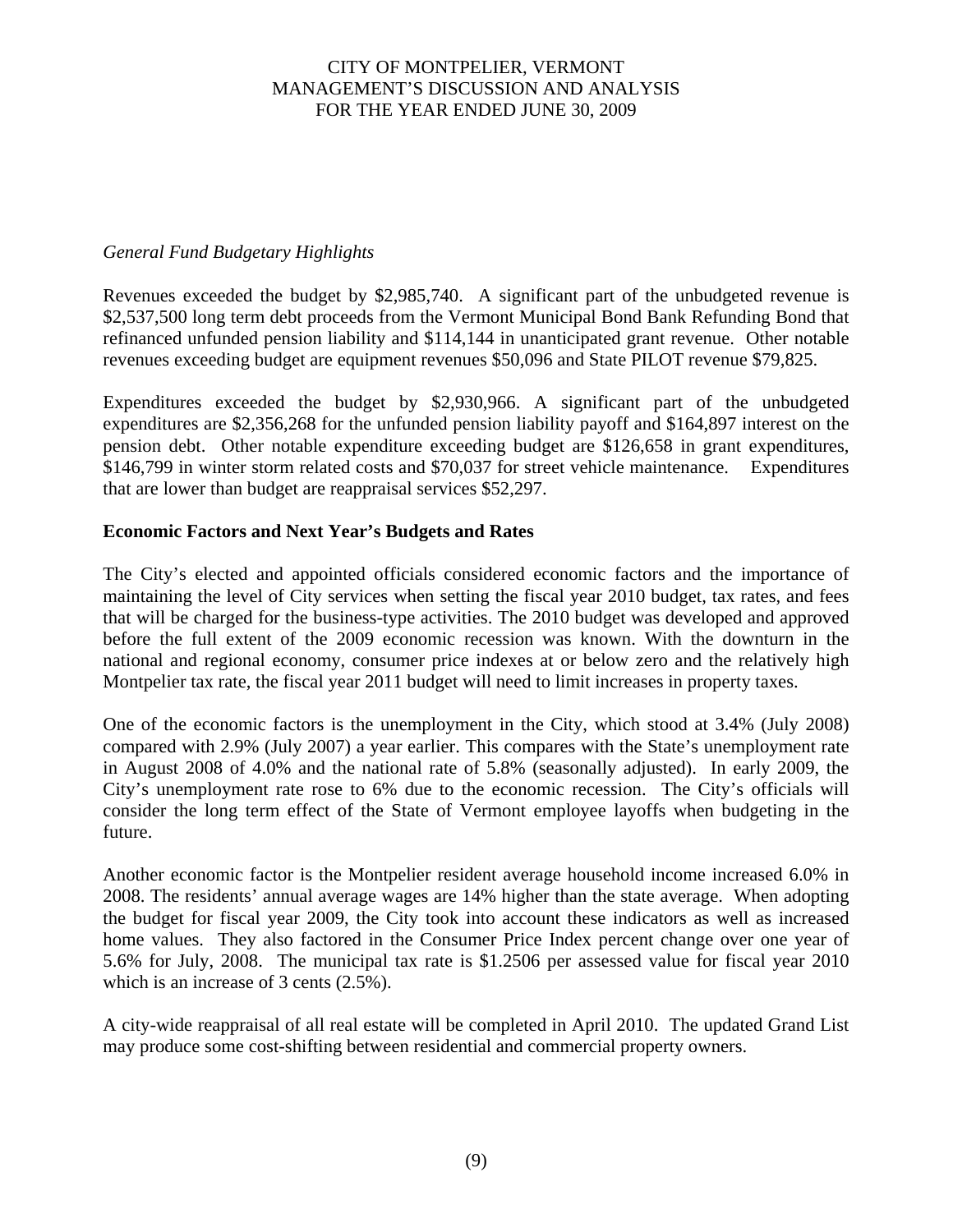Looking ahead, the City is partnering with federal and state agencies to study flood mitigation measures to alleviate the threat of damages due to seasonal flooding of the Winooski River in the downtown area. The installation of flood gauges significantly improves the City's ability to monitor the river water levels.

As for the City's business-type activities, utility rates increased 5% on July 1, 2009. It is expected that utility rates will be adjusted annually due to increases in maintenance, chemical, fuel and electricity costs. The combination of users' water conservation and the lack of growth in numbers of users, provides additional challenges to the Water and Sewer Funds. The Water and Sewer Rate Committee has a multi-year plan to increase fees and sewer benefit charges to cover previous years' deficits.

Current quarterly water rates are as follows: \$7.51 per 1,000 for the first 50,000 gallons, \$7.97 per 1,000 for the next 200,000 gallons, \$12.93 per 1,000 for over \$250,000 gallons and a fixed charge for all accounts for meter reading, billing and other administrative service costs of \$25.00

Current quarterly sewer rates are as follows: \$8.47 per 1,000 gallons of water used and a fixed charge for all for meter reading, billing and other administrative service costs of \$30.00.

#### **Contacting the City's Financial Management**

This financial report is designed to provide our citizens, taxpayers, customers, and investors and creditors with a general overview of the City's finances and to show the City's accountability for the money it receives. If you have questions about this report or need additional financial information, contact the City Finance Office at the City of Montpelier, 39 Main Street, Suite 600, Montpelier, VT 05602.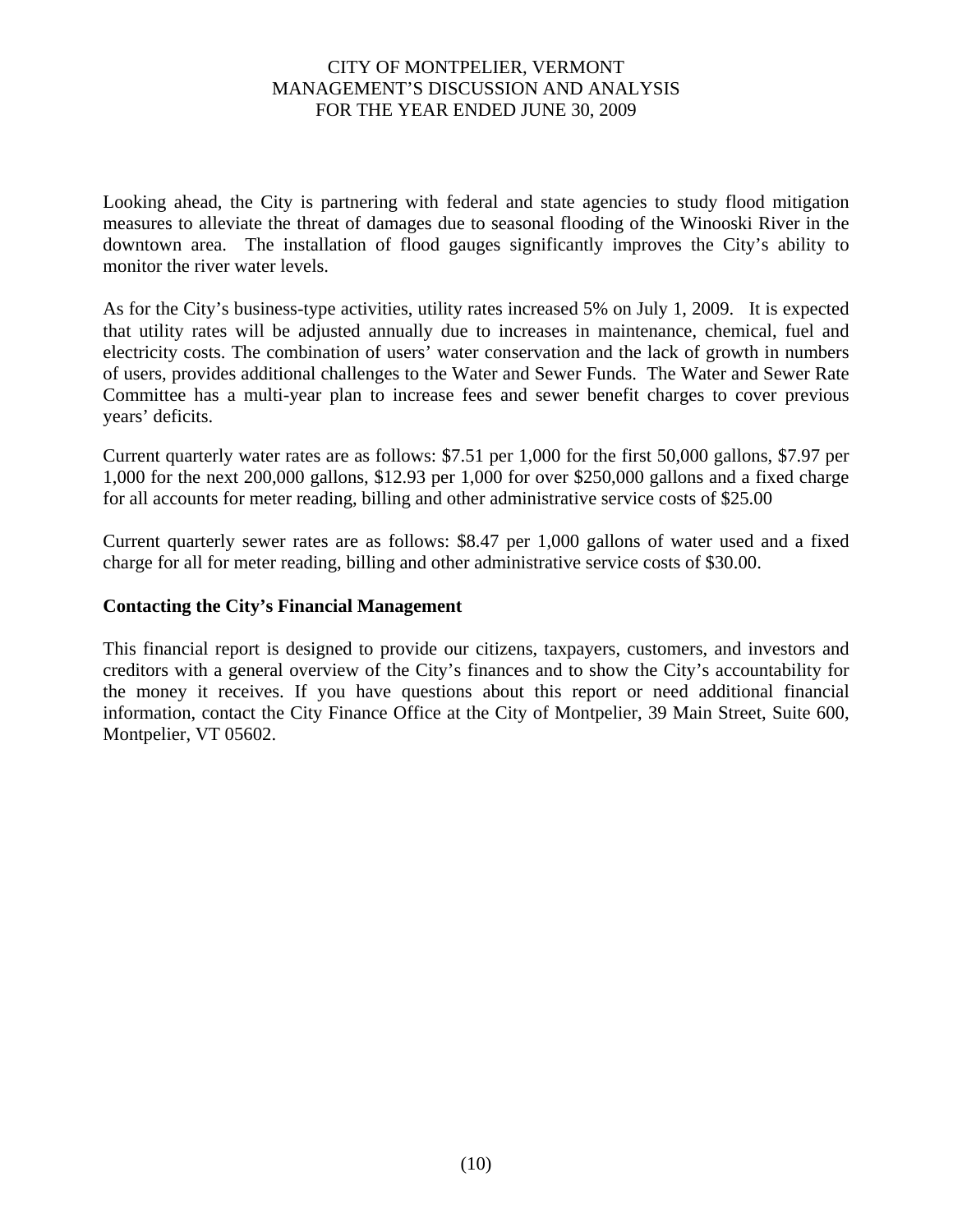#### CITY OF MONTPELIER, VERMONT STATEMENT OF NET ASSETS JUNE 30, 2009

|                                                 | Governmental<br>Activities | Business-type<br>Activities | Total            |
|-------------------------------------------------|----------------------------|-----------------------------|------------------|
| <b>ASSETS</b>                                   |                            |                             |                  |
| Cash                                            | \$<br>1,543,740            | \$<br>50                    | \$<br>1,543,790  |
| Investments                                     | 1,340,762                  | $\Omega$                    | 1,340,762        |
| Receivables (Net of Allowance for               |                            |                             |                  |
| Uncollectibles)                                 | 1,860,899                  | 1,639,027                   | 3,499,926        |
| Loans Receivable                                | 1,102,181                  | $\boldsymbol{0}$            | 1,102,181        |
| Note Receivable                                 | 236,080                    | $\boldsymbol{0}$            | 236,080          |
| Deposits                                        | $\boldsymbol{0}$           | 1,600                       | 1,600            |
| Prepaid Expenses                                | $\boldsymbol{0}$           | 15,000                      | 15,000           |
| Inventories                                     | 168,174                    | 59,378                      | 227,552          |
| <b>Internal Balances</b>                        | 1,677,970                  | (1,677,970)                 | $\theta$         |
| <b>Capital Assets</b>                           |                            |                             |                  |
| Land                                            | 894,650                    | 250,672                     | 1,145,322        |
| <b>Construction in Progress</b>                 | 2,763,781                  | 1,759,827                   | 4,523,608        |
| Other Capital Assets, (Net of                   |                            |                             |                  |
| <b>Accumulated Depreciation</b> )               | 12,150,387                 | 35,804,121                  | 47,954,508       |
| <b>Total Assets</b>                             | 23,738,624                 | 37,851,705                  | 61,590,329       |
| <b>LIABILITIES</b>                              |                            |                             |                  |
| <b>Accounts Payable</b>                         | 1,150,165                  | 88,841                      | 1,239,006        |
| Accrued Payroll and Related Expenses            | 178,934                    | 999                         | 179,933          |
| Due to Montpelier School District               | 229,138                    | $\boldsymbol{0}$            | 229,138          |
| Due to Fire District                            | 691                        | $\overline{0}$              | 691              |
| <b>Deferred Revenue</b>                         | 2,872                      | 2,830                       | 5,702            |
| <b>Accrued Interest</b>                         | 76,101                     | 44,827                      | 120,928          |
| <b>Grant Anticipation Note</b>                  | 1,500,000                  | $\boldsymbol{0}$            | 1,500,000        |
| Noncurrent Liabilities:                         |                            |                             |                  |
| Due within One Year                             | 465,580                    | 1,010,441                   | 1,476,021        |
| Due in More than One Year                       | 7,064,632                  | 17,468,131                  | 24,532,763       |
| <b>Total Liabilities</b>                        | 10,668,113                 | 18,616,069                  | 29,284,182       |
| <b>NET ASSETS</b>                               |                            |                             |                  |
| Invested in Capital Assets, Net of Related Debt | 12,014,867                 | 20,393,869                  | 32,408,736       |
| Restricted                                      | 2,276,469                  | 41,220                      | 2,317,689        |
| Unrestricted                                    | (1,220,825)                | (1,199,453)                 | (2,420,278)      |
| <b>Total Net Assets</b>                         | \$<br>13,070,511           | \$<br>19,235,636            | \$<br>32,306,147 |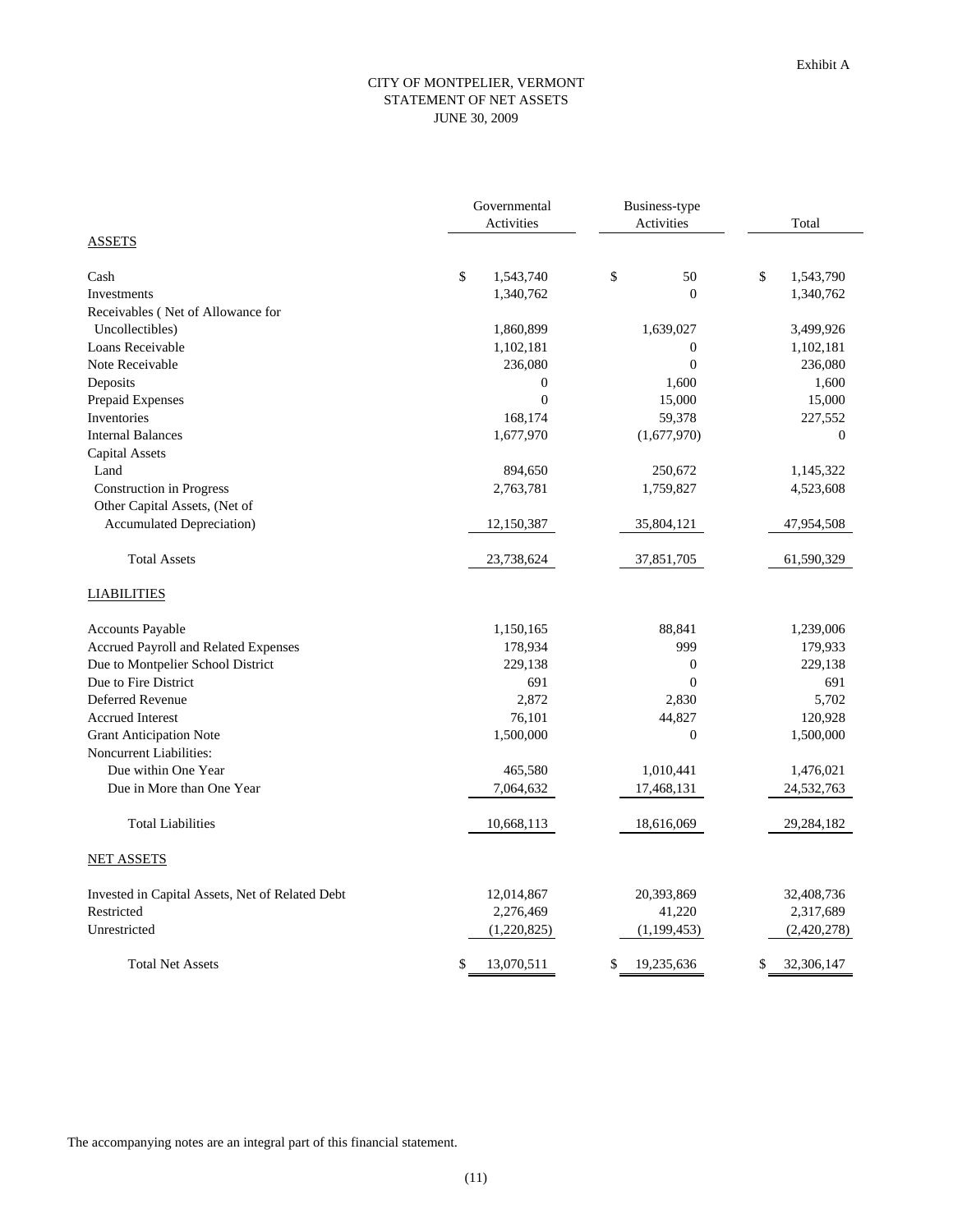#### CITY OF MONTPELIER, VERMONT STATEMENT OF ACTIVITIES FOR THE YEAR ENDED JUNE 30, 2009

|                                       |                                                                                                                                                                                                                                                                                                    | Program Revenues                                   |    |                                          |               |                                        |    |                                                                                             | Net (Expense) Revenue and<br>Changes in Net Assets                                                     |              |                                                                                                |
|---------------------------------------|----------------------------------------------------------------------------------------------------------------------------------------------------------------------------------------------------------------------------------------------------------------------------------------------------|----------------------------------------------------|----|------------------------------------------|---------------|----------------------------------------|----|---------------------------------------------------------------------------------------------|--------------------------------------------------------------------------------------------------------|--------------|------------------------------------------------------------------------------------------------|
|                                       | Expenses                                                                                                                                                                                                                                                                                           | Charges for<br>Services                            |    | Operating<br>Grants and<br>Contributions |               | Capital<br>Grants and<br>Contributions |    | Governmental<br>Activities                                                                  | Business-Type<br>Activities                                                                            |              | Total                                                                                          |
| Functions/Programs:                   |                                                                                                                                                                                                                                                                                                    |                                                    |    |                                          |               |                                        |    |                                                                                             |                                                                                                        |              |                                                                                                |
| Governmental Activities:              |                                                                                                                                                                                                                                                                                                    |                                                    |    |                                          |               |                                        |    |                                                                                             |                                                                                                        |              |                                                                                                |
| General Government                    | 2,147,763<br>\$                                                                                                                                                                                                                                                                                    | \$<br>1,138,402                                    | \$ | 26,971                                   | \$            | 22,934                                 | \$ | (959, 456)                                                                                  | \$<br>$\boldsymbol{0}$                                                                                 | $\mathbf S$  | (959, 456)                                                                                     |
| <b>Public Safety</b>                  | 3,864,168                                                                                                                                                                                                                                                                                          | 128,206                                            |    | 203,087                                  |               | 109,459                                |    | (3,423,416)                                                                                 | $\boldsymbol{0}$                                                                                       |              | (3,423,416)                                                                                    |
| Public Works                          | 2,379,156                                                                                                                                                                                                                                                                                          | 538,181                                            |    | 281,643                                  |               | 1,933,441                              |    | 374,109                                                                                     | $\mathbf{0}$                                                                                           |              | 374,109                                                                                        |
| Culture and Recreation                | 837,933                                                                                                                                                                                                                                                                                            | 70,587                                             |    | 418,038                                  |               | 600,000                                |    | 250,692                                                                                     | $\mathbf{0}$                                                                                           |              | 250,692                                                                                        |
| <b>Community Development</b>          | 1,962,157                                                                                                                                                                                                                                                                                          | $\boldsymbol{0}$                                   |    | 85,695                                   |               | $\Omega$                               |    | (1,876,462)                                                                                 | $\Omega$                                                                                               |              | (1,876,462)                                                                                    |
| Cemetery                              | 185,150                                                                                                                                                                                                                                                                                            | 44,554                                             |    | $\mathbf{0}$                             |               | $\overline{0}$                         |    | (140, 596)                                                                                  | $\boldsymbol{0}$                                                                                       |              | (140, 596)                                                                                     |
| MontpelierNet                         | 37,590                                                                                                                                                                                                                                                                                             | 35,293                                             |    | $\mathbf{0}$                             |               | $\mathbf{0}$                           |    | (2,297)                                                                                     | $\boldsymbol{0}$                                                                                       |              | (2,297)                                                                                        |
| Interest on Long-Term Debt            | 470,305                                                                                                                                                                                                                                                                                            | $\mathbf{0}$                                       |    | $\mathbf{0}$                             |               | $\mathbf{0}$                           |    | (470, 305)                                                                                  | $\mathbf{0}$                                                                                           |              | (470, 305)                                                                                     |
| <b>Total Governmental Activities</b>  | 11,884,222                                                                                                                                                                                                                                                                                         | 1,955,223                                          |    | 1,015,434                                |               | 2,665,834                              |    | (6,247,731)                                                                                 | $\mathbf{0}$                                                                                           |              | (6,247,731)                                                                                    |
| <b>Business-Type Activities:</b>      |                                                                                                                                                                                                                                                                                                    |                                                    |    |                                          |               |                                        |    |                                                                                             |                                                                                                        |              |                                                                                                |
| Water                                 | 2,361,919                                                                                                                                                                                                                                                                                          | 2,191,803                                          |    | $\overline{0}$                           |               | $\mathbf{0}$                           |    | $\boldsymbol{0}$                                                                            | (170, 116)                                                                                             |              | (170, 116)                                                                                     |
| Sewer                                 | 3,189,852                                                                                                                                                                                                                                                                                          | 3,230,626                                          |    | $\mathbf{0}$                             |               | 14,051                                 |    | $\mathbf{0}$                                                                                | 54,825                                                                                                 |              | 54,825                                                                                         |
| Parking                               | 557,821                                                                                                                                                                                                                                                                                            | 681,886                                            |    | $\mathbf{0}$                             |               | $\mathbf{0}$                           |    | $\mathbf{0}$                                                                                | 124,065                                                                                                |              | 124,065                                                                                        |
| <b>Total Business-Type Activities</b> | 6,109,592                                                                                                                                                                                                                                                                                          | 6,104,315                                          |    | $\mathbf{0}$                             |               | 14,051                                 |    | $\mathbf{0}$                                                                                | 8,774                                                                                                  |              | 8,774                                                                                          |
| Total                                 | 17,993,814<br>£.                                                                                                                                                                                                                                                                                   | \$<br>8,059,538                                    | \$ | 1,015,434                                | <sup>\$</sup> | 2,679,885                              |    | (6,247,731)                                                                                 | 8,774                                                                                                  |              | (6, 238, 957)                                                                                  |
|                                       | <b>General Revenues:</b><br>Property Taxes, Penalties and Interest<br>Payment in Lieu of Taxes<br><b>Unrestricted Investment Earnings</b><br>Gain on Sale of Equipment<br>Other Revenues<br>Contributions to Permanent Endowments<br>Special Item - Pension Expense - VMERS Liability<br>Transfers |                                                    |    |                                          |               |                                        |    | 7,198,011<br>184,000<br>115,393<br>$\mathbf{0}$<br>99,434<br>10,425<br>(2,488,003)<br>9,700 | $\mathbf{0}$<br>$\mathbf{0}$<br>13,199<br>2,184<br>32,154<br>$\boldsymbol{0}$<br>(892, 500)<br>(9,700) |              | 7,198,011<br>184,000<br>128,592<br>2,184<br>131,588<br>10,425<br>(3,380,503)<br>$\overline{0}$ |
|                                       |                                                                                                                                                                                                                                                                                                    | Total General Revenues, Special Item and Transfers |    |                                          |               |                                        |    | 5,128,960                                                                                   | (854, 663)                                                                                             |              | 4,274,297                                                                                      |
|                                       | Change in Net Assets                                                                                                                                                                                                                                                                               |                                                    |    |                                          |               |                                        |    | (1, 118, 771)                                                                               | (845, 889)                                                                                             |              | (1,964,660)                                                                                    |
|                                       | Net Assets - July 1, 2008                                                                                                                                                                                                                                                                          |                                                    |    |                                          |               |                                        |    | 14,189,282                                                                                  | 20,081,525                                                                                             |              | 34,270,807                                                                                     |
|                                       | Net Assets - June 30, 2009                                                                                                                                                                                                                                                                         |                                                    |    |                                          |               |                                        | \$ | 13,070,511                                                                                  | \$<br>19,235,636                                                                                       | $\mathbb{S}$ | 32,306,147                                                                                     |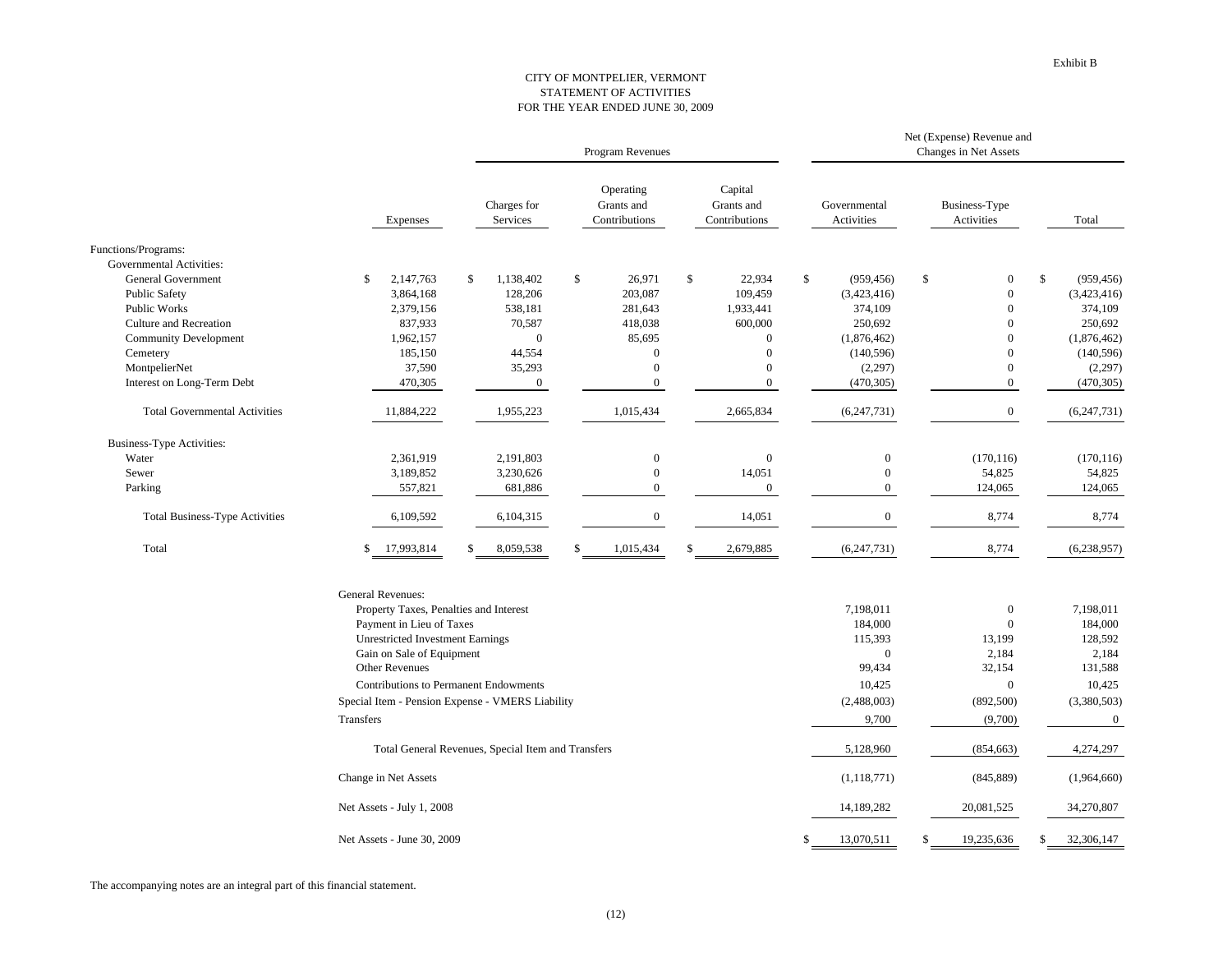|                                                                                                                              | General<br>Fund            | Community<br>Development<br>Fund | Capital<br>Projects<br>Fund    | Other<br>Governmental<br>Funds | Total<br>Governmental<br>Funds |
|------------------------------------------------------------------------------------------------------------------------------|----------------------------|----------------------------------|--------------------------------|--------------------------------|--------------------------------|
| <b>ASSETS</b>                                                                                                                |                            |                                  |                                |                                |                                |
| Cash<br>Investments                                                                                                          | 1,107,527<br>\$<br>264,967 | \$<br>312,360<br>$\theta$        | \$<br>$\mathbf{0}$<br>$\Omega$ | \$<br>123,853<br>1,075,795     | \$<br>1,543,740<br>1,340,762   |
| Receivables (Net of Allowance for<br>Uncollectibles)                                                                         | 338,264                    | 15,020                           | 1,477,097                      | 30,518                         | 1,860,899                      |
| Loans (Net of Allowance for<br>Uncollectibles)                                                                               | $\boldsymbol{0}$           | 968,181                          | $\boldsymbol{0}$               | 134,000                        | 1,102,181                      |
| Note Receivable                                                                                                              | 236,080                    | $\overline{0}$                   | $\theta$                       | $\mathbf{0}$                   | 236,080                        |
| Inventories                                                                                                                  | 168,174                    | $\boldsymbol{0}$                 | $\mathbf{0}$                   | $\overline{0}$                 | 168,174                        |
| Due from Other Funds                                                                                                         | 118,208                    | $\boldsymbol{0}$                 | 1,370,495                      | 462,922                        | 1,951,625                      |
| <b>Total Assets</b>                                                                                                          | 2,233,220<br>\$            | \$<br>1,295,561                  | 2,847,592                      | 1,827,088<br>\$                | \$<br>8,203,461                |
| <b>LIABILITIES</b>                                                                                                           |                            |                                  |                                |                                |                                |
| Liabilities:                                                                                                                 |                            |                                  |                                |                                |                                |
| <b>Accounts Payable</b>                                                                                                      | \$<br>287,461              | \$<br>605                        | \$<br>813,907                  | \$<br>48.192                   | \$<br>1,150,165                |
| Accrued Payroll and Related Expenses                                                                                         | 167,015                    | $\overline{0}$                   | $\mathbf{0}$                   | 11,919                         | 178,934                        |
| Deferred Revenue                                                                                                             | 175,098                    | 957,305                          | 786,070                        | 147,324                        | 2,065,797                      |
| Due to Fire District                                                                                                         | 691                        | $\overline{0}$                   | $\mathbf{0}$                   | $\mathbf{0}$                   | 691                            |
| Due to Montpelier School District                                                                                            | 229,138                    | $\overline{0}$                   | $\mathbf{0}$                   | $\mathbf{0}$                   | 229,138                        |
| Due to Other Funds                                                                                                           | $\boldsymbol{0}$           | $\mathbf{0}$                     | $\theta$                       | 273,655                        | 273,655                        |
| Grant Anticipation Note Payable                                                                                              | $\boldsymbol{0}$           | $\boldsymbol{0}$                 | 1,500,000                      | $\boldsymbol{0}$               | 1,500,000                      |
| <b>Total Liabilities</b>                                                                                                     | 859,403                    | 957,910                          | 3,099,977                      | 481,090                        | 5,398,380                      |
| Fund Balances/(Deficit):                                                                                                     |                            |                                  |                                |                                |                                |
| Reserved for                                                                                                                 |                            |                                  |                                |                                |                                |
| Inventories                                                                                                                  | 168,174                    | $\mathbf{0}$                     | $\mathbf{0}$                   | $\overline{0}$                 | 168,174                        |
| <b>Trustees of Public Funds</b>                                                                                              | $\overline{0}$             | $\theta$                         | $\Omega$                       | 719,434                        | 719.434                        |
| <b>Other Purposes</b>                                                                                                        | 410,706                    | 337,651                          | 461,207                        | 84,532                         | 1,294,096                      |
| Unreserved, Reported In                                                                                                      |                            |                                  |                                |                                |                                |
| General Fund                                                                                                                 | 794,937                    | $\overline{0}$                   | $\mathbf{0}$                   | $\mathbf{0}$                   | 794,937                        |
| Special Revenue Funds                                                                                                        | $\mathbf{0}$               | $\mathbf{0}$                     | $\theta$                       | 542,032                        | 542,032                        |
| Capital Projects Funds                                                                                                       | $\boldsymbol{0}$           | $\boldsymbol{0}$                 | (713, 592)                     | $\boldsymbol{0}$               | (713, 592)                     |
| Total Fund Balances/(Deficit)                                                                                                | 1,373,817                  | 337,651                          | (252, 385)                     | 1,345,998                      | 2,805,081                      |
| <b>Total Liabilities and Fund Balances</b>                                                                                   | \$<br>2,233,220            | \$<br>1,295,561                  | 2,847,592                      | 1,827,088<br>\$                |                                |
| Amounts Reported for Governmental Activities in the Statement of Net Assets are Different Because:                           |                            |                                  |                                |                                |                                |
| Capital Assets Used in Governmental Activities are not Financial Resources and, Therefore, are not<br>Reported in the Funds. |                            |                                  |                                |                                | 15,808,818                     |
| Other Assets are not Available to Pay for Current-Period Expenditures, and, Therefore,<br>are Deferred in the Funds.         |                            |                                  |                                |                                | 2,062,925                      |
| Long-Term and Accrued Liabilities, are not Due or Payable in the                                                             |                            |                                  |                                |                                |                                |

 Current Period and, Therefore, are Not Reported in the Funds. (7,606,313) Net Assets of Governmental Activities  $\qquad \qquad$  13,070,511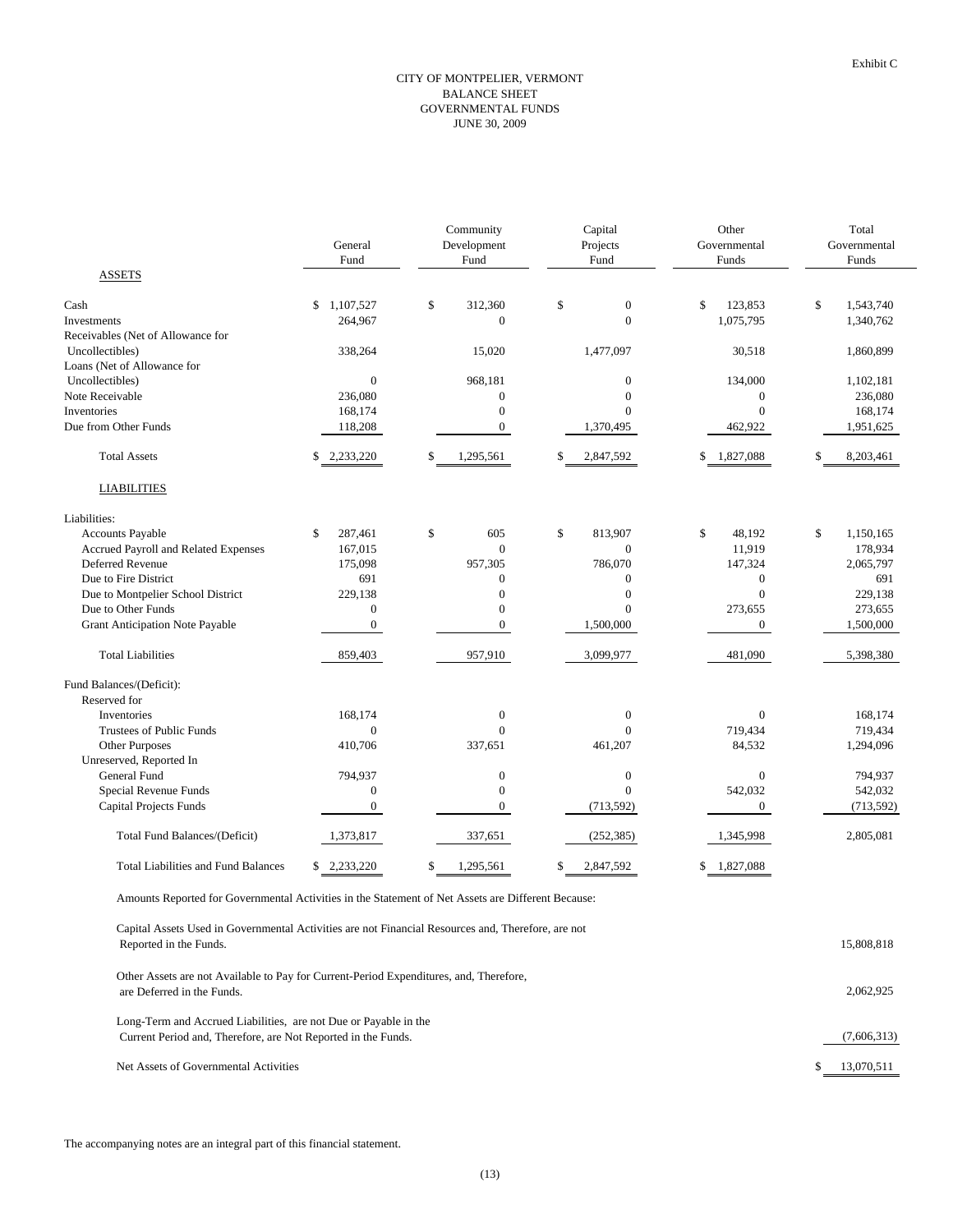#### CITY OF MONTPELIER, VERMONT STATEMENT OF REVENUES, EXPENDITURES AND CHANGES IN FUND BALANCES GOVERNMENTAL FUNDS FOR THE YEAR ENDED JUNE 30, 2009

|                                         | General<br>Fund  | Community<br>Development<br>Fund | Capital<br>Projects<br>Fund | Other<br>Governmental<br>Funds | Total<br>Governmental<br>Funds |
|-----------------------------------------|------------------|----------------------------------|-----------------------------|--------------------------------|--------------------------------|
| Revenues:                               |                  |                                  |                             |                                |                                |
| Property Taxes, Penalties and Interest  | 7,080,373<br>S   | \$<br>$\mathbf{0}$               | \$<br>$\mathbf{0}$          | \$<br>87,072                   | \$<br>7,167,445                |
| Permits and Licenses                    | 79,249           | $\Omega$                         | $\mathbf{0}$                | $\overline{0}$                 | 79,249                         |
| Intergovernmental                       | 684,495          | 78,084                           | 1.229.722                   | 154,476                        | 2,146,777                      |
| Fees and Charges for Services           | 1,556,029        | $\mathbf{0}$                     | 4,110                       | 143,952                        | 1,704,091                      |
| <b>Fines and Forfeitures</b>            | 25,561           | $\Omega$                         | $\boldsymbol{0}$            | $\boldsymbol{0}$               | 25,561                         |
| <b>Investment Income</b>                | 96,620           | 15,267                           | $\boldsymbol{0}$            | 11,155                         | 123,042                        |
| Contributions                           | 55               | 0                                | $\mathbf{0}$                | 381,660                        | 381,715                        |
| <b>Rents and Commissions</b>            | 550              | $\Omega$                         | $\theta$                    | 3,240                          | 3,790                          |
| <b>Equipment Revenues</b>               | 97,308           | $\Omega$                         | $\boldsymbol{0}$            | $\boldsymbol{0}$               | 97,308                         |
| Loan Principal Repayments               | $\mathbf{0}$     | 45,383                           | $\theta$                    | $\overline{0}$                 | 45,383                         |
| <b>Other Revenues</b>                   | 73,071           | 0                                | 3,272                       | 23,091                         | 99,434                         |
| <b>Total Revenues</b>                   | 9,693,311        | 138,734                          | 1,237,104                   | 804,646                        | 11,873,795                     |
| Expenditures:                           |                  |                                  |                             |                                |                                |
| <b>General Government</b>               | 1,977,833        | $\boldsymbol{0}$                 | 29,490                      | $\boldsymbol{0}$               | 2,007,323                      |
| <b>Public Safety</b>                    | 3,458,169        | $\mathbf{0}$                     | 2,504                       | 167,248                        | 3,627,921                      |
| Public Works                            | 1,996,542        | $\mathbf{0}$                     | 35,526                      | $\mathbf{0}$                   | 2,032,068                      |
| Culture and Recreation                  | 441,245          | $\overline{0}$                   | $\boldsymbol{0}$            | 374,212                        | 815,457                        |
| <b>Community Development</b>            | $\boldsymbol{0}$ | 118,968                          | $\mathbf{0}$                | 30,000                         | 148,968                        |
| Cemetery                                | $\overline{0}$   | $\overline{0}$                   | $\mathbf{0}$                | 176,551                        | 176,551                        |
| MontpelierNet                           | $\mathbf{0}$     | $\mathbf{0}$                     | $\mathbf{0}$                | 37,590                         | 37,590                         |
| Capital Outlay                          |                  |                                  |                             |                                |                                |
| <b>General Government</b>               | 30,093           | $\mathbf{0}$                     | 149,861                     | $\overline{0}$                 | 179,954                        |
| Public Safety                           | 168,593          | $\mathbf{0}$                     | 15,620                      | $\boldsymbol{0}$               | 184,213                        |
| <b>Public Works</b>                     | 271,277          | $\overline{0}$                   | 2,422,798                   | $\overline{0}$                 | 2,694,075                      |
| Culture and Recreation                  | 6,000            | $\Omega$                         | $\mathbf{0}$                | 19,611                         | 25,611                         |
| Cemetery                                | $\mathbf{0}$     | $\mathbf{0}$                     | $\boldsymbol{0}$            | 41,056                         | 41,056                         |
| Debt Service - Principal                | 464,337          | $\overline{0}$                   | $\mathbf{0}$                | 9,554                          | 473,891                        |
| Debt Service - Interest                 | 406,779          | $\overline{0}$                   | $\overline{0}$              | 7,863                          | 414,642                        |
|                                         |                  |                                  |                             |                                |                                |
| <b>Total Expenditures</b>               | 9,220,868        | 118,968                          | 2,655,799                   | 863,685                        | 12,859,320                     |
| Excess/(Deficiency) of Revenues         |                  |                                  |                             |                                |                                |
| Over Expenditures                       | 472,443          | 19,766                           | (1,418,695)                 | (59,039)                       | (985, 525)                     |
|                                         |                  |                                  |                             |                                |                                |
| Other Financing Sources/(Uses):         |                  |                                  |                             |                                |                                |
| Debt Proceeds                           | 2,607,234        | $\boldsymbol{0}$                 | $\boldsymbol{0}$            | 131,735                        | 2,738,969                      |
| Proceeds from Sale of Equipment         | 24,136           | $\Omega$                         | $\mathbf{0}$                | 14,600                         | 38,736                         |
| <b>Transfers from Other Funds</b>       | 30,000           | $\theta$                         | 399,251                     | 394,476                        | 823,727                        |
| Transfers to Other Funds                | (749, 771)       | (30,000)                         | $\boldsymbol{0}$            | (34, 256)                      | (814, 027)                     |
| <b>Total Financing Sources/(Uses)</b>   | 1,911,599        | (30,000)                         | 399,251                     | 506,555                        | 2,787,405                      |
| Net change in Fund Balances Before      |                  |                                  |                             |                                |                                |
| Special Item                            | 2,384,042        | (10, 234)                        | (1,019,444)                 | 447,516                        | 1,801,880                      |
| Special Item:                           |                  |                                  |                             |                                |                                |
| Pension Expense - VMERS Liability       | (2,356,268)      | $\mathbf{0}$                     | $\mathbf{0}$                | (131, 735)                     | (2,488,003)                    |
| Net Change in Fund Balances             | 27,774           | (10, 234)                        | (1,019,444)                 | 315,781                        | (686, 123)                     |
| Fund Balances - July 1, 2008            | 1,346,043        | 347,885                          | 767,059                     | 1,030,217                      | 3,491,204                      |
| Fund Balances/(Deficit) - June 30, 2009 | \$1,373,817      | \$<br>337,651                    | \$<br>(252, 385)            | 1,345,998<br>\$                | \$<br>2,805,081                |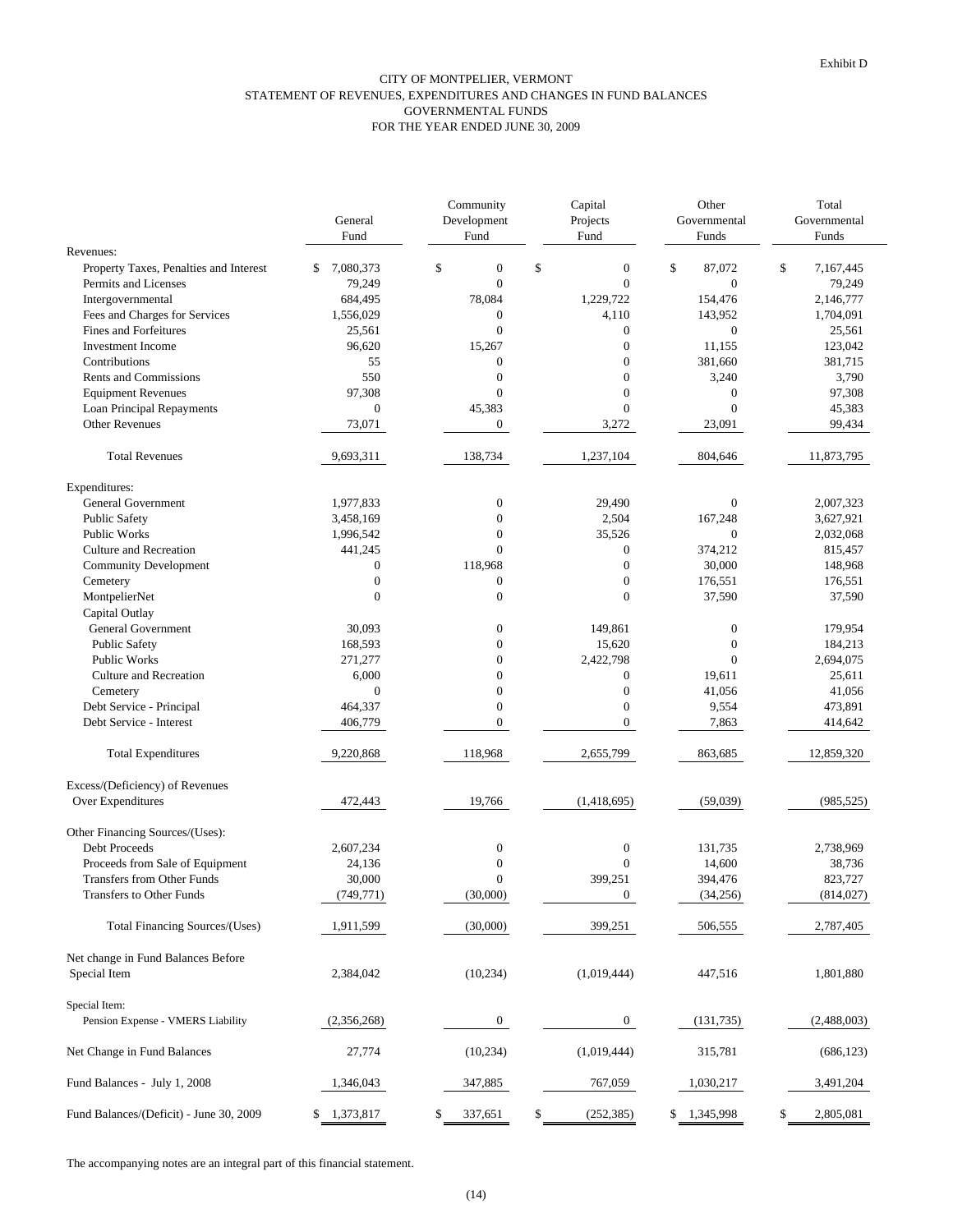#### FOR THE YEAR ENDED JUNE 30, 2009 CITY OF MONTPELIER, VERMONT RECONCILIATION OF THE STATEMENT OF REVENUES, EXPENDITURES AND CHANGES IN FUND BALANCES OF GOVERNMENTAL FUNDS TO THE STATEMENT OF ACTIVITIES

| Amounts reported for governmental activities in the statement of activities (Exhibit B) are<br>different because:                                                                                                                                                                                                                                                                                     |                     |
|-------------------------------------------------------------------------------------------------------------------------------------------------------------------------------------------------------------------------------------------------------------------------------------------------------------------------------------------------------------------------------------------------------|---------------------|
| Net change in fund balances - total government funds (Exhibit D)                                                                                                                                                                                                                                                                                                                                      | \$<br>(686, 123)    |
| Governmental funds report capital outlays as expenditures. However, in the statement<br>of activities, the cost (\$3,124,909) of those assets is allocated over their estimated useful                                                                                                                                                                                                                |                     |
| lives and reported as depreciation expense (\$717,003). This is the amount by which capital<br>outlays exceeded depreciation in the current period.                                                                                                                                                                                                                                                   | 2,407,906           |
| Noncash capital contributions are revenues that do not provide current financial resources<br>and therefore are not reported as revenues in the funds.                                                                                                                                                                                                                                                | 600,000             |
| The net effect of various transactions involving capital assets (i.e., sales, trade-ins) is to<br>decrease net assets.                                                                                                                                                                                                                                                                                | (47, 624)           |
| Revenues reported in the funds from prior year deferred revenues are not reported as<br>revenues in the statement of activities.                                                                                                                                                                                                                                                                      | (6,343)             |
| Revenues in the statement of activities that do not provide current financial resources<br>are not reported as revenues in the funds.                                                                                                                                                                                                                                                                 | 821,685             |
| The issuance of loans receivable (\$95,645) consumes current financial resources of governmental<br>funds, while the repayment of the principal of loans receivable (\$45,383) provides current financial<br>resources to governmental funds. Neither transaction, however, has any effect on net assets.<br>This amount is the net effect of these differences in the treatment of loans receivable. | 50,262              |
| The issuance of long-term debt (\$2,738,969) (e.g., bonds, leases) provides current financial<br>resources to governmental funds, while the repayment of the principal of long-term<br>debt (\$473,891) consumes the current financial resources of governmental funds. Neither                                                                                                                       |                     |
| transaction, however, has any effect on net assets. This amount is the net effect<br>of these differences in the treatment of long-term debt and related items.                                                                                                                                                                                                                                       | (2,265,078)         |
| Some expenses reported in the statement of activities do not require the use of current financial<br>resources and, therefore, are not reported as expenditures in governmental funds.                                                                                                                                                                                                                | (1,993,456)         |
| Change in Net Assets of Governmental Activities (Exhibit B)                                                                                                                                                                                                                                                                                                                                           | \$<br>(1, 118, 771) |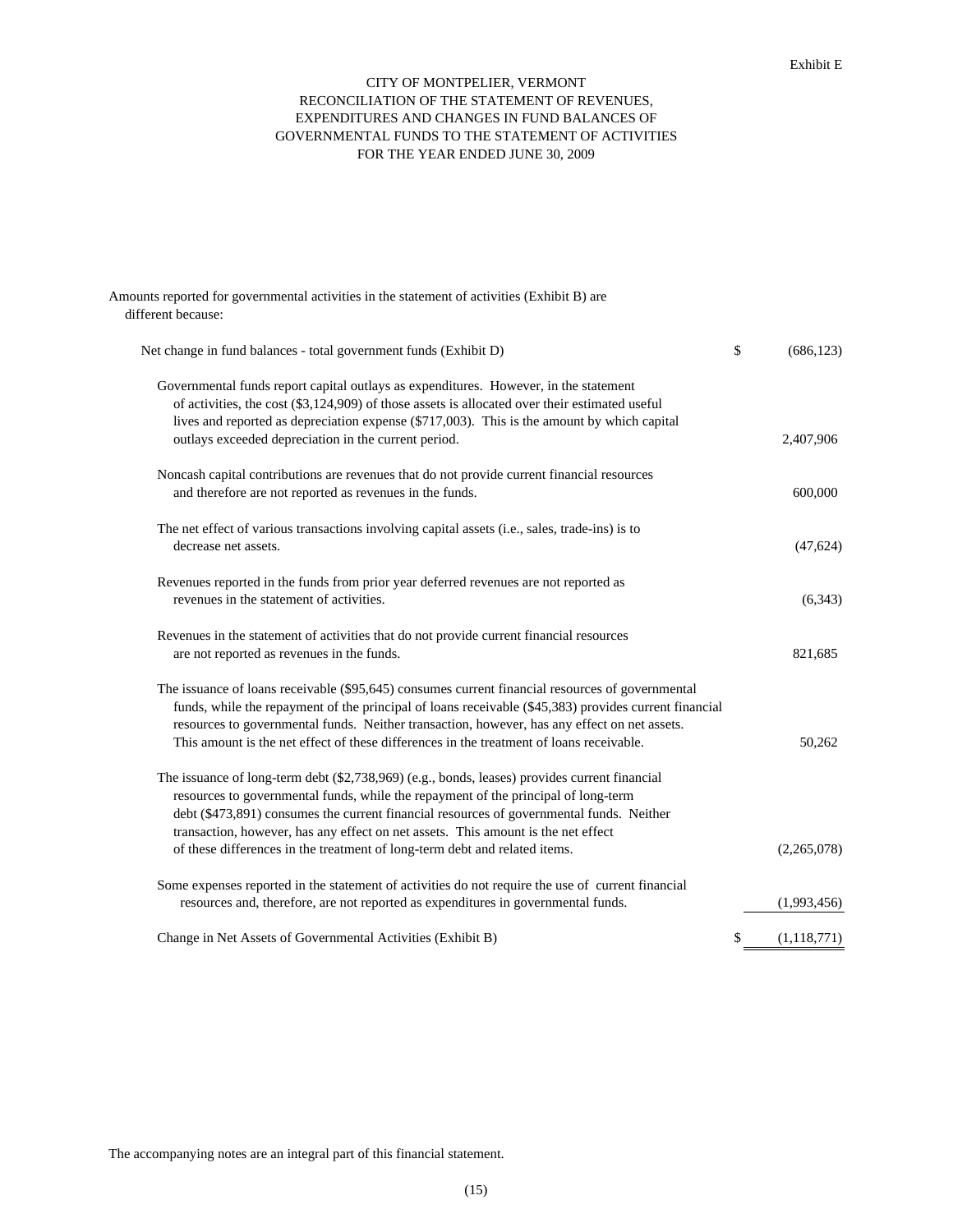#### CITY OF MONTPELIER, VERMONT STATEMENT OF REVENUE, EXPENDITURES AND CHANGES IN FUND BALANCE BUDGET AND ACTUAL GENERAL FUND FOR THE YEAR ENDED JUNE 30, 2009

|                                                  |                  |                 | Variance         |
|--------------------------------------------------|------------------|-----------------|------------------|
|                                                  | Original/Final   |                 | Favorable        |
|                                                  | Budget           | Actual          | (Unfavorable)    |
|                                                  |                  |                 |                  |
| Revenue:                                         |                  |                 |                  |
| Property Taxes, Penalties and Interest           | \$6,425,267      | \$<br>6,416,640 | \$<br>(8,627)    |
| Intergovernmental                                | 512,663          | 665,261         | 152,598          |
| Fees and Charges for Services                    | 1,623,656        | 1,928,691       | 305,035          |
| <b>Fund Transfers</b>                            | 747,763          | 746,997         | (766)            |
| Proceeds of Long-Term Debt                       | $\boldsymbol{0}$ | 2,537,500       | 2,537,500        |
| <b>Total Revenue</b>                             | 9,309,349        | 12,295,089      | 2,985,740        |
| Expenditures:                                    |                  |                 |                  |
| City Council Operations                          | 26,724           | 43,630          | (16,906)         |
| City Manager's Office                            | 293,311          | 306,375         | (13,064)         |
| Clerk/Treasurer/Elections                        | 237,866          | 229,644         | 8,222            |
| Finance Department                               | 284,810          | 282,708         | 2,102            |
| <b>Technology Services</b>                       | 184,870          | 186,842         | (1,972)          |
| <b>Property Assessment</b>                       | 175,002          | 133,469         | 41,533           |
| Planning and Development                         | 362,618          | 355,892         | 6,726            |
| City Hall Maintenance                            | 174,503          | 161,183         | 13,320           |
| Fifty Eight Barre Street                         | $\boldsymbol{0}$ | 2,343           | (2, 343)         |
| Police:                                          |                  |                 |                  |
| General                                          | 1,386,287        | 1,421,096       | (34, 809)        |
| Communications                                   | 428,944          | 438,919         | (9, 975)         |
| Outside Pay                                      | $\boldsymbol{0}$ | 2,499           | (2,499)          |
| School Resource Officer                          | 79,890           | 80,028          | (138)            |
| <b>Community Justice Center</b>                  | 20,000           | 20,006          | (6)              |
| Fire and Ambulance                               | 1,546,929        | 1,697,162       | (150, 233)       |
| Code/Health Enforcement                          | 77,185           | 76,068          | 1,117            |
|                                                  |                  | 15,793          |                  |
| <b>Emergency Management</b>                      | 24,750           |                 | 8,957            |
| Public Works:                                    |                  |                 |                  |
| <b>Streets</b>                                   | 1,303,028        | 1,369,269       | (66, 241)        |
| <b>Fleet Operations</b>                          | 486,638          | 572,418         | (85,780)         |
| <b>Building Operations</b>                       | 60,774           | 56,144          | 4,630            |
| Wrightsville Beach                               | 4,007            | 4,007           | $\theta$         |
| Kellogg-Hubbard Library                          | 282,668          | 282,668         | $\theta$         |
| Outside Agencies in Budget                       | 83,875           | 83,875          | $\mathbf{0}$     |
| <b>Ballot</b> Items                              | 52,000           | 52,000          | $\overline{0}$   |
| <b>Community Enhancements</b>                    | 49,300           | 47,300          | 2,000            |
| Tree Management and Board                        | 20,276           | 36,688          | (16, 412)        |
| <b>Conservation Commission</b>                   | 6,250            | 3,708           | 2,542            |
| Debt Service                                     | 631,841          | 808,582         | (176, 741)       |
| Other Governmental Service                       | 151,497          | 155,914         | (4, 417)         |
| <b>Equipment Plan</b>                            | 233,735          | 299,193         | (65, 458)        |
| Tax Abatements                                   | $\mathbf{0}$     | 2,907           | (2,907)          |
| Miscellaneous Expense                            | $\boldsymbol{0}$ | 15,946          | (15,946)         |
| <b>VMERS Pension Liability</b>                   | $\boldsymbol{0}$ | 2,356,268       | (2,356,268)      |
| Transfer to Other Funds:                         |                  |                 |                  |
| Capital Projects                                 | 399,251          | 399,251         | $\mathbf{0}$     |
| Cemetery                                         | 110,917          | 110,917         | $\mathbf{0}$     |
| Parks                                            | 104,603          | 104,603         | $\mathbf{0}$     |
| Affordable Housing Fund                          | 52,000           | 52,000          | $\boldsymbol{0}$ |
| <b>Total Expenditures</b>                        | 9,336,349        | 12,267,315      | (2,930,966)      |
| Excess/(Deficiency) of Revenue Over Expenditures | (27,000)<br>\$   | 27,774          | \$<br>54,774     |
| Fund Balance - July 1, 2008                      |                  | 1,346,043       |                  |
| Fund Balance - June 30, 2009                     |                  | 1,373,817<br>\$ |                  |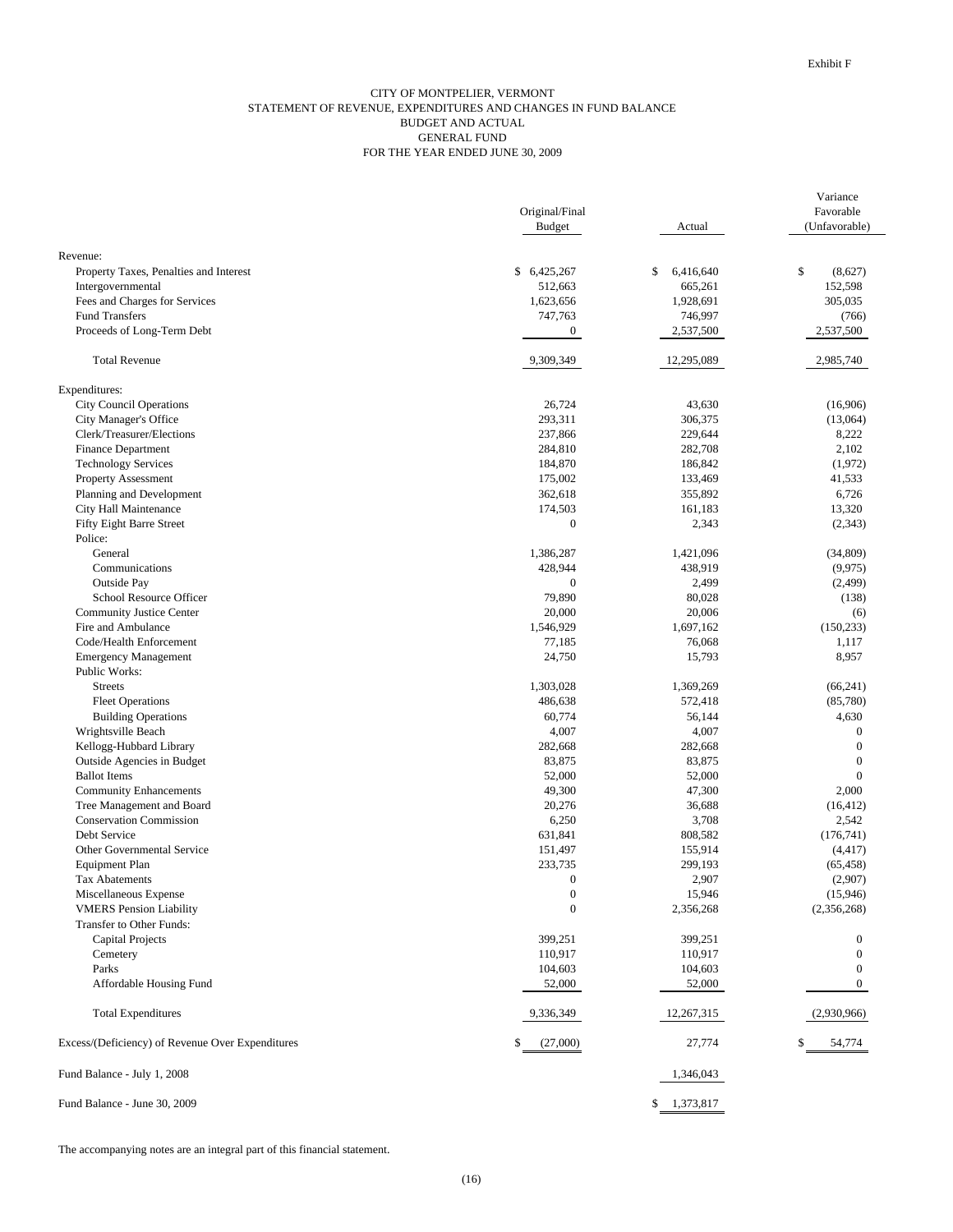#### CITY OF MONTPELIER, VERMONT STATEMENT OF NET ASSETS PROPRIETARY FUNDS JUNE 30, 2009

|                                                 | Water                            | Sewer                   | Parking          |                |  |  |
|-------------------------------------------------|----------------------------------|-------------------------|------------------|----------------|--|--|
| <b>ASSETS</b>                                   | Fund                             | Fund                    | Fund             | Total          |  |  |
|                                                 |                                  |                         |                  |                |  |  |
| <b>Current Assets:</b>                          |                                  | $\overline{0}$          | 50               | 50             |  |  |
| Cash                                            | \$<br>$\boldsymbol{0}$           | \$                      | \$               | \$             |  |  |
| Receivables (Net of Allowance for               |                                  |                         |                  |                |  |  |
| Uncollectibles)                                 | 1,007,308                        | 606,607<br>$\mathbf{0}$ | 25,112           | 1,639,027      |  |  |
| Due from Other Funds                            | $\boldsymbol{0}$<br>$\mathbf{0}$ | $\overline{0}$          | 114,304          | 114,304        |  |  |
| Deposits                                        | $\theta$                         |                         | 1,600            | 1,600          |  |  |
| Prepaid Expenses                                |                                  | $\Omega$                | 15,000           | 15,000         |  |  |
| Inventory                                       | 55,946                           | 3,432                   | $\boldsymbol{0}$ | 59,378         |  |  |
| <b>Total Current Assets</b>                     | 1,063,254                        | 610,039                 | 156,066          | 1,829,359      |  |  |
| Noncurrent Assets:                              |                                  |                         |                  |                |  |  |
| <b>Capital Assets</b>                           |                                  |                         |                  |                |  |  |
| Land                                            | 32,000                           | $\boldsymbol{0}$        | 218,672          | 250,672        |  |  |
| <b>Construction</b> in Progress                 | $\mathbf{0}$                     | 1,759,827               | $\boldsymbol{0}$ | 1,759,827      |  |  |
| <b>Buildings</b>                                | 11,557,678                       | 9,709,565               | $\overline{0}$   | 21, 267, 243   |  |  |
| Improvements                                    | 10,414,823                       | 18,772,023              | 234,742          | 29,421,588     |  |  |
| <b>Equipment and Vehicles</b>                   | 711,127                          | 720,765                 | 108,445          | 1,540,337      |  |  |
| <b>Accumulated Depreciation</b>                 | (4,775,751)                      | (11, 413, 032)          | (236, 264)       | (16, 425, 047) |  |  |
| <b>Total Noncurrent Assets</b>                  | 17,939,877                       | 19,549,148              | 325,595          | 37,814,620     |  |  |
| <b>Total Assets</b>                             | \$<br>19,003,131                 | \$<br>20,159,187        | \$<br>481,661    | 39,643,979     |  |  |
| <b>LIABILITIES</b>                              |                                  |                         |                  |                |  |  |
| <b>Current Liabilities:</b>                     |                                  |                         |                  |                |  |  |
| Accounts Payable                                | \$<br>9,024                      | \$<br>75,290            | \$<br>4,527      | \$<br>88,841   |  |  |
| Due to Other Funds                              | 1,256,536                        | 535,738                 | $\mathbf{0}$     | 1,792,274      |  |  |
| Accrued Payroll and Related Expenses            | 999                              | $\overline{0}$          | $\overline{0}$   | 999            |  |  |
| Deferred Revenue                                | 2,830                            | $\overline{0}$          | $\theta$         | 2,830          |  |  |
| Accrued Interest Payable                        | 33,724                           | 11,103                  | $\overline{0}$   | 44,827         |  |  |
| Capital Leases - Current Portion                | 3,428                            | 9,941                   | $\overline{0}$   | 13,369         |  |  |
| Bonds Payable - Current Portion                 | 410,519                          | 586,553                 | $\overline{0}$   | 997,072        |  |  |
| <b>Total Current Liabilities</b>                | 1,717,060                        | 1,218,625               | 4,527            | 2,940,212      |  |  |
| Noncurrent Liabilities:                         |                                  |                         |                  |                |  |  |
| Capital Leases - Long-Term Portion              | 40,464                           | 117,346                 | $\boldsymbol{0}$ | 157,810        |  |  |
| Bonds Payable - Long-Term Portion               | 8,246,462                        | 8,778,346               | 192,500          | 17,217,308     |  |  |
| <b>Accrued Compensated Absences</b>             | 36,896                           | 42,423                  | 13,694           | 93,013         |  |  |
| <b>Total Noncurrent Liabilities</b>             | 8,323,822                        | 8,938,115               | 206,194          | 17,468,131     |  |  |
| <b>Total Liabilities</b>                        | 10,040,882                       | 10,156,740              | 210,721          | 20,408,343     |  |  |
| <b>NET ASSETS</b>                               |                                  |                         |                  |                |  |  |
| Invested in Capital Assets, Net of Related Debt | 9,536,504                        | 10,531,770              | 325,595          | 20,393,869     |  |  |
| Restricted                                      | $\mathbf{0}$                     | 0                       | 41,220           | 41,220         |  |  |
| Unrestricted/(Deficit)                          | (574, 255)                       | (529, 323)              | (95, 875)        | (1, 199, 453)  |  |  |
| <b>Total Net Assets</b>                         | 8,962,249                        | 10,002,447              | 270,940          | 19,235,636     |  |  |
| Total Liabilities and Net Assets                | \$19,003,131                     | \$<br>20,159,187        | \$<br>481,661    | \$ 39,643,979  |  |  |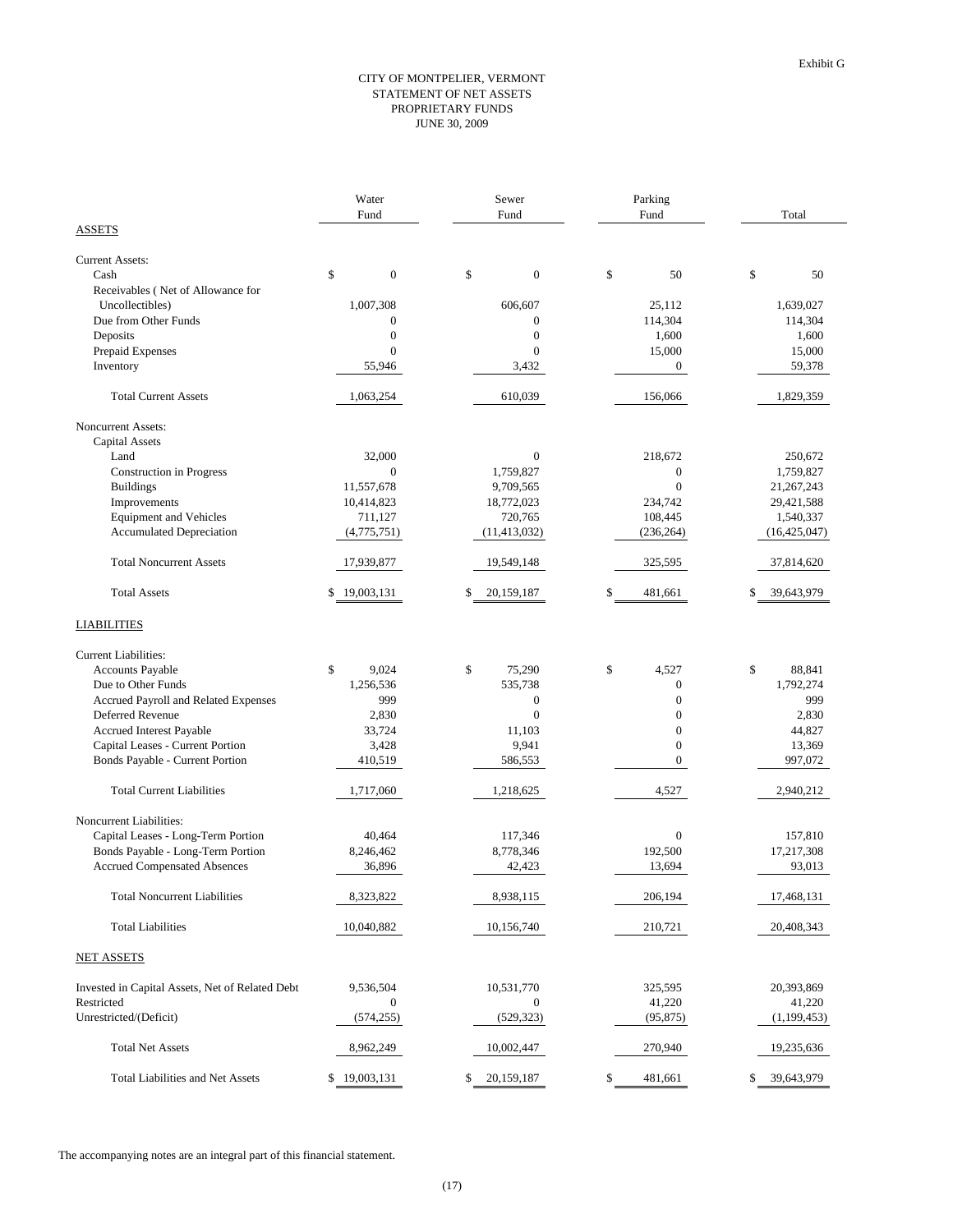#### CITY OF MONTPELIER, VERMONT STATEMENT OF REVENUES, EXPENSES AND CHANGES IN FUND NET ASSETS PROPRIETARY FUNDS FOR THE YEAR ENDED JUNE 30, 2009

|                                              | Water            | Sewer            | Parking          |                  |
|----------------------------------------------|------------------|------------------|------------------|------------------|
|                                              | Fund             | Fund             | Fund             | Total            |
| <b>OPERATING REVENUES:</b>                   |                  |                  |                  |                  |
| <b>Charges for Services</b>                  | \$<br>2,165,407  | \$<br>3,202,758  | \$<br>681,886    | \$<br>6,050,051  |
| <b>Interest and Penalties</b>                | 26,396           | 27,868           | $\boldsymbol{0}$ | 54,264           |
| Miscellaneous                                | 15,067           | 17,087           | $\boldsymbol{0}$ | 32,154           |
| <b>Total Operating Revenues</b>              | 2,206,870        | 3,247,713        | 681,886          | 6,136,469        |
| <b>OPERATING EXPENSES:</b>                   |                  |                  |                  |                  |
| Administration                               | 480,674          | 404,347          | $\boldsymbol{0}$ | 885,021          |
| Supplies and Treatment                       | 463,362          | 1,526,107        | $\overline{0}$   | 1,989,469        |
| Wastewater Management                        | $\boldsymbol{0}$ | 121,759          | $\overline{0}$   | 121,759          |
| Distribution System                          | 404,885          | $\boldsymbol{0}$ | $\overline{0}$   | 404,885          |
| <b>Collection System</b>                     | $\boldsymbol{0}$ | 376,689          | $\boldsymbol{0}$ | 376,689          |
| Delinquent Collection                        | 18,867           | 19,024           | $\boldsymbol{0}$ | 37,891           |
| <b>Meter Operations</b>                      | 51,956           | $\overline{0}$   | $\overline{0}$   | 51,956           |
| Private Sewer System Maintenance             | $\boldsymbol{0}$ | 6,222            | $\overline{0}$   | 6,222            |
| Parking Enforcement                          | $\overline{0}$   | $\overline{0}$   | 362,933          | 362,933          |
| Parking Lot Leases                           | $\boldsymbol{0}$ | $\overline{0}$   | 73,378           | 73,378           |
| Parking Lot Maintenance                      | $\theta$         | $\Omega$         | 93,556           | 93,556           |
| Depreciation Expense                         | 467,980          | 551,457          | 17,212           | 1,036,649        |
| <b>Total Operating Expenses</b>              | 1,887,724        | 3,005,605        | 547,079          | 5,440,408        |
| Net Operating Income                         | 319,146          | 242,108          | 134,807          | 696,061          |
| NONOPERATING REVENUES/(EXPENSES):            |                  |                  |                  |                  |
| <b>Interest Earnings</b>                     | 4,596            | 6,192            | 2,411            | 13,199           |
| <b>Interest Expense</b>                      | (474, 195)       | (176, 893)       | (10,742)         | (661, 830)       |
| <b>Capital Grants</b>                        | $\mathbf{0}$     | 14,051           | $\boldsymbol{0}$ | 14,051           |
| Gain/(Loss) on Sale or Disposal of Equipment | 2,184            | (7, 354)         | $\boldsymbol{0}$ | (5,170)          |
| Transfers from Other Funds                   | 300              | $\boldsymbol{0}$ | $\overline{0}$   | 300              |
| <b>Transfers to Other Funds</b>              | $\boldsymbol{0}$ | $\boldsymbol{0}$ | (10,000)         | (10,000)         |
|                                              |                  |                  |                  |                  |
| Total Nonoperating Revenues/(Expenses)       | (467, 115)       | (164,004)        | (18, 331)        | (649, 450)       |
| Change in Net Assets Before Special Item     | (147,969)        | 78,104           | 116,476          | 46,611           |
| <b>SPECIAL ITEM:</b>                         |                  |                  |                  |                  |
| Pension Expense - VMERS Liability            | (297, 500)       | (402, 500)       | (192, 500)       | (892, 500)       |
| Change in Net Assets                         | (445, 469)       | (324, 396)       | (76, 024)        | (845, 889)       |
| Net Assets - July 1, 2008                    | 9,407,718        | 10,326,843       | 346,964          | 20,081,525       |
| Net Assets - June 30, 2009                   | \$<br>8,962,249  | \$<br>10,002,447 | \$<br>270,940    | \$<br>19,235,636 |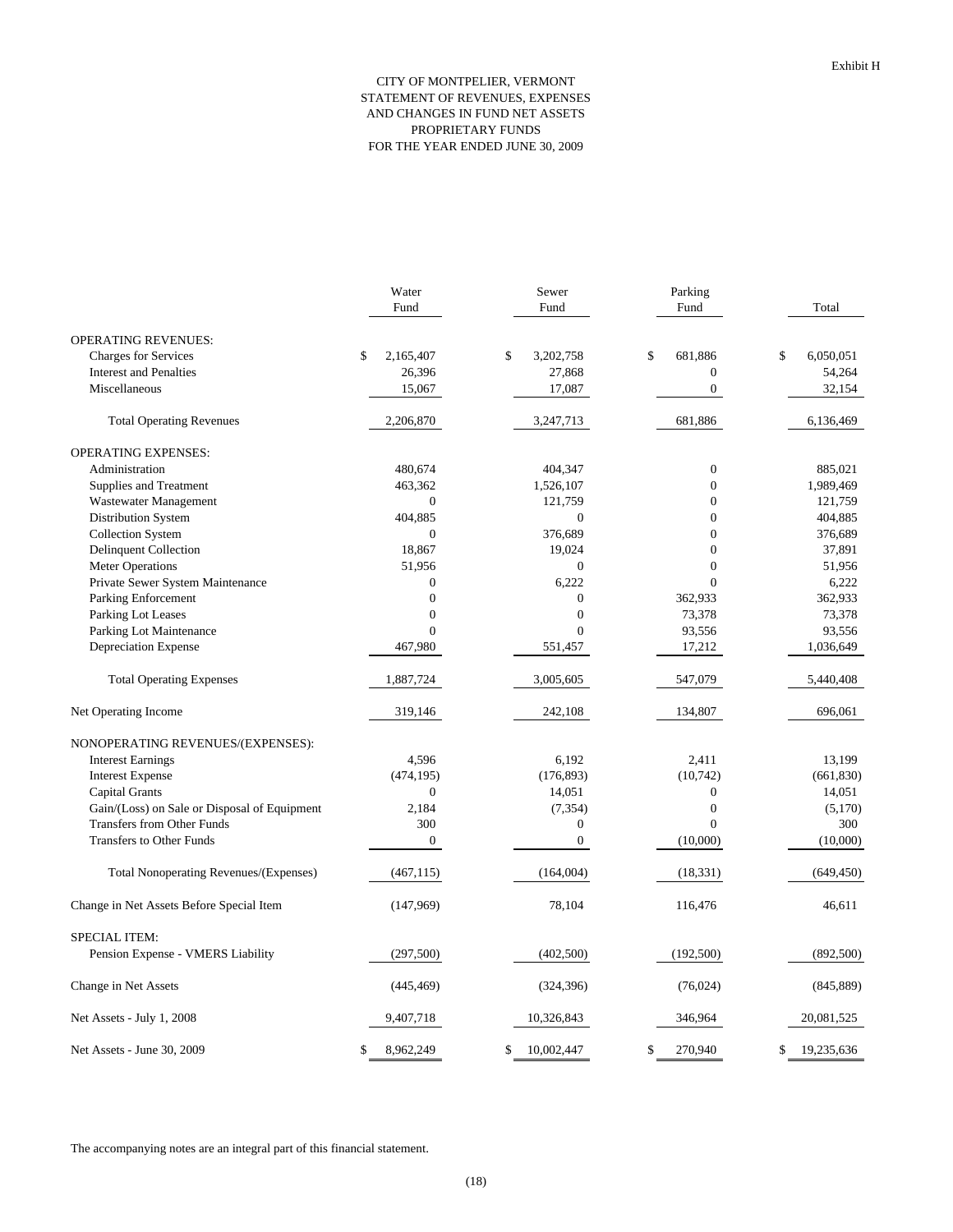#### CITY OF MONTPELIER, VERMONT STATEMENT OF CASH FLOWS PROPRIETARY FUNDS FOR THE YEAR ENDED JUNE 30, 2009

|                                                                                            | Water<br>Fund                   | Sewer<br>Fund                       | Parking<br>Fund             | Total                     |
|--------------------------------------------------------------------------------------------|---------------------------------|-------------------------------------|-----------------------------|---------------------------|
| Cash Flows From Operating Activities:<br>Receipts from Customers and Users                 |                                 |                                     |                             |                           |
| Receipts from Interfund Services                                                           | \$<br>2,190,982<br>$\mathbf{0}$ | \$<br>3,212,275<br>$\boldsymbol{0}$ | \$<br>631,711<br>24,948     | \$<br>6,034,968<br>24,948 |
| Payments to Suppliers                                                                      | (524, 047)                      | (1,007,768)                         | (164, 761)                  | (1,696,576)               |
| Payments for Interfund Services                                                            | (366, 356)                      | (550, 609)                          | (45, 531)                   | (962, 496)                |
| Payments for Wages and Benefits                                                            | (643, 324)                      | (910, 916)                          | (344, 704)                  | (1,898,944)               |
| Payments for Special Item - Pension Expense - VMERS Liability                              | (297,500)                       | (402,500)                           | (192, 500)                  | (892, 500)                |
| Net Cash Provided/(Used) by Operating Activities                                           | 359,755                         | 340,482                             | (90, 837)                   | 609,400                   |
| Cash Flows from Noncapital Financing Activities:                                           |                                 |                                     |                             |                           |
| Decrease/(Increase) in Due From Other Funds                                                | $\boldsymbol{0}$                | $\mathbf{0}$                        | (75,030)                    | (75,030)                  |
| (Decrease)/Increase in Due To Other Funds                                                  | 816,752                         | 162,604                             | $\boldsymbol{0}$            | 979,356                   |
| Proceeds from General Obligation Bonds                                                     | 297,500                         | 834,171                             | 192,500                     | 1,324,171                 |
| <b>Transfers Received From Other Funds</b>                                                 | 300                             | $\boldsymbol{0}$                    | $\mathbf{0}$                | 300                       |
| Transfers Paid to Other Funds                                                              | $\boldsymbol{0}$                | $\boldsymbol{0}$                    | (10,000)                    | (10,000)                  |
| <b>Interest Payments on Interfund Balances</b>                                             | (28, 601)                       | $\boldsymbol{0}$                    | 0                           | (28, 601)                 |
| Net Cash Provided/(Used) by Noncapital                                                     |                                 |                                     |                             |                           |
| <b>Financing Activities</b>                                                                | 1,085,951                       | 996,775                             | 107,470                     | 2,190,196                 |
| Cash Flows from Capital and Related                                                        |                                 |                                     |                             |                           |
| Financing Activities:                                                                      | (612,788)                       |                                     |                             |                           |
| <b>Acquisition of Capital Assets</b><br>Receipts from Capital Grants                       | $\mathbf{0}$                    | (597, 106)<br>14,051                | (8,302)<br>$\boldsymbol{0}$ | (1,218,196)<br>14,051     |
| Receipts from Note Receivable                                                              | 5,850                           | $\mathbf{0}$                        | $\mathbf{0}$                | 5,850                     |
| Principal Payments on General Obligation Bonds and Leases                                  | (397,770)                       | (583, 501)                          | $\Omega$                    | (981, 271)                |
| Interest Payments on General Obligation Bonds and Leases                                   | (445, 594)                      | (176, 893)                          | (10,742)                    | (633, 229)                |
| Net Cash Provided/(Used) by Capital and                                                    |                                 |                                     |                             |                           |
| <b>Related Financing Activities</b>                                                        | (1,450,302)                     | (1,343,449)                         | (19,044)                    | (2,812,795)               |
| Cash Flows from Investing Activities:                                                      |                                 |                                     |                             |                           |
| Receipt of Investment Income                                                               | 4,596                           | 6,192                               | 2,411                       | 13,199                    |
| Net Cash Provided by Investing Activities                                                  | 4,596                           | 6,192                               | 2,411                       | 13,199                    |
| Net Increase in Cash                                                                       | $\boldsymbol{0}$                | $\boldsymbol{0}$                    | $\boldsymbol{0}$            | $\boldsymbol{0}$          |
| Cash - July 1, 2008                                                                        | $\boldsymbol{0}$                | $\boldsymbol{0}$                    | 50                          | 50                        |
| Cash - June 30, 2009                                                                       | \$<br>$\overline{0}$            | \$<br>$\boldsymbol{0}$              | \$<br>50                    | \$<br>50                  |
| Adjustments to Reconcile Operating Income to Net Cash<br>Provided by Operating Activities: |                                 |                                     |                             |                           |
| Net Operating Income                                                                       | \$<br>319,146                   | \$<br>242,108                       | \$134,807                   | \$<br>696,061             |
| Depreciation Expense                                                                       | 467,980                         | 551,457                             | 17,212                      | 1,036,649                 |
| Special Item - Pension Expense - VMERS Liability                                           | (297,500)                       | (402, 500)                          | (192, 500)                  | (892, 500)                |
| Decrease/(Increase) in Accounts Receivable                                                 | (17,200)                        | (36, 568)                           | (24, 962)                   | (78, 730)                 |
| Decrease/(Increase) in Prepaid Expenses                                                    | $\boldsymbol{0}$                | 100                                 | (265)                       | (165)                     |
| Decrease/(Increase) in Inventory                                                           | 2,596                           | 1,030                               | $\overline{0}$              | 3,626                     |
| (Decrease)/Increase in Accounts Payable                                                    | (121, 277)                      | (21,591)                            | (26, 655)                   | (169, 523)                |
| (Decrease)/Increase in Accrued Payroll                                                     | 186                             | $\boldsymbol{0}$                    | 0                           | 186                       |
| (Decrease)/Increase in Deferred Revenue<br>(Decrease)/Increase in Accrued Vacation         | (1,284)                         | $\boldsymbol{0}$                    | $\boldsymbol{0}$            | (1,284)                   |
|                                                                                            | 7,108                           | 6,446                               | 1,526                       | 15,080                    |
| Net Cash Provided/(Used) by Operating Activities                                           | 359,755<br>\$                   | 340,482<br>\$                       | (90, 837)<br>\$             | \$<br>609,400             |

NonCash Transactions:

The Water Fund transferred equipment with a net book value of \$4,203 to the Sewer Fund.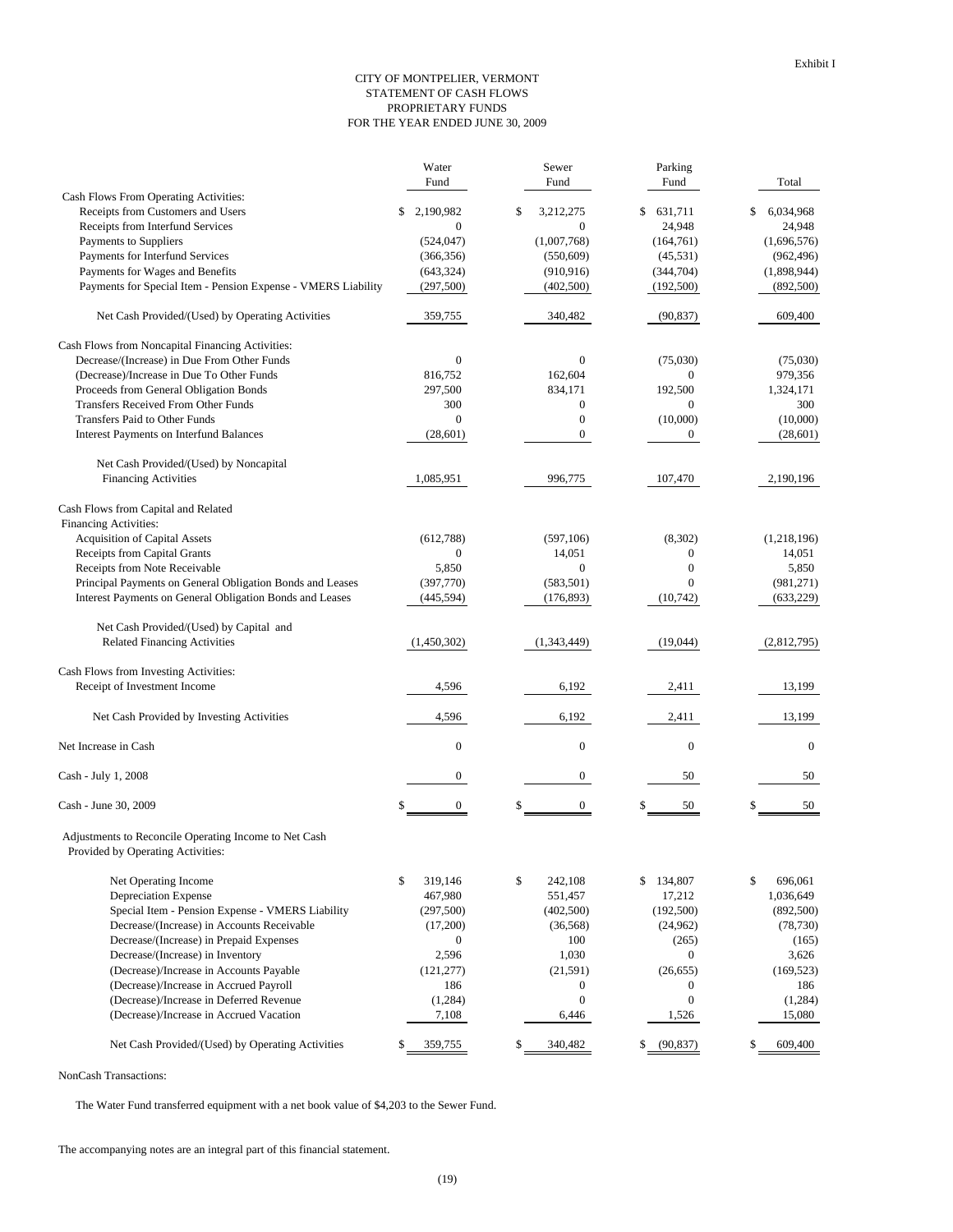The City of Montpelier, Vermont (City) was chartered on March 5, 1895 and operates under a Council-Manager form of government. The City provides the following services as authorized by its charter: public safety (police and fire), highways and streets, culture and recreation, community development, cemetery, public improvements, water, sewer, parking and general administrative services.

## **1. SUMMARY OF SIGNIFICANT ACCOUNTING POLICIES**

The accounting policies adopted by the City of Montpelier, Vermont conform to generally accepted accounting principles (GAAP) as applicable to governmental entities. The Governmental Accounting Standards Board (GASB) is the accepted standard-setting body for establishing accounting and financial reporting principles. The following is a summary of the more significant accounting policies employed in the preparation of these financial statements.

### **1A. The Financial Reporting Entity**

This report includes all of the funds of the City of Montpelier, Vermont. The reporting entity consists of the primary government; organizations for which the primary government is financially accountable; and other organizations for which the nature and significance of their relationship with the primary government are such that their exclusion would cause the reporting entity's financial statements to be misleading or incomplete. Component units are legally separate organizations for which the elected officials of the primary government are financially accountable. The primary government is financially accountable if it appoints a voting majority of the organization's governing body and it is able to impose its will on that organization or there is a potential for the organization to provide specific financial benefits to or burdens on the primary government. The primary government may be financially accountable if an organization is fiscally dependent on the primary government. Based on the aforementioned criteria, the City has one component unit, The Green Mountain Cemetery Commission. Although legally separate, the Commission is blended as a governmental non-major fund into the primary government. Separate financial statements for the Commission are not issued.

The Montpelier Public School System is a department of the City of Montpelier, Vermont authorized by Title VI of the City Charter. The School System operates under its separately elected Board of School Commissioners who appoint a Superintendent and provides education services. The School System also manages the Montpelier Recreation Department. The Recreation Department is responsible for general recreation activities in the City. The Recreation Department will become a department of the City on July 1, 2009.

The Montpelier Public School System is considered a primary government for financial reporting purposes in accordance with the standards set forth in Governmental Accounting Standards Board statement No. 14, "Defining the Financial Reporting Entity". This standard is based on the concept that financial reporting by a local government should report the accountability of elected officials for organizations under their control. Although the Montpelier Public School System is referred to as a department in the charter of the City of Montpelier, it meets the three criteria set forth in the standard for determining a primary government.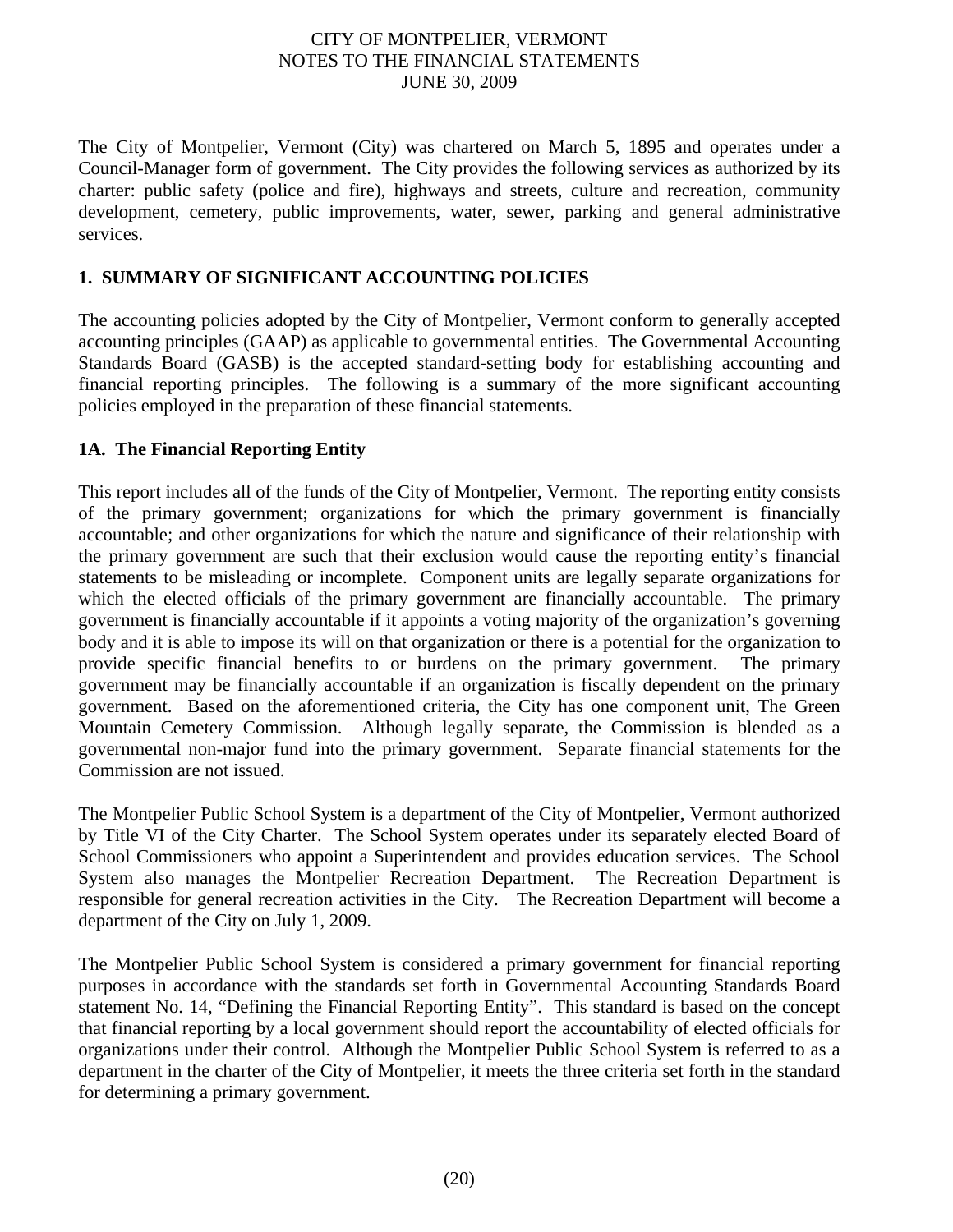Those criteria are:

- a) It has a separately elected governing body. The voters of the City of Montpelier elect a board of seven School Commissioners who are charged with the exclusive management and control of the public schools and all school property of the City. Vacancies in the Board of School Commissioners are filled by the remaining members of the Board of School Commissioners.
- b) It is legally separate as defined in the standard. The Montpelier Public School System possesses the corporate powers that would distinguish it as being legally separate including the capacity to have its own name, the right to sue and be sued in its own name without recourse to the City of Montpelier, and the right to buy, sell, lease and mortgage property in its name, subject to the approval of the voters. The Board of School Commissioners have all the powers of a Vermont town school district except the power to call elections or take property.
- c) It is fiscally independent of other state and local governments. All monies received by the Montpelier Public School System from tuition and other sources, and all funds received from the issuance of bonds or notes authorized by the voters of the City of Montpelier for school purposes are restricted for school purposes. The Montpelier Public School System determines its own budget (the City has a ministerial approval power over the budget but does not have the authority to modify the budget), has its own tax appropriation approved by the voters of the City of Montpelier and sets rates or charges for tuition and other services without approval of any other government. As is the case in Vermont municipalities generally, issuance of bonded debt is subject to the approval of the voters.

The City Council of the City of Montpelier has a ministerial power in the that the School Board must submit its request for debt to the City Council which is required to submit it to the voters for approval. No financial burden or benefit accrues to the City of Montpelier from the Montpelier Public School System.

Additionally, under state law, the laws governing education and regulations of the State Board of Education apply to all school districts unless otherwise specifically provided for in the charter of a City. Under Vermont law, school districts are considered separate legal entities from other municipal governments which exist in the same geographic boundaries and have the same voters.

#### **1B. Basis of Presentation**

The accounts of the City are organized and operated on the basis of fund accounting. A fund is an independent fiscal and accounting entity with a separate set of self-balancing accounts which comprise its assets, liabilities, fund equity, revenues, and expenditures or expenses, as appropriate. Government resources are allocated to and accounted for in individual funds based upon the purposes for which they are spent and the means by which spending activities are controlled.

The basic financial statements of the City include both government-wide statements and fund financial statements. The focus of the government-wide statements is on reporting the operating results and financial position of the City as a whole and present a longer-term view of the City's finances. The focus of the fund financial statements is on reporting on the operating results and financial position of the most significant funds of the City and present a shorter-term view of how operations were financed and what remains available for future spending.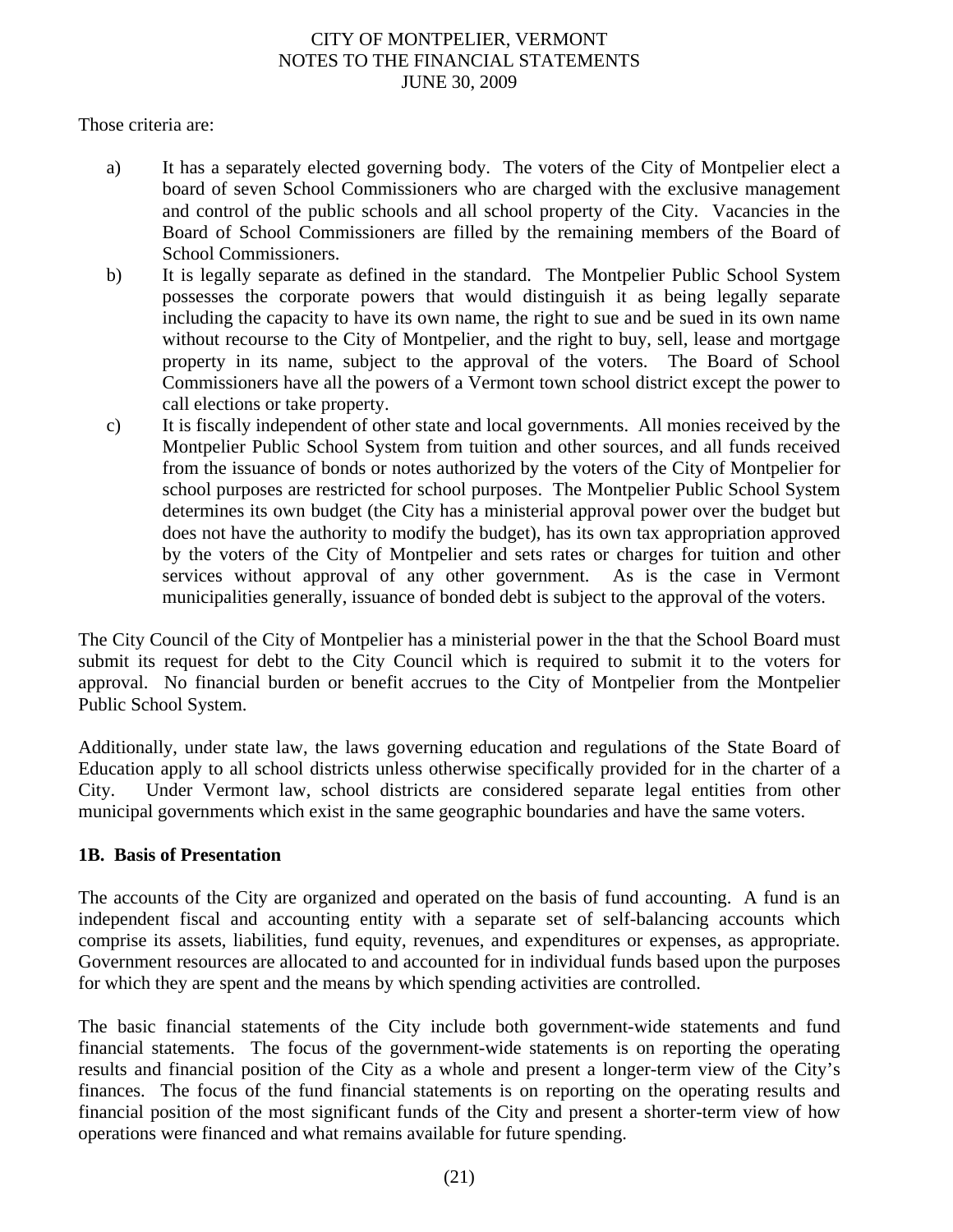Government-wide Statements: The statement of net assets and the statement of activities display information about the primary government, the City. These statements include the financial activities of the overall government. Eliminations have been made to minimize the double counting of activities between funds. These statements distinguish between the governmental and business-type activities of the City. Governmental activities generally are financed through taxes, intergovernmental revenues, and other nonexchange transactions. Business-type activities are financed in whole or in part by fees charged to external parties.

The statement of activities presents a comparison between direct expenses and program revenues for each function of the City's governmental activities and for each segment of the City's business-type activities. Direct expenses are those that are specifically associated with a program or function and, therefore, are clearly identifiable to a particular function. Program revenues include (a) charges paid by the recipients of goods or services offered by the programs and (b) grants and contributions that are restricted to meeting the operational or capital requirements of a particular program. Revenues that are not classified as program revenues, including all taxes, are presented as general revenues.

Fund Financial Statements: The fund financial statements provide information about the City's funds. Separate statements for each fund category, governmental and proprietary are presented. The emphasis of fund financial statements is on major governmental and enterprise funds, each displayed in a separate column. All remaining governmental and proprietary funds are aggregated and reported as nonmajor funds.

The City reports on the following major governmental funds;

General Fund - This is the main operating fund of the City. It is used to account for all financial resources except those required to be accounted for in another fund.

Community Development Fund - This Fund is used to account for the Community Development grant and loan programs throughout the City.

Capital Projects Fund - This Fund is used to account for major capital project activities by the City.

The City reports on the following major enterprise funds:

Water Fund – This fund accounts for the operations of the Water Department.

Sewer Fund – This Fund accounts for the operations of the Sewer Department.

Parking Fund – This fund accounts for the operations of parking activities.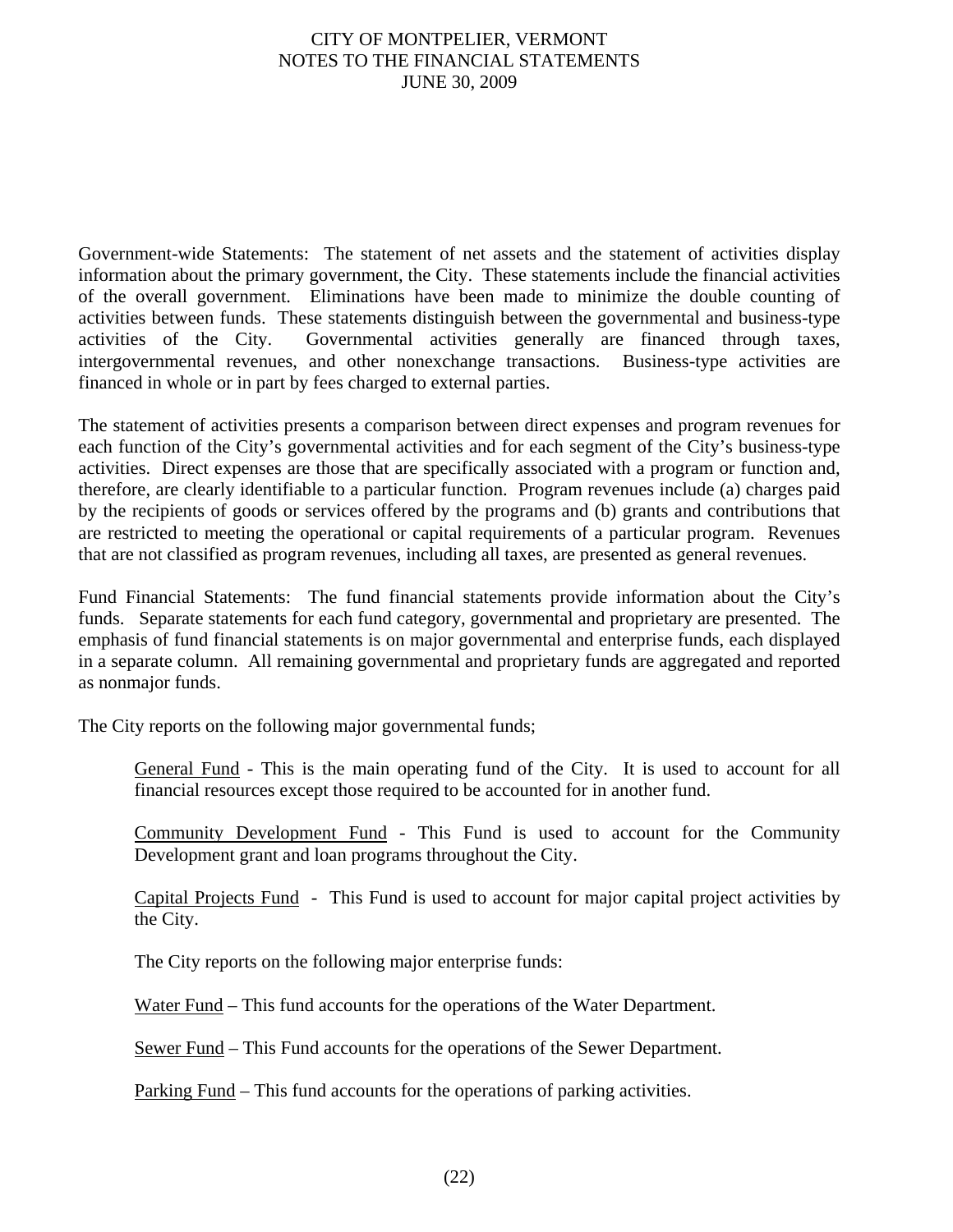Proprietary fund operating revenues, such as charges for services, result from exchange transactions associated with the principal activity of the fund. Exchange transactions are those in which each party receives and gives up essentially equal values. Nonoperating revenues, such as subsidies and investment earnings, result from nonexchange transactions or ancillary activities.

### **1C. Measurement Focus**

The accounting and financial reporting treatment applied to a fund is determined by its measurement focus. Government-wide and proprietary fund financial statements are reported using the economic resources measurement focus. This means that all assets and liabilities associated with the operation of these funds (whether current or noncurrent) are included on the balance sheet (or statement of net assets). Equity (i.e., net total assets) is segregated into invested in capital assets, net of related debt; restricted net assets; and unrestricted net assets. Operating statements present increases (i.e., revenues) and decreases (i.e., expenses) in net total assets.

Governmental fund financial statements are reported using the current financial resources measurement focus. This means that only current assets and current liabilities are generally reported on their balance sheets. Their reported fund balances (net current assets) are considered a measure of available spendable resources, and are segregated into reserved and unreserved amounts. Operating statements of these funds present increases (i.e., revenues and other financing sources) and decreases (i.e., expenditures and other financing uses) in net current assets. Accordingly, they are said to present a summary of sources and uses of available spendable resources during a period.

#### **1D. Basis of Accounting**

Basis of accounting refers to when revenues and expenditures or expenses are recognized in the accounts and reported in the financial statements. Basis of accounting relates to the timing of the measurements made, regardless of the measurement focus applied.

The government-wide and proprietary fund financial statements are reported using the accrual basis of accounting. Revenues are recorded when earned and expenses are recorded at the time the liabilities are incurred, regardless of when the related cash flow takes place. Nonexchange transactions, in which the City gives (or receives) value without directly receiving (or giving) equal value in exchange, include taxes, grants, entitlements, and donations. On the accrual basis, revenue from property taxes is recognized in the fiscal year for which the taxes are levied. Revenue from grants, entitlements, and donations is recognized in the fiscal year in which all eligibility requirements have been satisfied.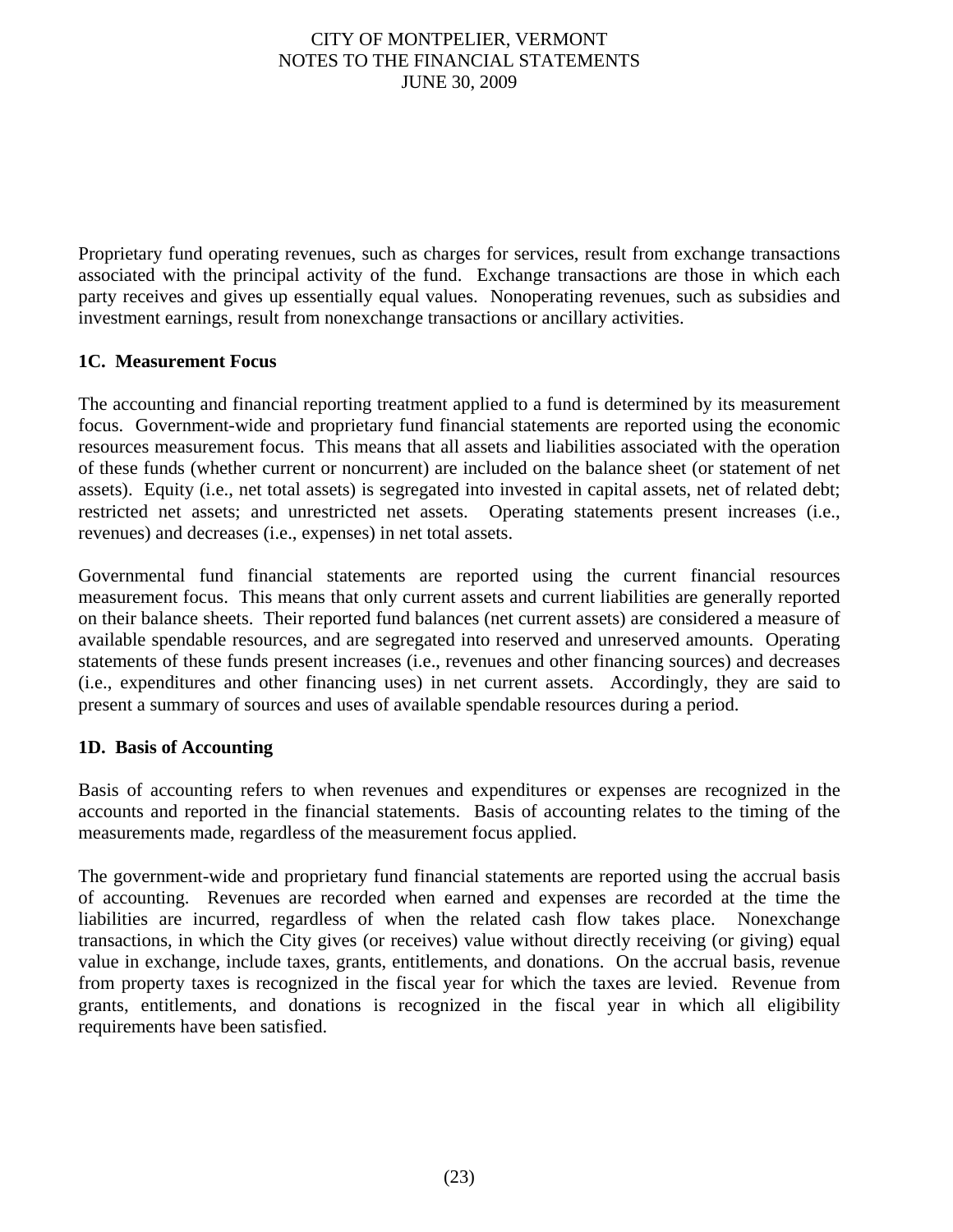Governmental funds are reported using the modified accrual basis of accounting. Under this method, revenues are recognized when measurable and available. "Measurable" means the amount of the transaction can be determined, and "available" means the amount is collectible within the current period or soon enough thereafter to be used to pay liabilities of the current period. The City considers all revenues reported in governmental funds to be available if the revenues are collected within sixty days after year-end. Expenditures are recorded when the related fund liability is incurred, except for principal and interest on general long-term debt, certain compensated absences and other long-term liabilities which are recognized when the obligations are expected to be liquidated or are funded with expendable available financial resources.

General capital asset acquisitions are reported as expenditures in governmental funds. Proceeds of general long-term debt and acquisitions under capital leases are reported as other financing sources.

Under the terms of grant agreements, the City funds certain programs by a combination of specific cost-reimbursement grants and general revenues. Thus, when program expenses are incurred, there are both restricted and unrestricted net assets available to finance the program. It is the City's policy to first apply cost-reimbursement grant resources to such programs, followed by general revenues. Expenditure driven grants are recognized as revenue when the qualifying expenditures have been incurred and other grant requirements have been met.

The government-wide and proprietary fund financial statements follow Financial Accounting Standards Board (FASB) Statements and Interpretations issued on or before November 30, 1989; Accounting Principles Board (APB) Opinions; and Accounting Research Bulletins, unless those pronouncements conflict with GASB pronouncements. As permitted under Statement of Governmental Accounting Standards No. 20, the City has elected not to apply FASB Standards issued after November 30, 1989.

#### **1E. Use of Estimates**

The presentation of financial statements in conformity with generally accepted accounting principles requires management to make estimates and assumptions that affect the reported amounts of assets and liabilities and disclosure of contingent assets and liabilities at the date of the financial statements and the reported amounts of revenues and expenses during the reporting period. Actual results could differ from those estimates.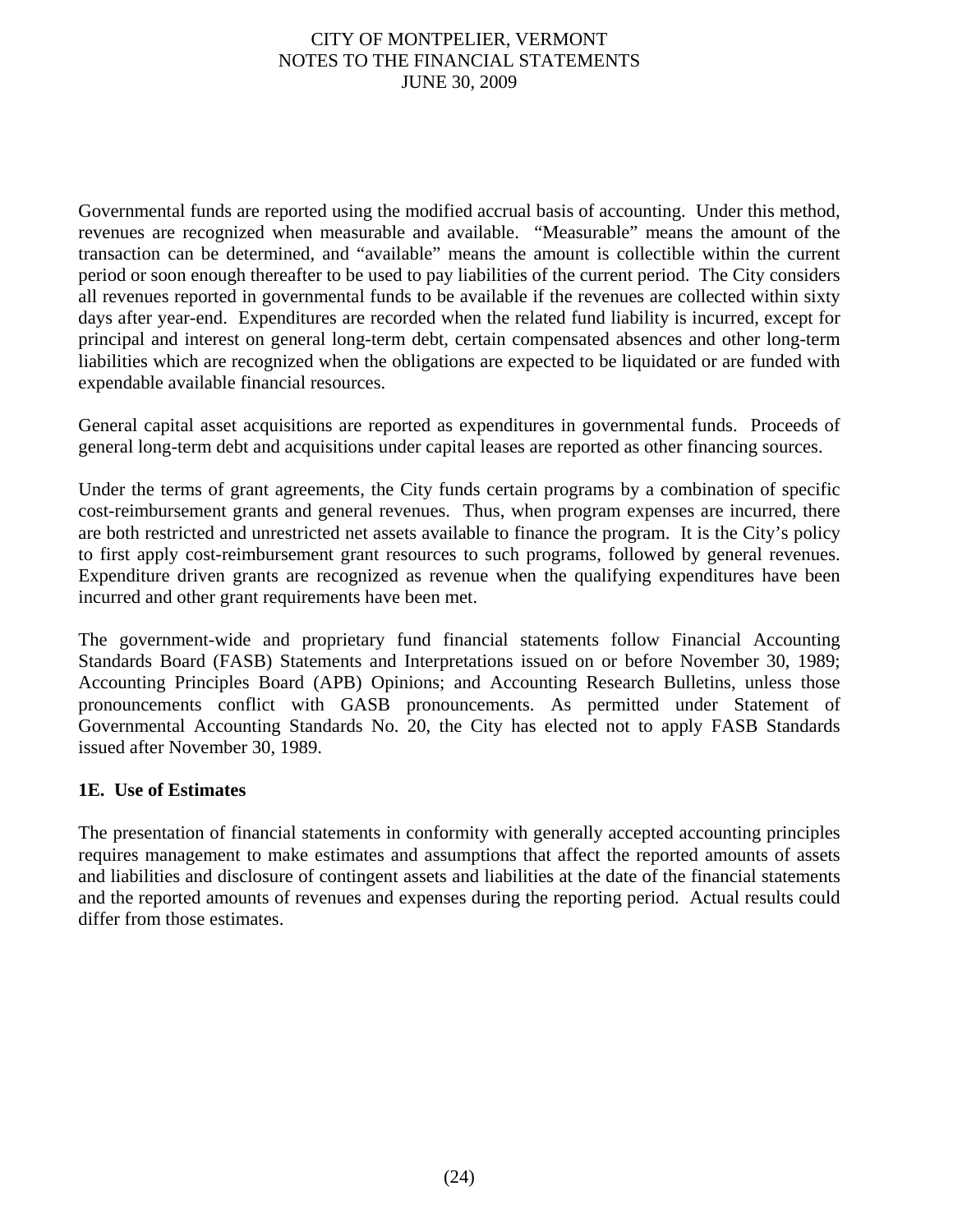## **1F. Assets, Liabilities and Equity**

### **1F a. Cash**

The City considers all short-term investments of ninety (90) days or less to be cash equivalents. Additionally, each fund's equity in the City's investment pool is treated as a cash equivalent because the funds can deposit or effectively withdraw cash at any time without prior notice or penalty.

### **1F b. Investments**

The City invests in investments as allowed by State statute and the City Council's investment policy. Investments with readily determinable fair values are reported at their fair values on the financial statements. Unrealized gains and losses are included in revenue.

### **1F c. Receivables**

The City utilizes the allowance method for uncollectible accounts. The estimated losses are based on the judgment of management and a review of the current status of existing receivables.

#### **1F d. Internal Balances**

Activity between funds that are representative of lending/borrowing arrangements outstanding at the end of the fiscal year are referred to as either "due to/from other funds" (i.e., the current portion of interfund loans) or "advances to/from other funds" (i.e., the non-current portion of interfund loans). All other outstanding balances between funds are reported as "due to/from other funds". Any residual balances outstanding between the governmental activities and business-type activities are reported in the government-wide financial statements as "internal balances".

Advances between funds, as reported in the fund financial statements, are offset by a fund balance reserve in applicable governmental funds to indicate that they are not available for appropriation and are not expendable available financial resources.

## **1F e. Inventories and Prepaid Expenses**

Inventories are determined by physical count and valued at the lower of cost (first-in, first-out) or market. Inventories in the General and Proprietary Funds consist of expendable supplies held for consumption.

Certain payments to vendors reflect costs that are applicable to future accounting periods and are recorded as prepaid expenses.

Reported inventories and prepaid expenses of governmental funds in the fund financial statements are offset by a fund balance reserve which indicates that they do not constitute available expendable resources even though they are a component of net current assets.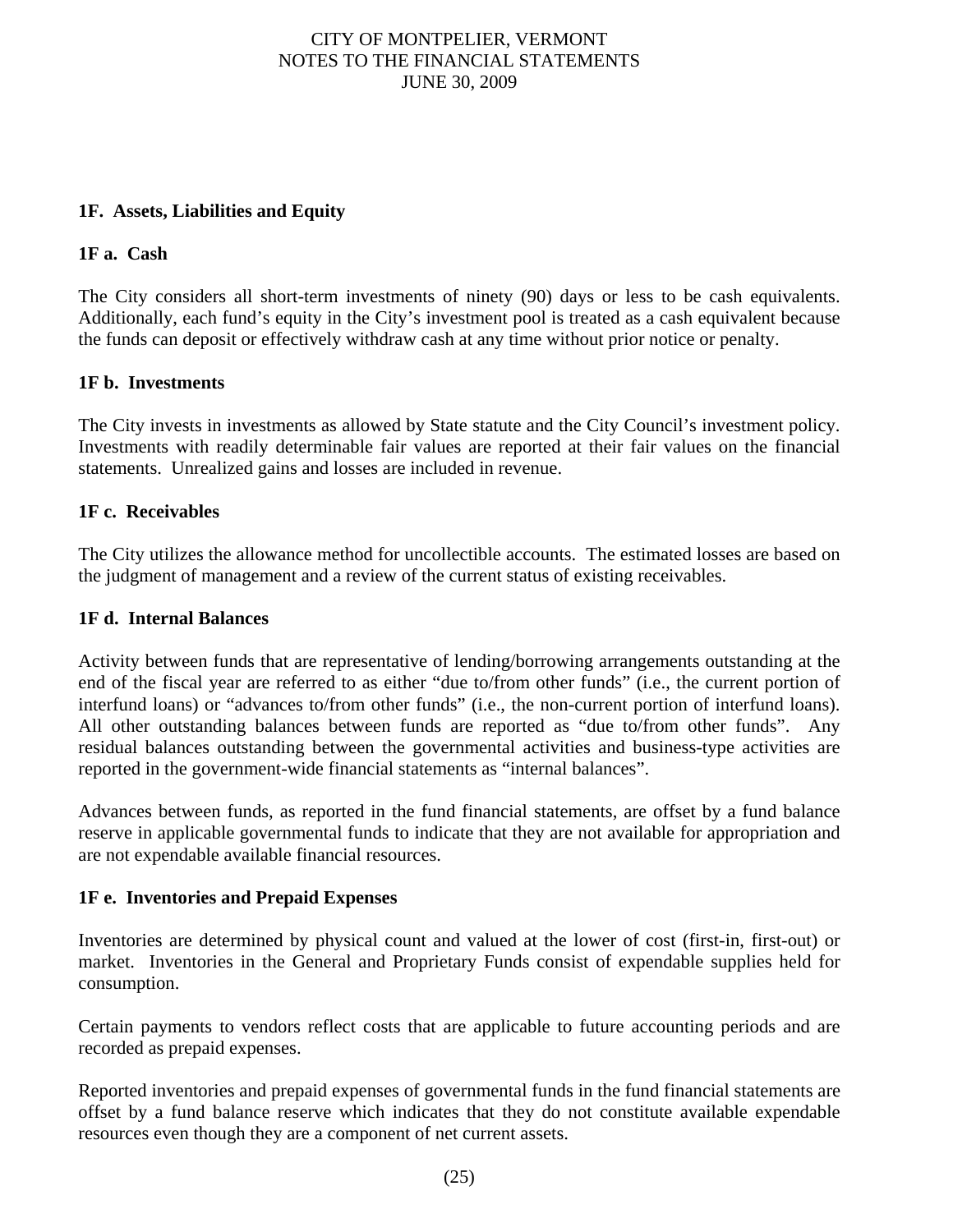#### **1F f. Capital Assets**

Capital assets are reported at actual cost or estimated historical cost based on appraisals or deflated current replacement cost if purchased or constructed. Contributed assets are recorded at their estimated fair value at the time received. Major outlays for capital assets and improvements are capitalized as constructed. Interest incurred during the construction phase for proprietary fund capital assets is reflected in the capitalized value of the asset constructed, net of any interest earned on the invested proceeds during the same period. Interest is not capitalized during the construction phase of capital assets used in governmental activities. The cost of normal maintenance and repairs that do not add to the value of the asset or materially extend the assets' lives are not capitalized. Infrastructure assets are reported starting with fiscal year ending June 30, 2004. The City has elected to not report major general infrastructure assets retroactively. Infrastructure assets include roads, bridges, underground pipe (other than related to utilities), traffic signals, etc.

Capital assets reported in the government-wide and proprietary fund financial statements are depreciated in order that the cost of these assets will be charged to expenses over their estimated service lives, generally using the straight-line method of calculating depreciation.

Capitalization thresholds (the dollar values above which asset acquisitions are added to the capital asset accounts) and estimated useful lives of capital assets are as follows:

|                               | Capitalization | Estimated      |
|-------------------------------|----------------|----------------|
|                               | Threshold      | Service Life   |
|                               |                |                |
| Land                          | \$5,000        | N/A            |
| <b>Buildings</b>              | \$5,000        | $40-100$ years |
| <b>Building Improvements</b>  | \$5,000        | $20-75$ years  |
| Improvements                  | \$5,000        | $15-75$ years  |
| <b>Equipment and Vehicles</b> | \$5,000        | 5-20 years     |
| Infrastructure                | \$5,000        | $10-25$ years  |
|                               |                |                |

Capital assets are not reported in the governmental fund financial statements. Capital outlays in these funds are recorded as expenditures in the year they are incurred.

#### **1F g. Compensated Absences**

It is the policy of the City of Montpelier, Vermont to permit employees to accumulate earned but unused vacation benefits. The accrual for unused compensated absences time, based on current pay rates, is recorded in the government-wide and proprietary fund financial statements. The liability for unused compensated absences is not reported in the governmental type financial statements. Payments for unused compensated absences are recorded as expenditures in the year they are paid. Unused sick days may be accumulated to use in the following year, but sick days are not accrued since they are not paid when the employee terminates employment.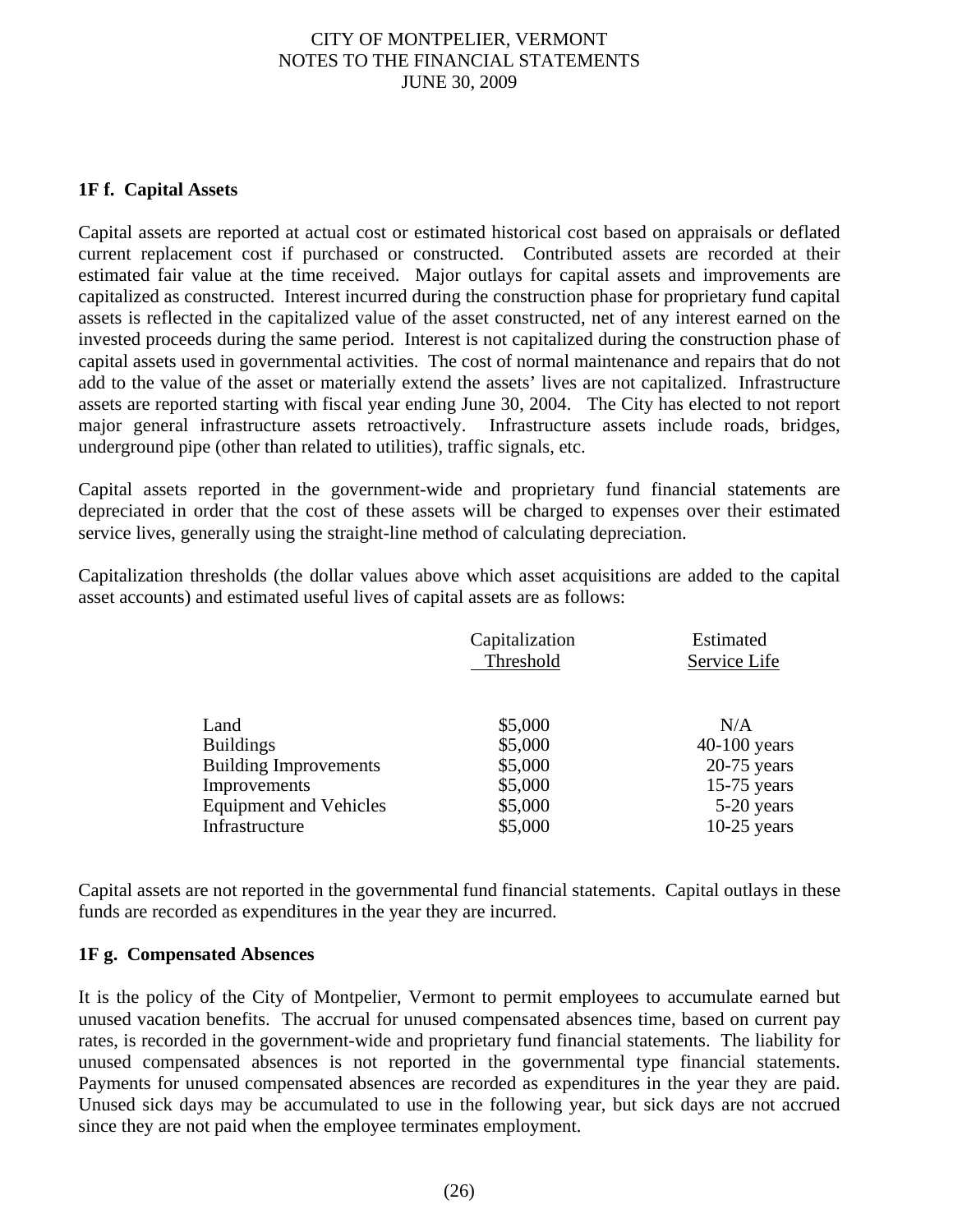## **1F h. Long-term Liabilities**

Long-term liabilities include notes and bonds payable and other obligations such as compensated absences. Long-term liabilities are reported in the government-wide and proprietary fund financial statements. Governmental fund type financial statements do not include any long-term liabilities as those statements use the current financial resources measurement focus and generally only include current assets and liabilities on their balance sheets.

## **1F i. Fund Equity**

Fund balances and net assets are classified based upon any restrictions that have been placed on those balances or any tentative plans management may have made for those balances. Reservations of fund balances and restrictions of net assets represent amounts that cannot be appropriated or are legally restricted for a specific purpose by a grant, contract, or other binding agreement. Designations of fund balance represent tentative management plans that are subject to change. Undesignated fund balances are available for future appropriations.

### **2. EXPLANATION OF DIFFERENCES BETWEEN GOVERNMENTAL FUND AND GOVERNMENT-WIDE STATEMENTS**

Governmental Fund financial statements are presented using the current financial resources measurement focus and the modified accrual basis of accounting, while government-wide financial statements are presented using the economic resources measurement focus and the accrual basis of accounting. These differences in the measurement focus and basis of accounting lead to differences between the governmental fund financial statements and the government-wide financial statements as follows:

Long-term revenue differences arise because governmental funds report revenues only when they are considered "available", whereas government-wide statements report revenues when they occur. Long-term expense differences arise because governmental funds report expenditures (including interest) using the modified accrual basis of accounting, whereas government-wide statements report expenses using the accrual basis of accounting.

Capital-related differences arise because governmental funds report capital outlays as current period expenditures, whereas government-wide statements report depreciation as an expense. Further, governmental funds report the proceeds from the sale of capital assets as an other financing source, whereas government-wide statements report the gain or loss from the sale of capital assets as revenue.

Long-term debt transaction differences arise because governmental funds report proceeds of longterm debt as other financing sources and principal payments as expenditures, whereas governmentwide statements report those transactions as increases and decreases in liabilities.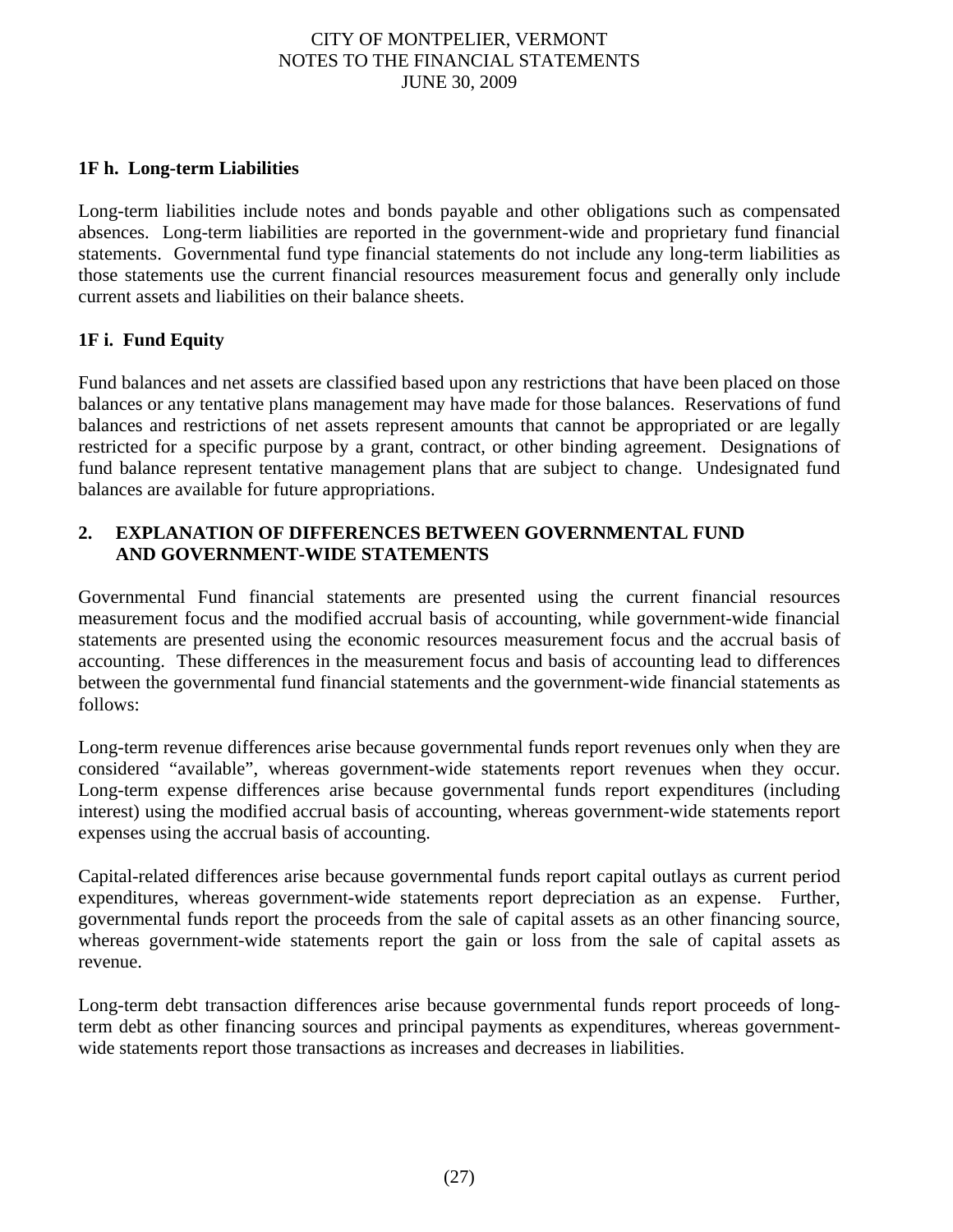## **2A. Governmental Funds Balance Sheet and the Statement of Net Assets**

The differences between the governmental funds balance sheet and government-wide statement of net assets are as follows:

|                                |                    | Long-term          |               | Capital          |               | Elimination                     |                  |
|--------------------------------|--------------------|--------------------|---------------|------------------|---------------|---------------------------------|------------------|
|                                | <b>Balance</b>     | Revenues/          |               | Related          |               | of Interfund                    | Statement of     |
|                                | Sheet              | Expenses           |               | Items            |               | <b>Balances</b>                 | Net Assets       |
| <b>ASSETS</b>                  |                    |                    |               |                  |               |                                 |                  |
| Cash                           | \$<br>1,543,740    | \$<br>$\mathbf{0}$ | $\mathcal{S}$ | $\boldsymbol{0}$ | $\mathcal{S}$ | $\overline{0}$<br>$\mathcal{S}$ | 1,543,740        |
| Investments                    | 1,340,762          | $\boldsymbol{0}$   |               | $\boldsymbol{0}$ |               | $\mathbf{0}$                    | 1,340,762        |
| Receivables                    | 1,860,899          | $\boldsymbol{0}$   |               | $\boldsymbol{0}$ |               | $\boldsymbol{0}$                | 1,860,899        |
| Loans Receivable               | 1,102,181          | $\Omega$           |               | $\boldsymbol{0}$ |               | $\mathbf{0}$                    | 1,102,181        |
| Note Receivable                | 236,080            | $\mathbf{0}$       |               | $\theta$         |               | $\mathbf{0}$                    | 236,080          |
| Inventories                    | 168,174            | $\boldsymbol{0}$   |               | $\theta$         |               | $\overline{0}$                  | 168,174          |
| Due from Other Funds           | 1,951,625          | $\boldsymbol{0}$   |               | $\theta$         |               | (273, 655)                      | 1,677,970        |
| <b>Capital Assets</b>          | $\Omega$           | $\boldsymbol{0}$   |               | 15,808,818       |               | $\overline{0}$                  | 15,808,818       |
| <b>Total Assets</b>            | 8,203,461          | $\boldsymbol{0}$   |               | 15,808,818       |               | (273, 655)                      | 23,738,624       |
| <b>LIABILITIES</b>             |                    |                    |               |                  |               |                                 |                  |
| <b>Accounts Payable</b>        | 1,150,165          | $\mathbf{0}$       |               | $\boldsymbol{0}$ |               | $\boldsymbol{0}$                | 1,150,165        |
| Accrued Payroll and            |                    |                    |               |                  |               |                                 |                  |
| <b>Related Expenses</b>        | 178,934            | $\boldsymbol{0}$   |               | $\boldsymbol{0}$ |               | $\boldsymbol{0}$                | 178,934          |
| Due to Montpelier              |                    |                    |               |                  |               |                                 |                  |
| <b>School District</b>         | 229,138            | $\boldsymbol{0}$   |               | $\boldsymbol{0}$ |               | $\boldsymbol{0}$                | 229,138          |
| Due to Fire District           | 691                | $\overline{0}$     |               | $\boldsymbol{0}$ |               | $\Omega$                        | 691              |
| Due to Other Funds             | 273,655            | $\theta$           |               | $\boldsymbol{0}$ |               | (273, 655)                      | $\boldsymbol{0}$ |
| Deferred Revenue               | 2,065,797          | (2,062,925)        |               | $\mathbf{0}$     |               | $\boldsymbol{0}$                | 2,872            |
| <b>Accrued Interest</b>        | $\boldsymbol{0}$   | 76,101             |               | $\boldsymbol{0}$ |               | $\mathbf{0}$                    | 76,101           |
| <b>Grant Anticipation Note</b> | 1,500,000          | $\boldsymbol{0}$   |               | $\theta$         |               | $\mathbf{0}$                    | 1,500,000        |
| Noncurrent Liabilities         | $\mathbf{0}$       | 3,736,261          |               | 3,793,951        |               | $\boldsymbol{0}$                | 7,530,212        |
| <b>Total Liabilities</b>       | 5,398,380          | 1,749,437          |               | 3,793,951        |               | (273, 655)                      | 10,668,113       |
| <b>NET ASSETS</b>              |                    |                    |               |                  |               |                                 |                  |
| Invested in Capital Assets     | $\boldsymbol{0}$   | $\boldsymbol{0}$   |               | 12,014,867       |               | $\boldsymbol{0}$                | 12,014,867       |
| Other                          | 2,805,081          | (1,749,437)        |               | $\Omega$         |               | $\mathbf{0}$                    | 1,055,644        |
| <b>Total Net Assets</b>        | \$<br>2,805,081 \$ | $(1,749,437)$ \$   |               | 12,014,867       | S             | $\boldsymbol{0}$<br>\$          | 13,070,511       |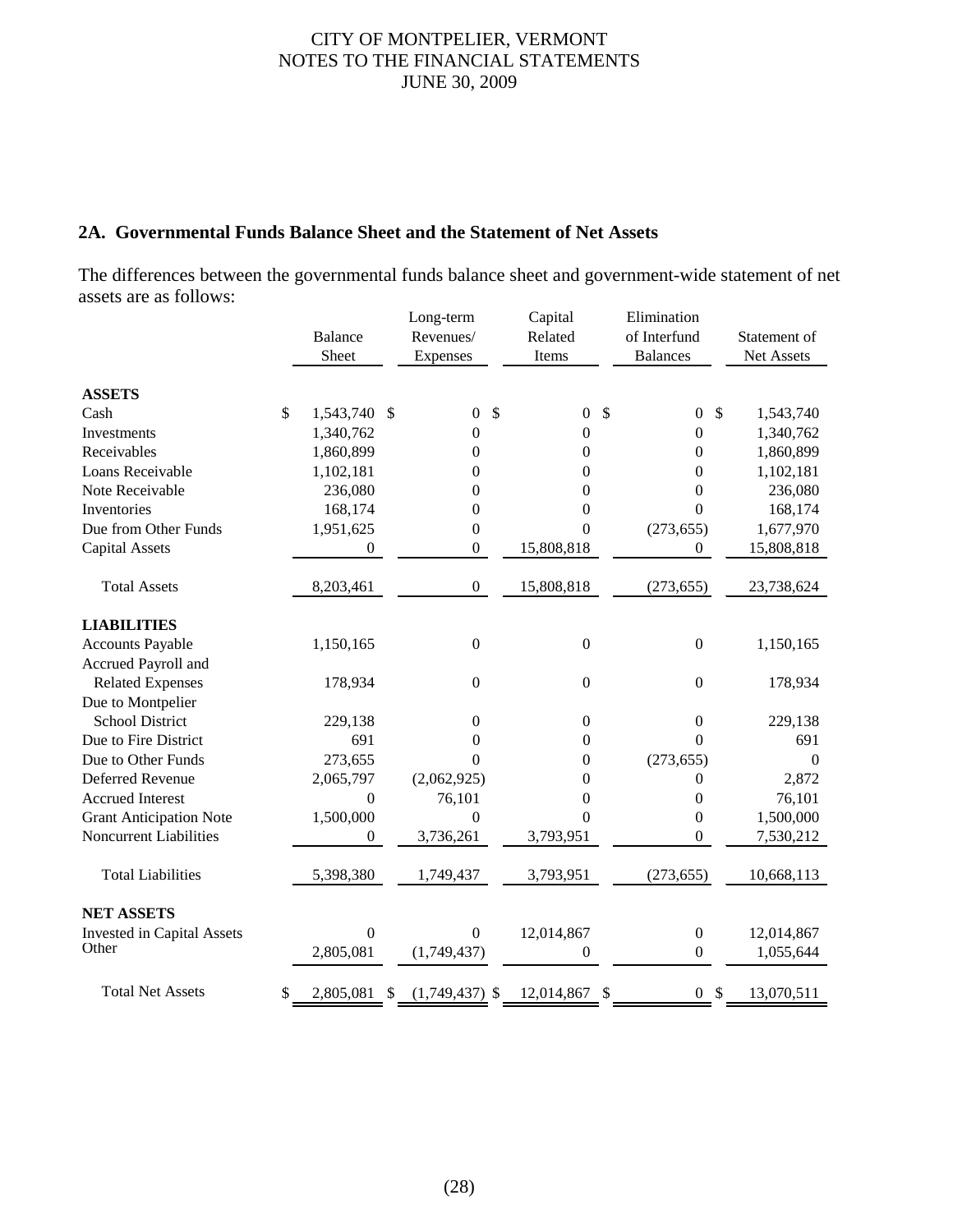## **2B. Governmental Funds Statement of Revenues, Expenditures and Changes in Fund Balances and the Statement of Activities**

The differences between the governmental funds statement of revenues, expenditures and changes in fund balances and the government-wide statement of activities are as follows:

|                                   | Statement of<br>Revenue,<br>Expenditures<br>and Changes in<br><b>Fund Balances</b> | Long-term<br>Revenues/<br>Expenses | Capital<br>Related<br>Items       | Reclassifications<br>and Elimination<br>of Interfund<br>Activity | Statement of<br>Activities |
|-----------------------------------|------------------------------------------------------------------------------------|------------------------------------|-----------------------------------|------------------------------------------------------------------|----------------------------|
| <b>REVENUES</b>                   |                                                                                    |                                    |                                   |                                                                  |                            |
| Property Taxes, Penalties and     |                                                                                    |                                    |                                   |                                                                  |                            |
| Interest                          | \$<br>7,167,445 \$                                                                 | 30,566 \$                          | $\mathcal{S}$<br>$\boldsymbol{0}$ | 0 <sup>5</sup>                                                   | 7,198,011                  |
| Permits and Licenses              | 79,249                                                                             | $\overline{0}$                     | $\boldsymbol{0}$                  | (79, 249)                                                        | $\bf{0}$                   |
| Intergovernmental                 | 2,146,777                                                                          | $\overline{0}$                     | $\overline{0}$                    | (2,146,777)                                                      | $\Omega$                   |
| Fees and Charges for Services     | 1,704,091                                                                          | 48,000                             | $\boldsymbol{0}$                  | 203,132                                                          | 1,955,223                  |
| <b>Fines and Forfeitures</b>      | 25,561                                                                             | $\boldsymbol{0}$                   | $\boldsymbol{0}$                  | (25,561)                                                         | $\Omega$                   |
| <b>Investment Income</b>          | 123,042                                                                            | $\overline{0}$                     | $\overline{0}$                    | (7,649)                                                          | 115,393                    |
| Contributions                     | 381,715                                                                            | $\overline{0}$                     | $\boldsymbol{0}$                  | (381,715)                                                        | $\overline{0}$             |
| Rents and Commissions             | 3,790                                                                              | $\overline{0}$                     | $\overline{0}$                    | (3,790)                                                          | $\overline{0}$             |
| <b>Equipment Revenues</b>         | 97,308                                                                             | $\overline{0}$                     | $\overline{0}$                    | (97, 308)                                                        | $\mathbf{0}$               |
| Loan Principal Repayments         | 45,383                                                                             | (45, 383)                          | $\boldsymbol{0}$                  | 0                                                                | $\overline{0}$             |
| <b>Other Revenues</b>             | 99,434                                                                             | $\overline{0}$                     | $\boldsymbol{0}$                  | $\overline{0}$                                                   | 99,434                     |
| <b>Debt Proceeds</b>              | 2,738,969                                                                          | (2,738,969)                        | $\overline{0}$                    | $\overline{0}$                                                   | $\boldsymbol{0}$           |
| Proceeds from Sale of Equipment   | 38,736                                                                             | 0                                  | (38, 736)                         | $\theta$                                                         | $\Omega$                   |
| Payment in Lieu of Taxes          | $\mathbf{0}$                                                                       | $\overline{0}$                     | $\overline{0}$                    | 184,000                                                          | 184,000                    |
| Operating Grants and              |                                                                                    |                                    |                                   |                                                                  |                            |
| Contributions                     | $\boldsymbol{0}$                                                                   | (6, 343)                           | $\boldsymbol{0}$                  | 1,021,777                                                        | 1,015,434                  |
| Capital Grants and                |                                                                                    |                                    |                                   |                                                                  |                            |
| Contributions                     | $\boldsymbol{0}$                                                                   | 743,119                            | 600,000                           | 1,322,715                                                        | 2,665,834                  |
| <b>Contributions to Permanent</b> |                                                                                    |                                    |                                   |                                                                  |                            |
| Endowments                        | $\boldsymbol{0}$                                                                   | $\boldsymbol{0}$                   | $\boldsymbol{0}$                  | 10,425                                                           | 10,425                     |
| <b>Transfers from Other</b>       |                                                                                    |                                    |                                   |                                                                  |                            |
| Funds                             | 823,727                                                                            | $\boldsymbol{0}$                   | $\overline{0}$                    | (814, 027)                                                       | 9,700                      |
| <b>Total Revenues</b>             | 15,475,227                                                                         | (1,969,010)                        | 561,264                           | (814, 027)                                                       | 13,253,454                 |
| <b>EXPENDITURES</b>               |                                                                                    |                                    |                                   |                                                                  |                            |
| <b>General Government</b>         | 2,007,323                                                                          | 9,653                              | 130,787                           | $\boldsymbol{0}$                                                 | 2,147,763                  |
| <b>Public Safety</b>              | 3,627,921                                                                          | 9,653                              | 226,594                           | 0                                                                | 3,864,168                  |
| <b>Public Works</b>               | 2,032,068                                                                          | 9,653                              | 337,435                           | $\boldsymbol{0}$                                                 | 2,379,156                  |
| Culture and Recreation            | 815,457                                                                            | $\overline{0}$                     | 22,476                            | $\boldsymbol{0}$                                                 | 837,933                    |
| <b>Community Development</b>      | 148,968                                                                            | 1,813,189                          | $\boldsymbol{0}$                  | $\boldsymbol{0}$                                                 | 1,962,157                  |
| Cemetery                          | 176,551                                                                            | $\boldsymbol{0}$                   | 8,599                             | $\boldsymbol{0}$                                                 | 185,150                    |
| MontpelierNet                     | 37,590                                                                             | $\boldsymbol{0}$                   | $\overline{0}$                    | $\boldsymbol{0}$                                                 | 37,590                     |
| Capital Outlay                    | 3,124,909                                                                          | $\boldsymbol{0}$                   | (3, 124, 909)                     | $\overline{0}$                                                   | $\boldsymbol{0}$           |
| Debt Service - Principal          | 473,891                                                                            | (473, 891)                         | $\boldsymbol{0}$                  | $\boldsymbol{0}$                                                 | $\boldsymbol{0}$           |
| Debt Service - Interest           | 414,642                                                                            | 55,663                             | $\overline{0}$                    | $\overline{0}$                                                   | 470,305                    |
| Special Item - Pension Expense -  |                                                                                    |                                    |                                   |                                                                  |                            |
| <b>VMERS</b> Liability            | 2,488,003                                                                          | $\boldsymbol{0}$                   | $\boldsymbol{0}$                  | $\boldsymbol{0}$                                                 | 2,488,003                  |
| <b>Transfers to Other Funds</b>   | 814,027                                                                            | $\boldsymbol{0}$                   | $\boldsymbol{0}$                  | (814, 027)                                                       | $\boldsymbol{0}$           |
| <b>Total Expenditures</b>         | 16,161,350                                                                         | 1,423,920                          | (2,399,018)                       | (814, 027)                                                       | 14,372,225                 |
| Net Change for the Year           | \$<br>$(686, 123)$ \$                                                              | $(3,392,930)$ \$                   | 2,960,282 \$                      | 0 <sup>5</sup>                                                   | (1, 118, 771)              |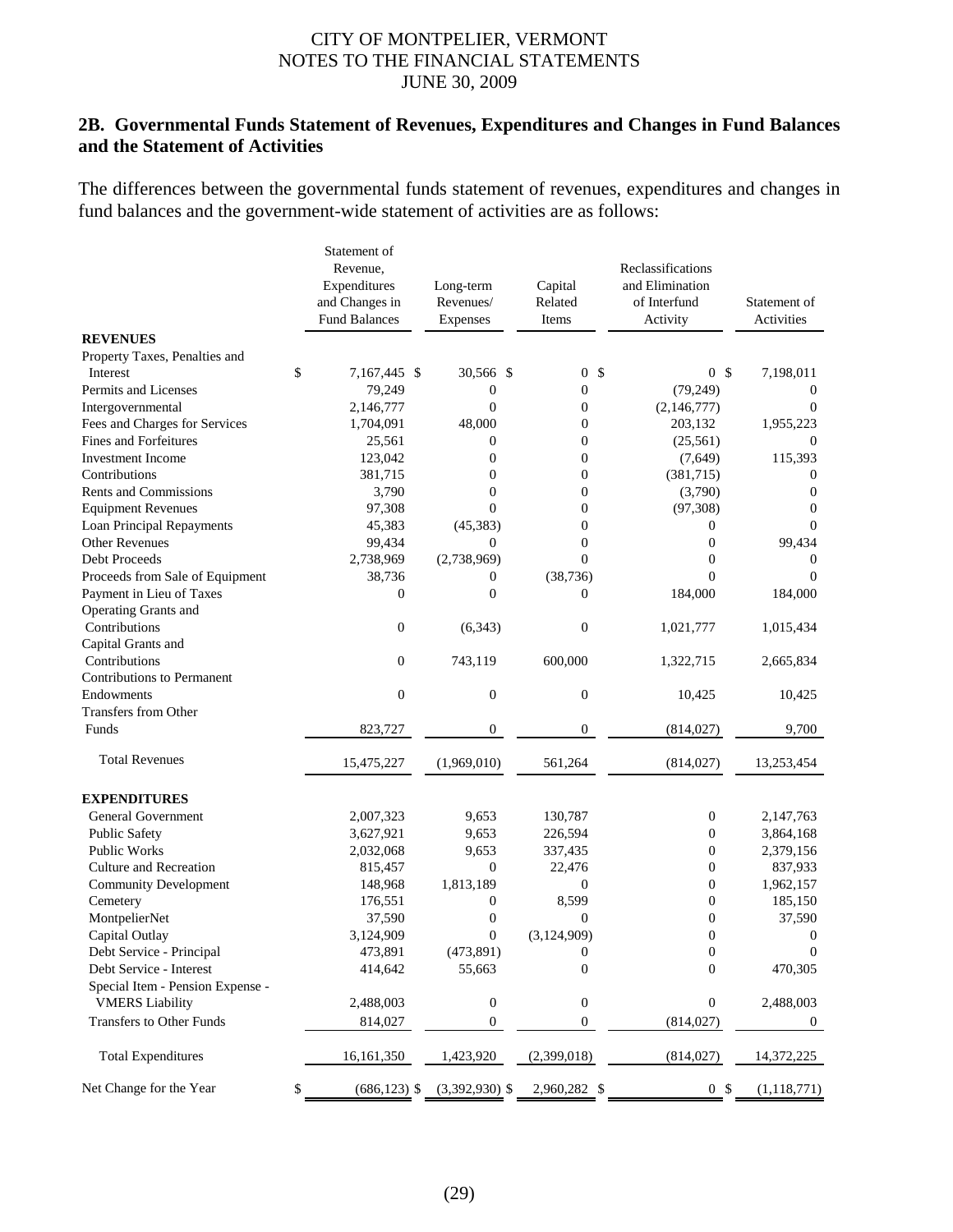## **3. STEWARDSHIP, COMPLIANCE AND ACCOUNTABILITY**

#### **3A. Budgetary Information**

During December of each year, the City Manager submits to the City Council a proposed operating budget for the fiscal year commencing the following July 1. The operating budget includes proposed expenditures and the means of financing them. In January, the Council finalizes a proposed budget to present to the City's residents. Public hearings are then conducted to obtain taxpayer comments.

Annually, on the first Tuesday in March, the voters authorize a specific sum of budgeted tax appropriation for the support of all City departments.

The City Manager is authorized to transfer budgeted amounts between departments within any fund; however, any revisions that alter the total expenditures of any fund must be approved by the City Council. There were no budget amendments during the year. The City budgets operating transfers between the Proprietary Funds and the General Fund as expenses in the Proprietary Funds and as operating transfers in the General Fund.

#### **3B. Budgeted Deficit**

The City budgeted a current year's deficit of \$27,000 in the General Fund in order to utilize a portion of the previous years' surplus. This amount is reflected as a budgeted deficiency of revenue over expenditures in Exhibit F.

#### **3C. Excess of Expenditures Over Appropriations**

For the year ended June 30, 2009, expenditures exceeded appropriations in the General Fund by \$2,930,966. This was primarily due to paying off the VMERS pension liability of \$2,356,268 which was funded by debt proceeds. The remaining overages were funded by excess revenues.

## **4. DETAILED NOTES ON ALL FUNDS**

#### **4A. Deposits and Investments**

| Cash - Deposits with Financial Institutions  | \$<br>1,543,190 |
|----------------------------------------------|-----------------|
| Cash on Hand                                 | 600             |
| <b>Total Cash</b>                            | 1,543,790       |
|                                              |                 |
| <b>Investments - Certificates of Deposit</b> | 490,952         |
| <b>Money Market Mutual Funds</b>             | 92,382          |
| <b>Government Bonds</b>                      | 122,320         |
| <b>Mutual Funds - Mixed Holdings</b>         | 91,108          |
| Mutual Funds - Bonds                         | 474,853         |
| <b>Mutual Funds - Stocks</b>                 | 67,121          |
| Corporate Stock                              | 2,026           |
| <b>Total Investments</b>                     | 1,340,762       |
|                                              |                 |
| <b>Total Cash and Investments</b>            | 2,884,552       |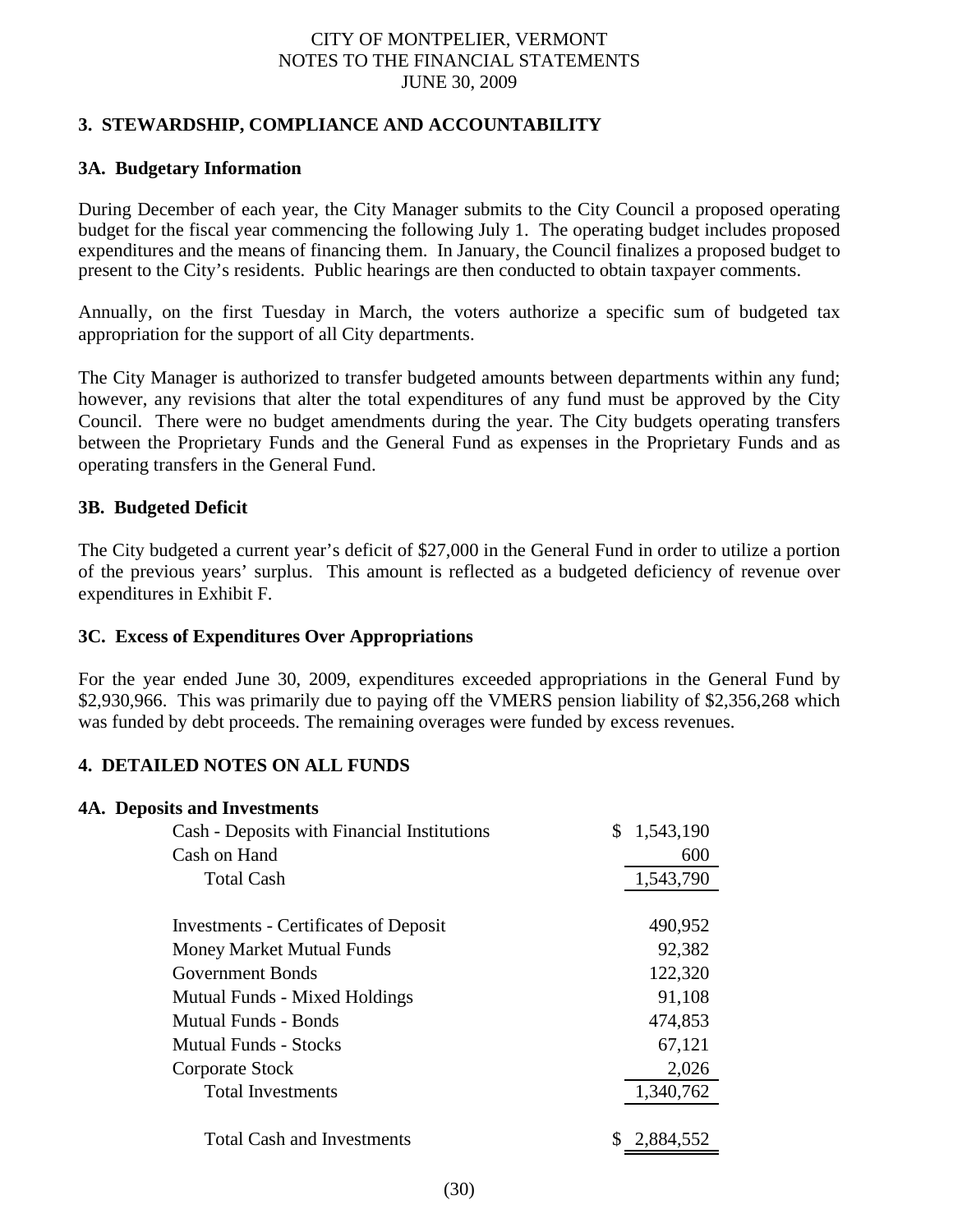#### **Investment Policy**

The City's investment policy is as follows:

All public funds (defined herein) shall be invested to achieve liquidity, security and return. Of the foregoing, it is the declared intention of the City Council to provide for security of investment, both principal and interest, as a priority.

Public funds shall be invested in accordance with the following schedule of priorities:

- (a) Deposits insured by an agency of the federal government; provided, however, that up to \$500,000 of uninsured public funds may be invested or deposited in any one state or federal banking institution which maintains offices in the City of Montpelier.
- (b) Obligations of the United States, such as Treasury Notes.
- (c) General obligations of the State of Vermont.
- (d) General obligations of the several states.
- (e) Securities fully insured by an agency of the United States, or fully collateralized by securities of the United States.
- (f) Periodically, and at least every three years, the City Treasurer shall cause to be made a survey of all banking institutions maintaining offices in Washington County and whose services area includes the City of Montpelier. Each banking institution so surveyed will be required to submit a proposal to serve as the City's lead bank and as one of the City's depository banks. The City Treasurer, in concert with the City Council, shall designate annually a lead bank and one or more depository banks, and shall establish the banking service to be secured from each.
- (g) In order to achieve investment liquidity, the City Treasurer shall be given thirty days advance notice of any requisition or warrant in excess of \$50,000.
- (h) The term "public funds" shall not include cash or credits held for the City's benefit as performance or completion.
- (i) For investments that the City controls directly, no investment will be made in tobacco stocks. For investments in which the City has an advisory role or has a seat on an investment board or committee, or where the City is constrained in its action by statute or existing contract, the City and/or its representatives shall make their best effects to avoid investment of City funds in tobacco stocks, consistent with their fiduciary responsibilities.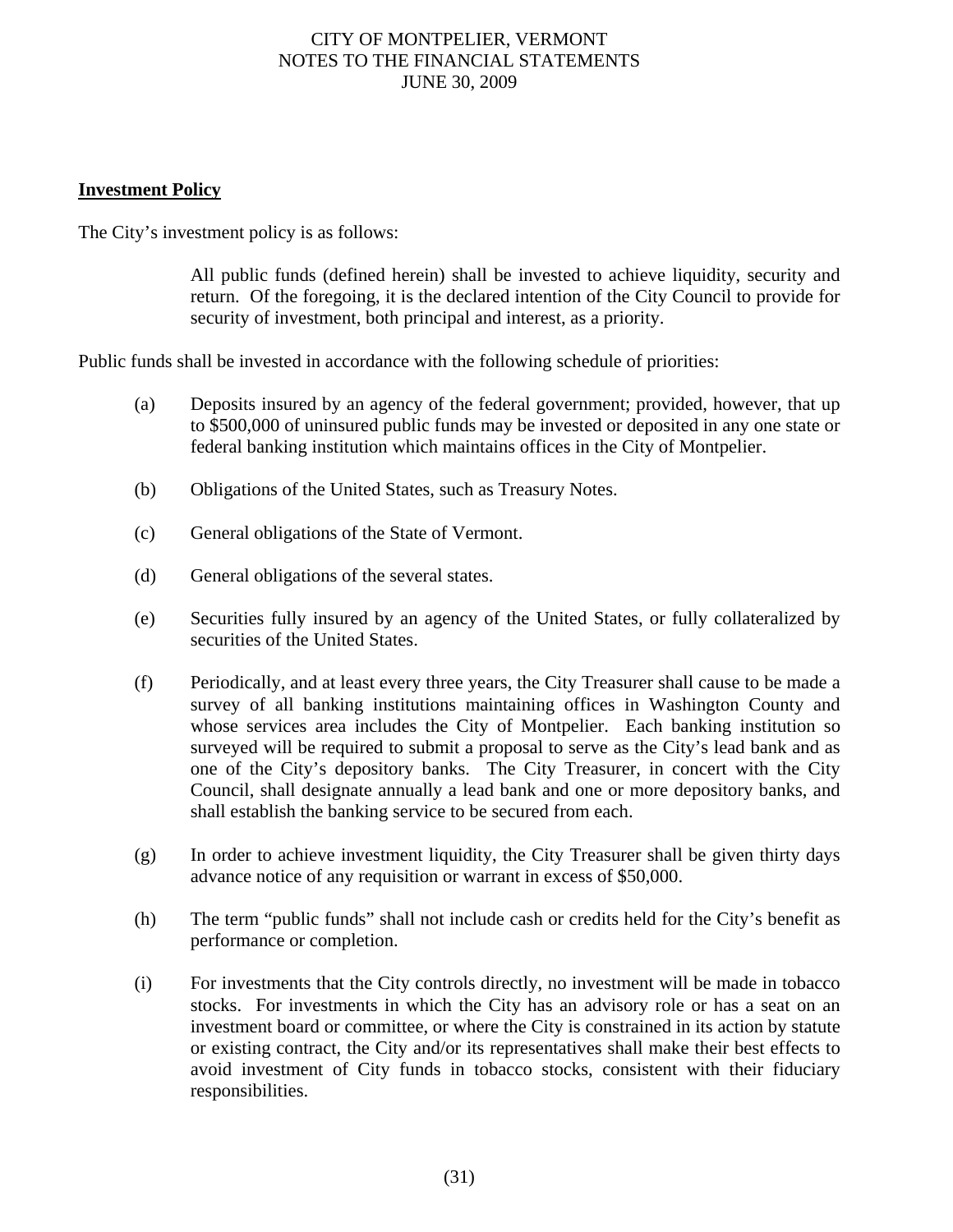#### **Interest Rate Risk**

Interest rate risk is the risk that changes in market interest rates will adversely affect the fair value of an investment. Generally, the longer the maturity of an investment, the greater the sensitivity of its fair value to changes in market interest rates. The City does not have any policy to limit the exposure to interest rate risk.

Information about the sensitivity of the fair values of the City's investments to market interest rate fluctuations is provided by the following table that shows the distribution of the City's investments by maturity. Mutual funds are shown at their weighted average maturity (if available). The City's certificates of deposit are not subject to interest rate risk disclosure. Corporate stock is exempt from this analysis.

|                                | Remaining Maturity (In Years) |          |   |          |   |          |   |              |               |   |           |
|--------------------------------|-------------------------------|----------|---|----------|---|----------|---|--------------|---------------|---|-----------|
|                                |                               |          |   |          |   |          |   | Data not     |               |   |           |
| Investment Type                |                               | $0 - 1$  |   | 1-5      |   | $6 - 10$ |   | Available    | N/A           |   | Total     |
| <b>Certificates of Deposit</b> |                               | O        | S | $\theta$ | S | U        | S | 0            | \$<br>490,952 | S | 490,952   |
| Money Market Mutual Funds      |                               | 92,382   |   | 0        |   | $\theta$ |   | $\mathbf{0}$ | 0             |   | 92,382    |
| <b>Government Bonds</b>        |                               | 0        |   | 122,320  |   | $\theta$ |   |              | $\Omega$      |   | 122,320   |
| Mutual Funds - Mixed Holdings  |                               | $\theta$ |   | 0        |   | 0        |   | 91,108       | $\Omega$      |   | 91,108    |
| <b>Mutual Funds - Bonds</b>    |                               | $\Omega$ |   | 94,722   |   | 380,131  |   |              | $\Omega$      |   | 474,853   |
| <b>Mutual Funds - Stocks</b>   |                               |          |   | 0        |   |          |   | $\theta$     | 67.121        |   | 67,121    |
| Corporate Stock                |                               |          |   |          |   |          |   |              | 2,026         |   | 2,026     |
|                                |                               | 92,382   |   | 217,042  |   | 380.131  |   | 91.108       | 560.099       | S | 1,340,762 |

## **Credit Risk**

Generally, credit risk is the risk than an issuer of an investment will not fulfill its obligation to the holder of the investment. This is measured by the assignment of a rating by a nationally recognized statistical rating organization. The certificates of deposit and the corporate stock are exempt from this analysis. The mutual funds are open-ended and are therefore excluded from the credit risk analysis.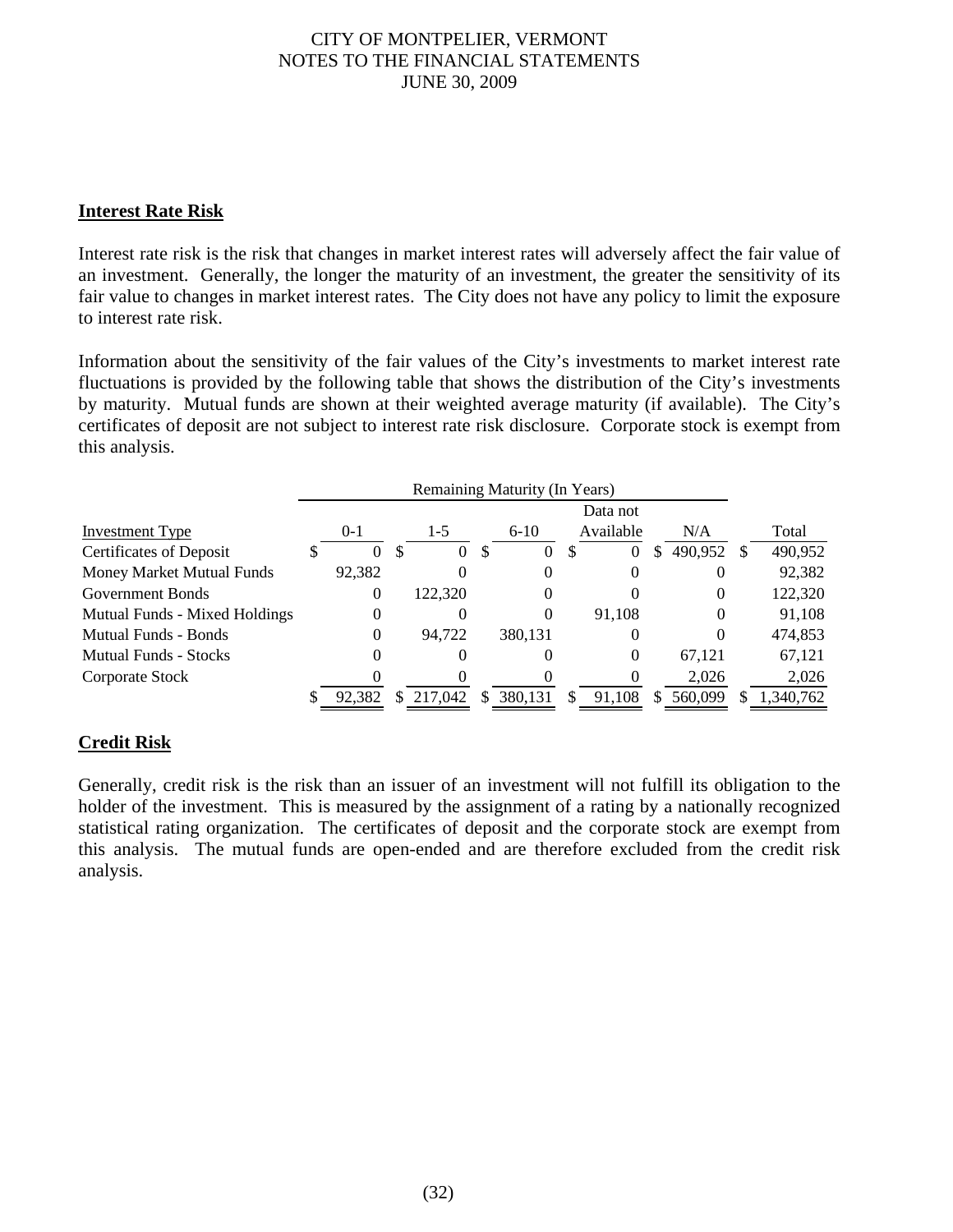#### **Concentration of Credit Risk**

The City does not have any limitations on the amount that can be invested in any one issuer. There are no investments in any one issuer, other than certificates of deposit and mutual funds, that represent more than 5% of total investments.

## **Custodial Credit Risk**

Custodial credit risk for deposits is the risk that, in the event of the failure of a depository financial institution, a government will not be able to recover its deposits or will not be able to recover collateral securities that are in the possession of an outside party. The custodial credit risk for investments is the risk that, in the event of failure of the counter-party (e.g. broker-dealer) to a transaction, a government will not be able to recover the value of its investments or collateral securities that are in possession of another party. The City's investments are held in its name and are not subject to custodial credit risk. The City does not have any policy to limit the exposure to custodial credit risk. The table below shows the custodial credit risk of the City's cash and certificates of deposits.

|                                       | <b>Book</b>    | <b>Bank</b>    |
|---------------------------------------|----------------|----------------|
|                                       | <b>Balance</b> | <b>Balance</b> |
| Insured by FDIC                       | 857,911<br>S   | 905,643<br>\$  |
| <b>Insured by Private Surety Bond</b> | 1,167,863      | 1,295,139      |
| Uninsured, Uncollateralized           | 100,750        | 100,776        |
|                                       |                |                |
| <b>Total Deposits</b>                 | \$2,126,524    | \$2,301,558    |

The difference between the book and the bank balance is due to reconciling items such as deposits in transit and outstanding checks. Due to higher cash flow at certain times during the year, the amounts of uninsured, uncollateralized cash was much higher than at year end.

Deposits are comprised of the following:

| Cash – Deposits with Financial Institutions | \$1,543,190 |
|---------------------------------------------|-------------|
| Investments – Certificate of Deposits       | 490.952     |
| <b>Investments</b> – Money Market Funds     | 92,382      |
| Total                                       | \$2,126,524 |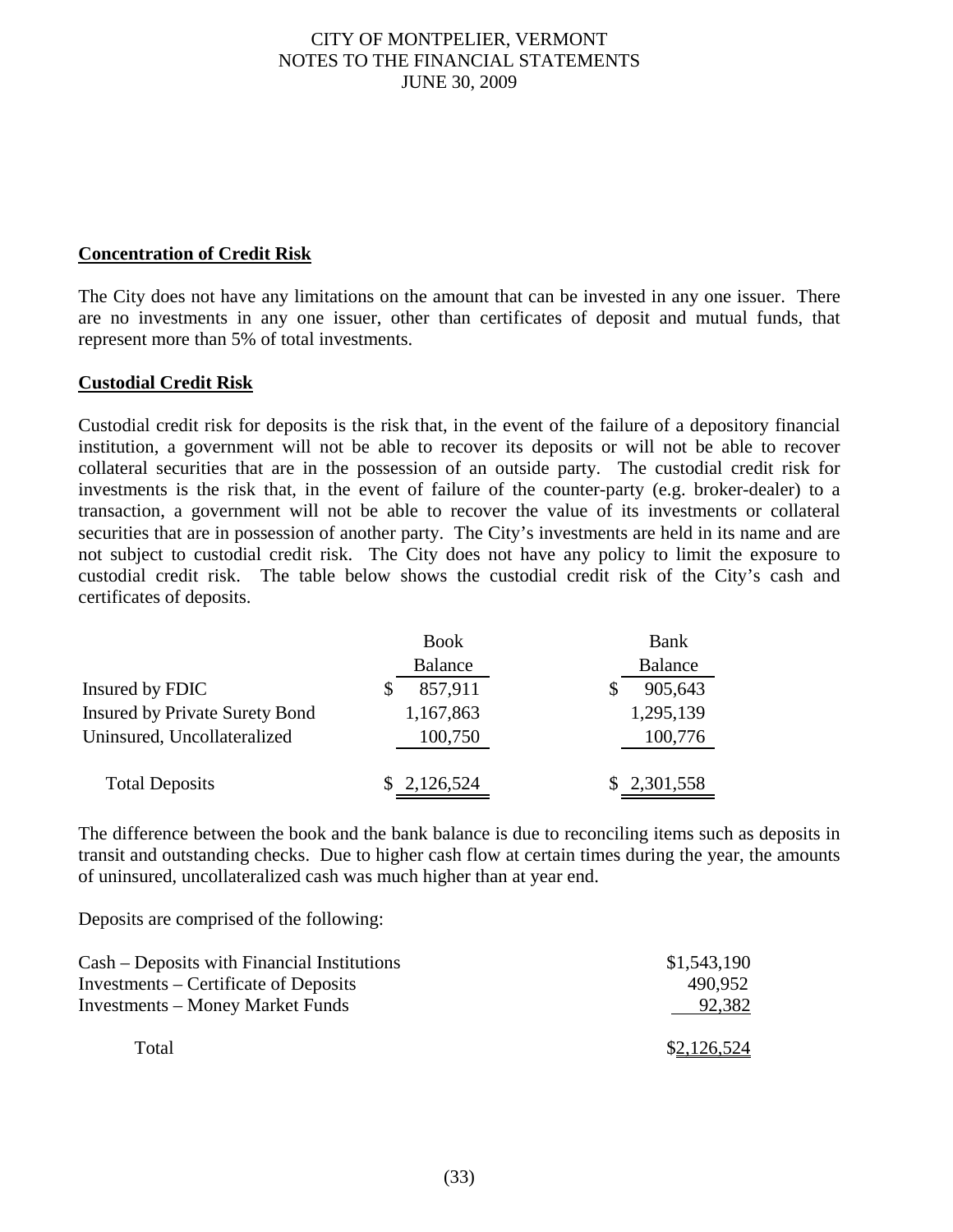#### **4B. Receivables**

Receivables at June 30, 2009, as reported in the statement of net assets, net of applicable allowances for uncollectible accounts, are as follows:

|                                        | Governmental    | Business-Type                  |            |
|----------------------------------------|-----------------|--------------------------------|------------|
|                                        | Activities      | Activities                     | Total      |
|                                        |                 |                                |            |
| \$<br>Taxes, Penalties and Interest    | 153,643<br>- \$ | $\overline{0}$<br>$\mathbb{S}$ | 153,643    |
| Ambulance                              | 333,994         | $\Omega$                       | 333,994    |
| <b>Parking Tickets</b>                 |                 | 298,968                        | 298,968    |
| <b>Accounts Receivable</b>             | 85,271          | $\theta$                       | 85,271     |
| <b>Grants</b>                          | 1,532,646       | 18,365                         | 1,551,011  |
| <b>Insurance Receivable</b>            |                 | 377,085                        | 377,085    |
| <b>Billed Services</b>                 |                 | 277,095                        | 277,095    |
| <b>Unbilled Services</b>               |                 | 948,514                        | 948,514    |
| <b>Other Receivables</b>               | 24,745          | $\theta$                       | 24,745     |
| <b>Allowance for Doubtful Accounts</b> | (269, 400)      | (281,000)                      | (550, 400) |
|                                        |                 |                                |            |
| \$                                     | 1,860,899<br>S  | 1,639,027<br>\$.               | 3,499,926  |

The Water Fund has an insurance receivable of \$377,085. The receivable represent unreimbursed principal payments on the note described in Note 4D. The City's insurance company may also reimburse related legal fees and unpaid interest on the note.

#### **4C. Loans Receivable**

Governmental Activities:

| There are approximately 90 loans to residents, businesses,                          |             |
|-------------------------------------------------------------------------------------|-------------|
| and non-profit organizations that were funded with                                  |             |
| various community development grants and loans. The                                 |             |
| largest outstanding balance is approximately \$600,000                              |             |
| and there are four other loans with balances over                                   |             |
| \$100,000. The terms of the loans vary depending on                                 |             |
| the type of the loan allowed per the grant agreements.                              |             |
| Interest rates vary between 0% and 8%.                                              | \$2,914,340 |
| Notes Receivable, Six (6) Housing Loans,<br>0% Interest, Due Upon Any Conveyance or |             |
| <b>Transfer of Condominium Units</b>                                                | 134,000     |
| Total                                                                               | 3,048,340   |
| <b>Allowance for Doubtful Loans</b>                                                 | (1,946,159) |
| <b>Net</b>                                                                          | \$1,102,181 |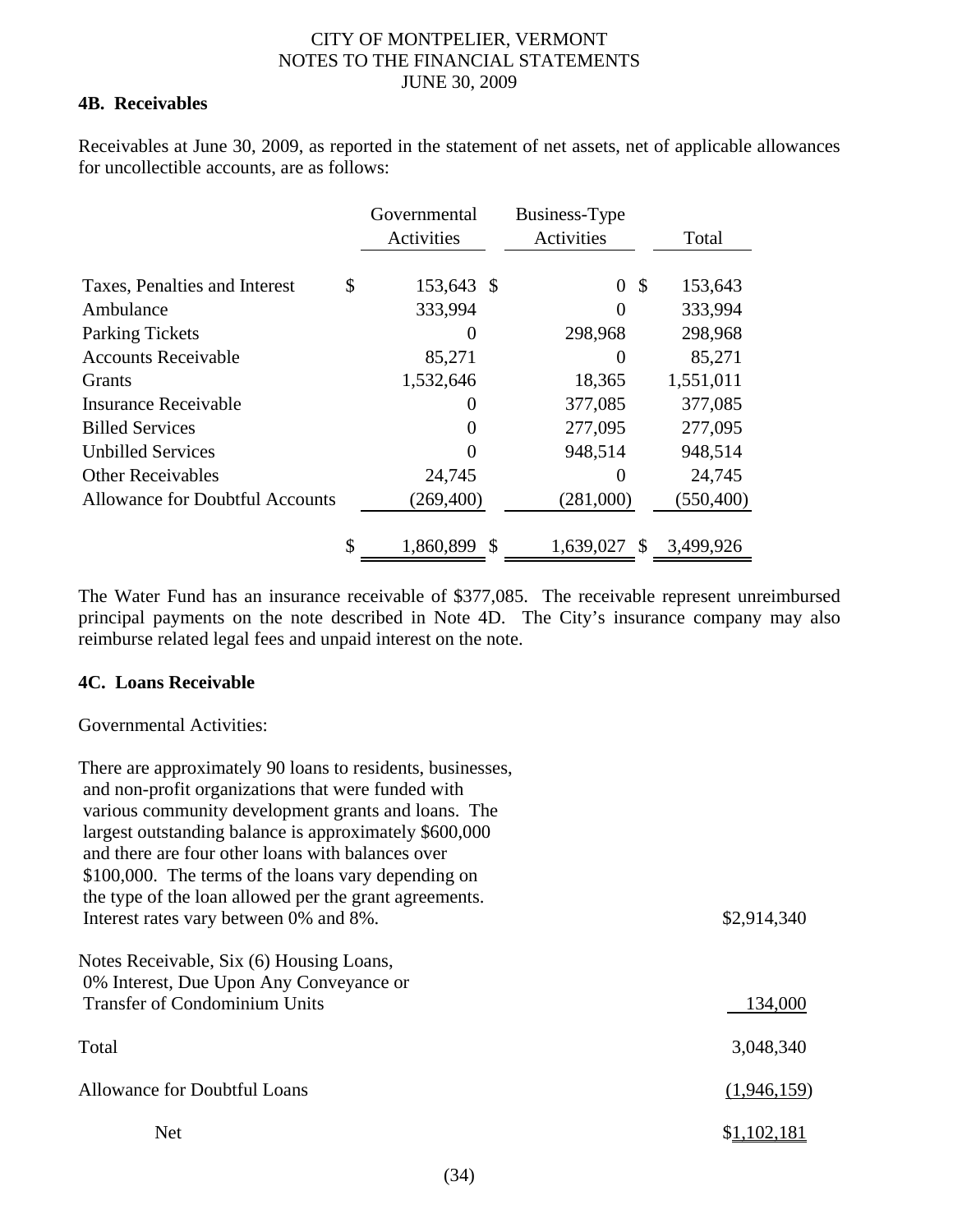The City reevaluated the collectability of the loans receivable and increased the allowance for doubtful loans by \$1,917,417.

| <b>Beginning</b> |                  |                  | Ending      |
|------------------|------------------|------------------|-------------|
| <b>Balance</b>   | <b>Additions</b> | <b>Deletions</b> | Balance     |
|                  |                  |                  |             |
| \$3,005,578      | \$95,645         | \$52,883         | \$3,048,340 |

#### **4D. Notes Receivable**

A loan of \$443,000 was made by the General Fund to Connor Brothers with monthly payments of \$2,889 beginning January 1, 2001 through October 1, 2015 with one final principal payment on November 1, 2015 of \$35,000 with interest at 2.7%. The balance of the loan on June 30, 2009 was \$236,080. This loan is secured by a building. The current principal due over the next twelve months is \$28,730.

The Water Fund had a note receivable from Scotts Construction, Inc. with monthly payments of \$7,446 through January 1, 2013 with interest at 5.0%. The balance of the note, in the amount of \$377,085, was written off during the year and replaced with an insurance receivable as described in Note 4B.

#### **4E. Capital Assets**

Capital assets activity for the year ended June 30, 2009 was as follows:

|                                             |    | Beginning      |    |           |                      | Ending         |
|---------------------------------------------|----|----------------|----|-----------|----------------------|----------------|
|                                             |    | <b>Balance</b> |    | Increases | Decreases            | <b>Balance</b> |
| <b>Governmental Activities</b>              |    |                |    |           |                      |                |
| Capital Assets, Not Being Depreciated:      |    |                |    |           |                      |                |
| Land                                        | \$ | 594,650        | \$ | 300,000   | \$<br>$\Omega$<br>-8 | 894,650        |
| <b>Construction in Progress</b>             |    | 685,610        |    | 2,078,171 | $\boldsymbol{0}$     | 2,763,781      |
| Total Capital Assets, Not Being Depreciated |    | 1,280,260      |    | 2,378,171 | $\theta$             | 3,658,431      |
| Capital Assets Being Depreciated:           |    |                |    |           |                      |                |
| Buildings and Building Improvements         |    | 6,770,879      |    | 444,696   | 0                    | 7,215,575      |
| Vehicles and Equipment                      |    | 4,874,568      |    | 554,689   | 428,271              | 5,000,986      |
| Infrastructure                              |    | 4,595,303      |    | 349,353   | 0                    | 4,944,656      |
| Totals                                      |    | 16,240,750     |    | 1,348,738 | 428,271              | 17, 161, 217   |
| Less accumulated depreciation for:          |    |                |    |           |                      |                |
| Buildings and Building Improvements         |    | 1,674,139      |    | 184,100   | $\Omega$             | 1,858,239      |
| Vehicles and Equipment                      |    | 2,699,027      |    | 381,702   | 378,647              | 2,702,082      |
| Infrastructure                              |    | 299,308        |    | 151,201   | 0                    | 450,509        |
| Totals                                      |    | 4,672,474      |    | 717,003   | 378,647              | 5,010,830      |
| Total Capital Assets, Being Depreciated     |    | 11,568,276     |    | 631,735   | 49,624               | 12,150,387     |
| Governmental Activities Capital Assets, Net | S  | 12,848,536     | S. | 3,009,906 | 49,624<br>-S         | 15,808,818     |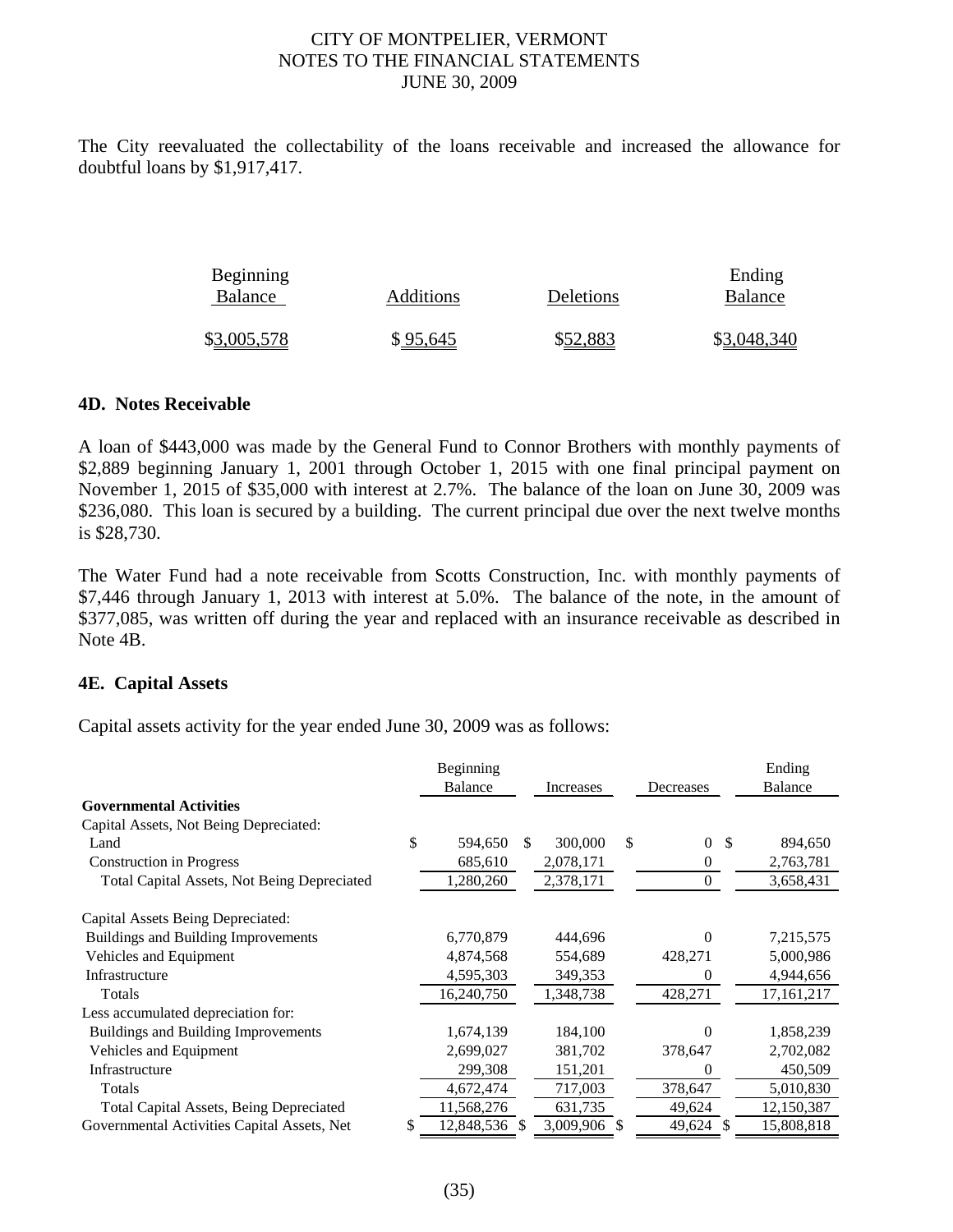|                                                    |         | Beginning      |                                    |                    |                | Ending                  |
|----------------------------------------------------|---------|----------------|------------------------------------|--------------------|----------------|-------------------------|
|                                                    |         | <b>Balance</b> | Increases                          | Decreases          |                | <b>Balance</b>          |
| <b>Business-Type Activities</b>                    |         |                |                                    |                    |                |                         |
| Capital Assets, Not Being Depreciated:             |         |                |                                    |                    |                |                         |
| Land                                               | \$      | 250,672 \$     | 0 <sup>5</sup>                     |                    | 0 <sup>5</sup> | 250,672                 |
| <b>Construction in Progress</b>                    |         | 2,906,057      | 991,802                            | 2,138,032          |                | 1,759,827               |
| <b>Total Capital Assets, Not Being Depreciated</b> |         | 3,156,729      | 991,802                            | 2,138,032          |                | 2,010,499               |
| Capital Assets Being Depreciated:                  |         |                |                                    |                    |                |                         |
| <b>Buildings</b>                                   |         | 21,267,243     | 0                                  |                    | 0              | 21,267,243              |
| Improvements                                       |         | 27,293,301     | 2,182,687                          | 54,400             |                | 29,421,588              |
| <b>Equipment and Vehicles</b>                      |         | 1,471,573      | 185,942                            | 117,178            |                | 1,540,337               |
| <b>Total Capital Assets, Being Depreciated</b>     |         | 50,032,117     | 2,368,629                          | 171,578            |                | $\overline{52,}229,168$ |
| Less Accumulated Depreciation for:                 |         |                |                                    |                    |                |                         |
| <b>Buildings</b>                                   |         | 3,510,160      | 411,328                            |                    | $\mathbf{0}$   | 3,921,488               |
| Improvements                                       |         | 11,286,868     | 497,577                            | 49,070             |                | 11,735,375              |
| <b>Equipment and Vehicles</b>                      |         | 753,575        | 127,744                            | 113,135            |                | 768,184                 |
| Totals                                             |         | 15,550,603     | 1,036,649                          | 162,205            |                | 16,425,047              |
| <b>Total Capital Assets, Being Depreciated</b>     |         | 34,481,514     | 1,331,980                          | 9,373              |                | 35,804,121              |
| Business-Type Activities Capital Assets, Net       | S       | 37,638,243     | 2,323,782<br>S.                    | 2,147,405 \$<br>\$ |                | 37,814,620              |
| Depreciation was charged as follows:               |         |                |                                    |                    |                |                         |
| <b>Governmental Activities:</b>                    |         |                | <b>Business - Type Activities:</b> |                    |                |                         |
| <b>General Government</b><br>\$                    | 121,899 |                | Water                              |                    | $\mathcal{S}$  | 467,980                 |
| <b>Public Safety</b>                               | 226,594 |                | Sewer                              |                    |                | 551,457                 |
| <b>Public Works</b>                                | 337,435 |                | Parking                            |                    |                | 17,212                  |
| <b>Culture and Recreation</b>                      | 22,476  |                |                                    |                    |                |                         |
| Cemetery                                           | 8,599   |                |                                    |                    |                |                         |
| <b>Total Depreciation</b>                          |         |                | <b>Total Depreciation</b>          |                    |                |                         |
| Expense - Governmental                             |         |                | Expense - Business-                |                    |                |                         |
|                                                    |         |                |                                    |                    |                |                         |
| <b>Activities</b><br>\$                            | 717,003 |                | <b>Type Activities</b>             |                    | \$             | 1,036,649               |

\$651,924 of governmental activities equipment and vehicles have been acquired through outstanding capital leases. \$8,531 has been amortized to cemetery operating expenses, \$28,447 has been amortized to general government operating expenses, \$28,016 has been amortized to public safety operating expenses and \$2,788 has been amortized to public works operating expenses as of June 30, 2009. The amortization has been charged to depreciation expense.

\$179,957 of business-type activities building improvements have been acquired through outstanding capital leases. \$4,614 has been amortized to water operating expenses and \$13,381 has been amortized to sewer operating expenses as of June 30, 2009. The amortization has been charged to depreciation expense.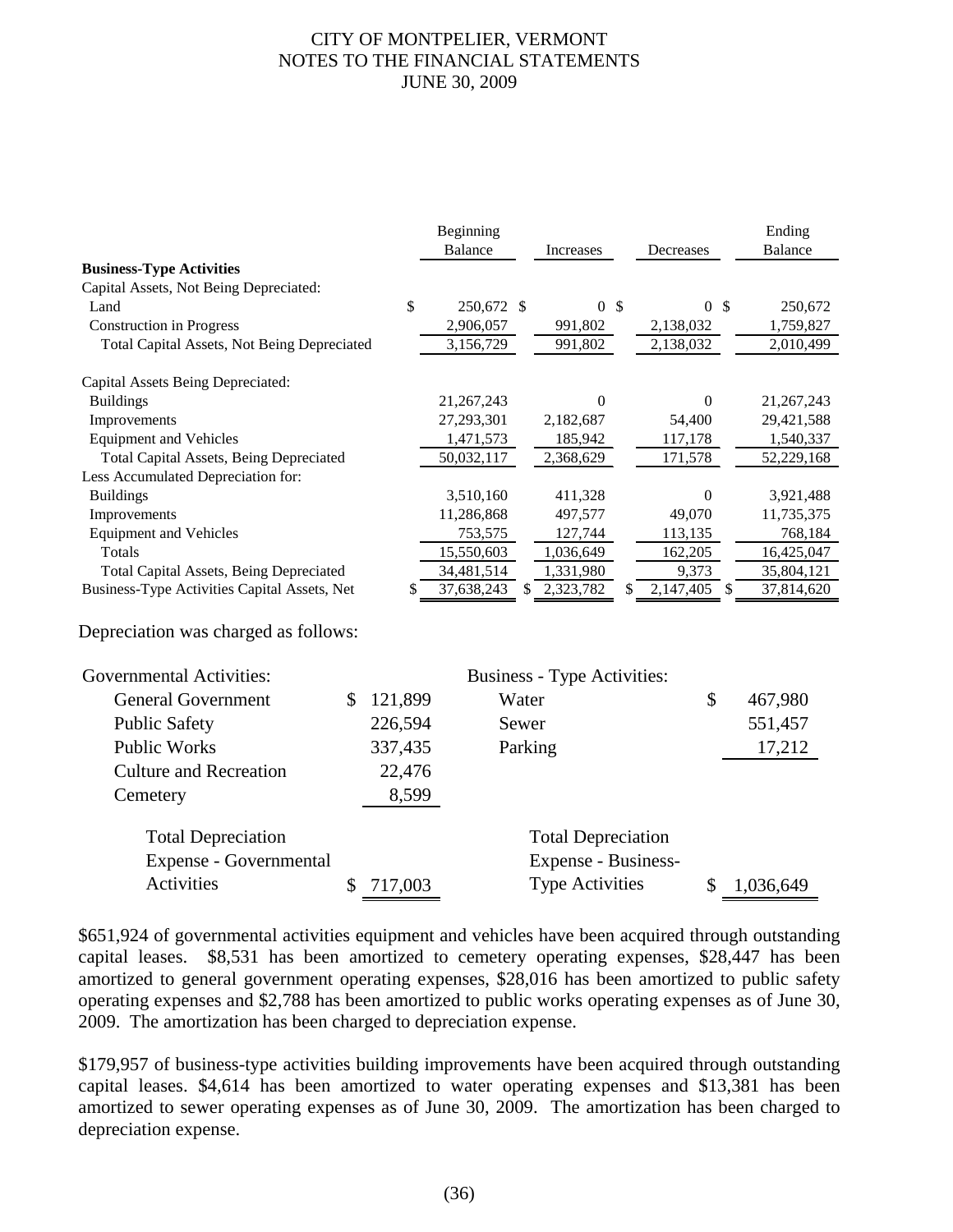## **4F. Interfund Receivables, Payables and Transfers**

The composition of interfund balances at June 30, 2009 is as follows:

| <b>Fund</b>                     | <b>Receivable</b><br><b>Fund</b> | Payable<br><b>Fund</b> |  |  |  |
|---------------------------------|----------------------------------|------------------------|--|--|--|
| Due To/From Other Funds:        |                                  |                        |  |  |  |
| General Fund                    | \$<br>118,208                    | \$<br>$\Omega$         |  |  |  |
| Capital Projects Fund           | 1,370,495                        | $\mathbf{\Omega}$      |  |  |  |
| <b>Other Governmental Funds</b> | 462,922                          | 273,655                |  |  |  |
| <b>Water Fund</b>               | 0                                | 1,256,536              |  |  |  |
| Sewer Fund                      | 0                                | 535,738                |  |  |  |
| Parking Fund                    | 114,304                          |                        |  |  |  |
| Total Due To/From Other Funds   | 2,065,929                        | 2,065,929              |  |  |  |

## Interfund transfers during the year ended June 30, 2009 were as follows:

| <b>Transfer From</b>                  | Transfer To                           | Amount  | Purpose                                                  |  |
|---------------------------------------|---------------------------------------|---------|----------------------------------------------------------|--|
| General Fund                          | \$<br>Capital Projects Fund           | 399,251 | <b>Budgetary Authorization</b>                           |  |
| General Fund                          | Justice Fund                          | 20,000  | <b>Budgetary Authorization</b>                           |  |
| General Fund                          | Montpelier Events Fund                | 11,000  | <b>Budgetary Authorization</b>                           |  |
| General Fund                          | <b>Montpelier Parks Commission</b>    | 104,603 | <b>Budgetary Authorizations</b>                          |  |
| General Fund                          | Montpelier Housing Trust Fund         | 52,000  | <b>Transfer Reserves and Budgetary</b><br>Authorizations |  |
| General Fund                          | Green Mountain Cemetery Fund          | 162,917 | <b>Budgetary Authorizations</b>                          |  |
| <b>Community Development Fund</b>     | General Fund                          | 30,000  | <b>Budgetary Authorization</b>                           |  |
| <b>Expendable Cemetery Trust Fund</b> | Green Mountain Cemetery Fund          | 28,000  | <b>Budgetary Authorization</b>                           |  |
| Non-Expendable Cemetery Trust Fund    | <b>Expendable Cemetery Trust Fund</b> | 5.663   | Interest Income Transfer                                 |  |
| Montpelier Parks Commission Fund      | Water Fund                            | 300     | <b>Budgetary Authorization</b>                           |  |
| Hubbard Park Trust Fund               | Montpelier Parks Commission Fund      | 293     | Interest Income Transfer                                 |  |
| Parking Fund                          | Green Mountain Cemetery Fund          | 10,000  | <b>Budgetary Authorization</b>                           |  |
| Total                                 | \$                                    | 824,027 |                                                          |  |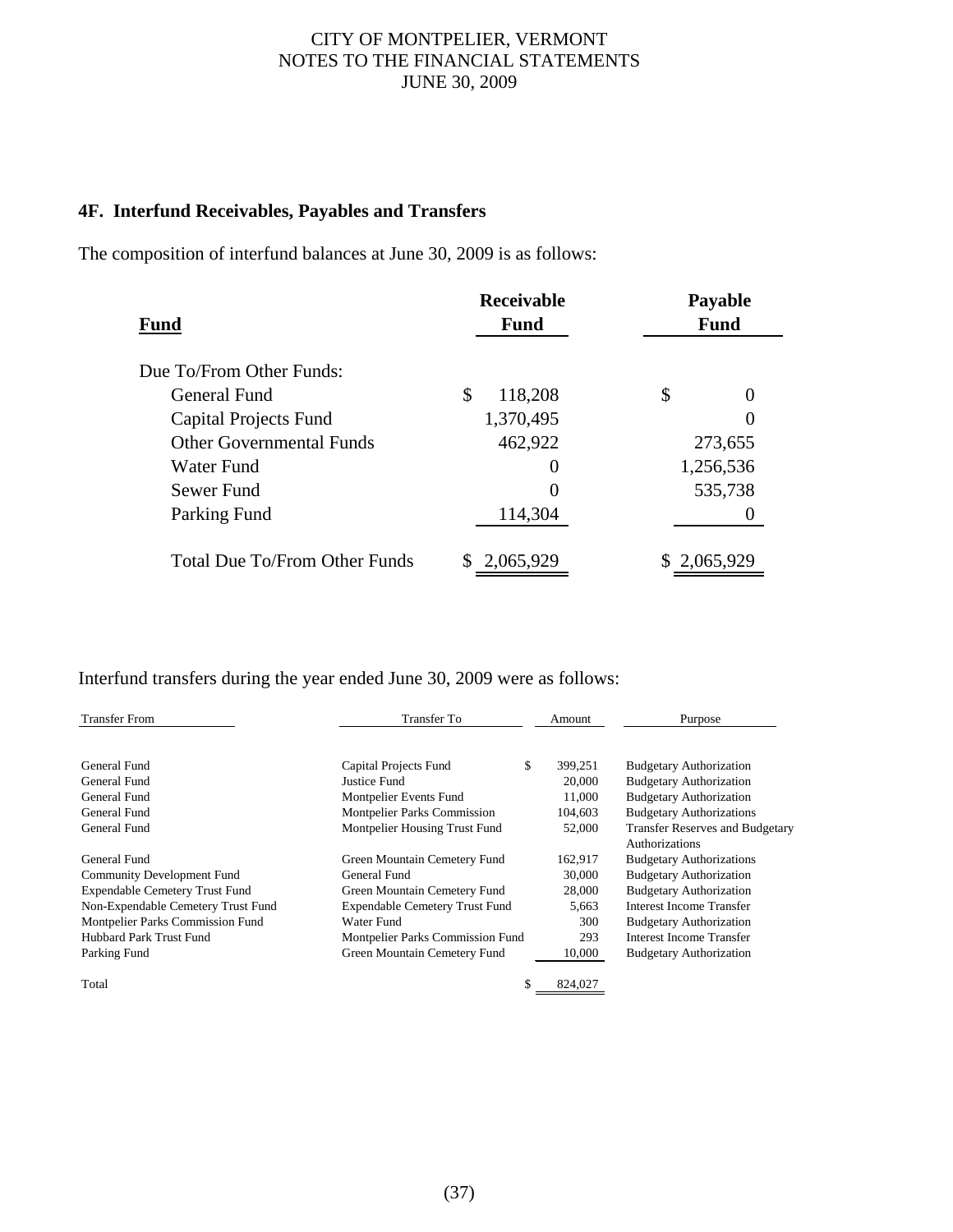## **4G. Deferred Revenue**

Deferred Revenue in the General Fund consists of \$109,198 of delinquent taxes, \$48,000 of ambulance revenue and \$17,900 of grant receivables not collected within sixty (60) days after yearend as these would not be available to liquidate current liabilities. Total Deferred Revenue in the General Fund is \$175,098.

Deferred Revenue in the Community Development Fund consists of \$623 of grant revenue received in advance and \$950,482 of loans receivable and \$6,200 of grant receivables not collected within sixty (60) days after year-end as these would not be available to liquidate current liabilities. Total Deferred Revenue in the Community Development Fund is \$957,305.

Deferred Revenue in the Capital Projects Fund consists of \$786,070 of grant receivables not collected within sixty (60) days after year-end as these would not be available to liquidate current liabilities.

Deferred Revenue in the Other Governmental Funds consists of \$11,075 of grant receivables and \$134,000 of loans receivable that were not collected within sixty (60) days after year-end as these would not be available to liquidate current liabilities and \$2,249 of membership dues paid in advance. Total Deferred Revenue in the Other Governmental Funds is \$147,324.

Deferred Revenue in the Water Fund consists of \$2,830 of water usage overpayments.

## **4H. Long-term Liabilities**

The City issues general obligation bonds to provide funds for the acquisition and construction of major capital facilities and for the payment of a prior pension liability. General obligation bonds have been issued for general governmental and proprietary activities. Bonds are reported in governmental activities if the debt is expected to be repaid from general governmental revenues.

General obligation bonds are direct obligations and pledge the full faith and credit of the City. New bonds generally are issued as 10 to 20 year bonds.

The City has other notes payable to finance various capital projects through local banks.

The City enters into a lease agreement as the lessee for the purpose of financing the acquisition of major pieces of equipment. These lease agreements qualify as capital lease obligations for accounting purposes (even through they may include clauses that allow for cancellation of the lease in the event the City does not appropriate funds in future years) and, therefore, have been recorded at the present value of the future minimum lease payments as of the inception dates of the leases. Leases are reported in governmental activities if the debt is expected to be repaid from general governmental revenues and in business-type activities if the debt is expected to be repaid from proprietary fund revenues.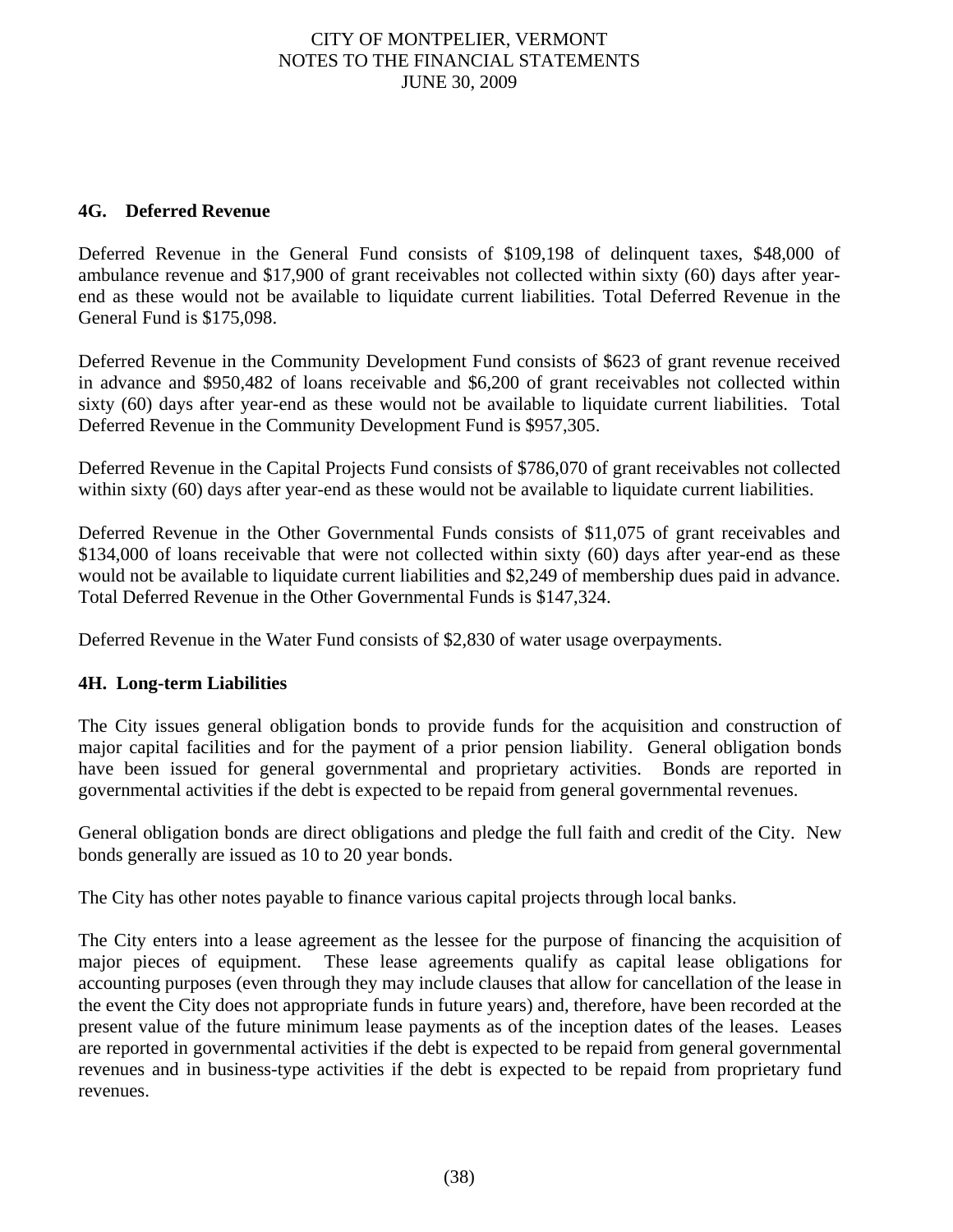The State of Vermont offers a number of no-interest revolving loan programs to utilize for predetermined purposes. The City has borrowed money from the Vermont Special Environmental Revolving Fund for sewer projects.

The City received money from the Agency of Commerce and Community Development (ACCD) to provide Community Development Loans. The City annually pays back a portion based upon program income as defined in the agreement between the City and ACCD.

It is the policy of the City of Montpelier, Vermont to permit employees to accumulate earned but unused benefits. The accrual for unused compensated absences time, based on current pay rates, is recorded in the government-wide financial statements and proprietary fund financial statements.

Long-term liabilities outstanding as of June 30, 2009 were as follows:

#### Governmental Activities

| <b>Berlin Street Reconstruction Bond, Various Interest</b><br>Rates (6.6% - 7.7%), to Vermont Municipal Bond<br>Bank, Refunded by the Vermont Municipal<br>Bond Bank, August 2, 1995 from 1991 Series 1<br>To 1995 Series 1 and 2, Principal Payable in<br>Annual Installments of \$10,000 to December 1,<br>2005 and \$5,000 from December 1, 2006 to<br>December 1, 2011 | \$<br>15,000 |
|----------------------------------------------------------------------------------------------------------------------------------------------------------------------------------------------------------------------------------------------------------------------------------------------------------------------------------------------------------------------------|--------------|
|                                                                                                                                                                                                                                                                                                                                                                            |              |
| Gould Hill Road Improvement Bond, Various<br>Interest Rates $(3.8\% - 5.4\%)$ , to Vermont<br>Municipal Bond Bank, \$42,300 Principal Due<br>Annually from December 1, 1994 to December<br>1, 2008 and \$23,500 Principal due December                                                                                                                                     |              |
| 1, 2009                                                                                                                                                                                                                                                                                                                                                                    | 23,500       |
| Bridge Improvement Bond, Various Interest<br>Rates (3.8% - 5.4%), to Vermont Municipal<br>Bond Bank, \$2,700 Principal Due Annually<br>From December 1, 2004 to December 1, 2008<br>and \$1,500 Principal Due December 1, 2009                                                                                                                                             | 1,500        |
| Retaining Walls Bond, Net Interest Rate of 5.676%,<br>to Vermont Municipal Bond Bank, \$5,000<br>Principal Payments Due Annually From                                                                                                                                                                                                                                      |              |
| December 1, 1997 to December 1, 2016                                                                                                                                                                                                                                                                                                                                       | 40,000       |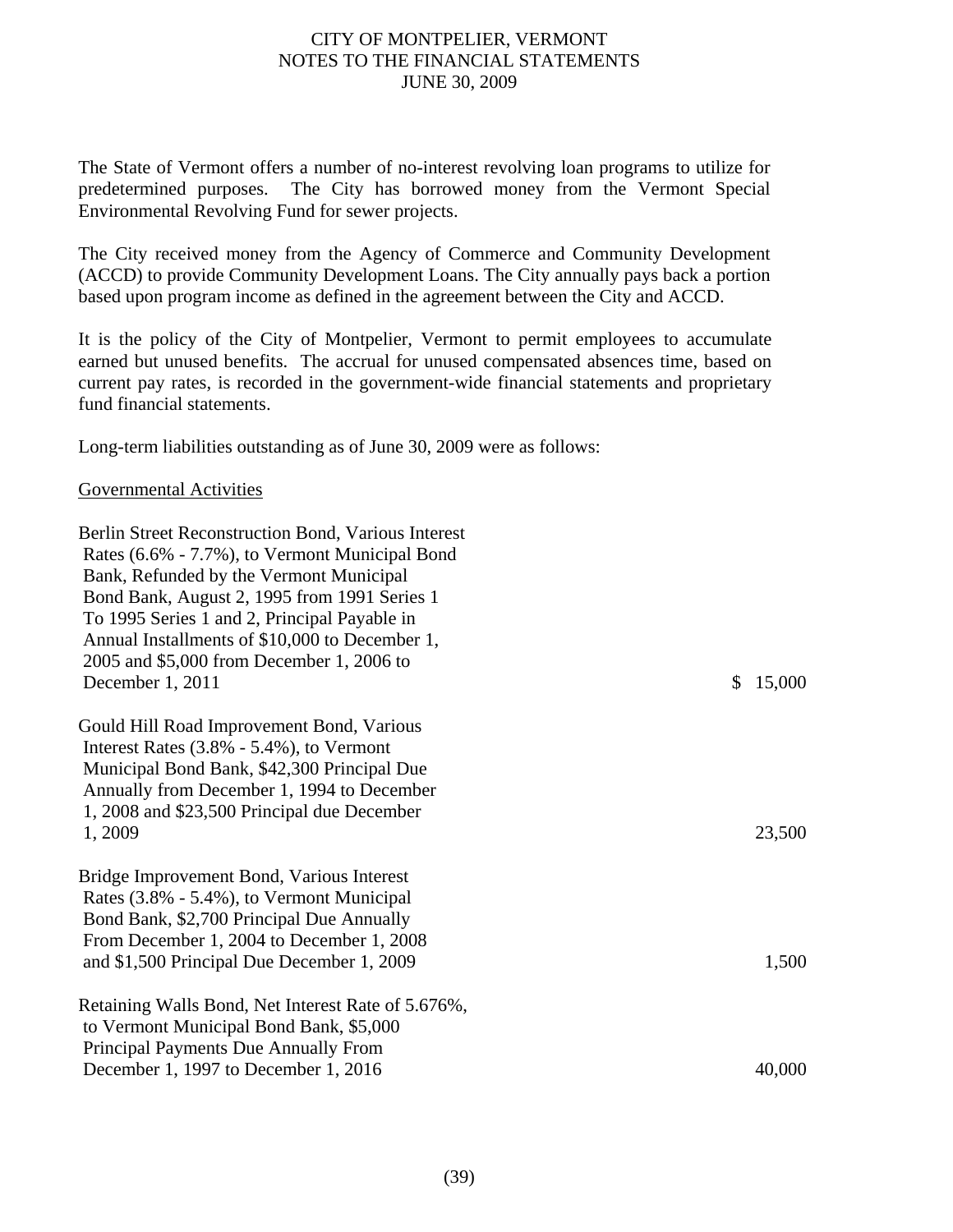| Fire Station Improvement Bond, Net Interest<br>Rate of 5,029%, to Vermont Municipal Bond<br>Bank, \$40,000 Principal Payments Due<br>Annually From December 1, 1998 to<br>December 1, 2007 and \$35,000 Due Annually                                           |                         |
|----------------------------------------------------------------------------------------------------------------------------------------------------------------------------------------------------------------------------------------------------------------|-------------------------|
| From December 1, 2008 to December 1, 2017                                                                                                                                                                                                                      | 315,000<br>$\mathbb{S}$ |
| Bridge Improvement Bond, Net Interest Rate of 5.033%,<br>to Vermont Municipal Bond Bank, \$35,000 Principal<br>Payments Due Annually from December 1, 1998 to<br>December 1, 2013 and \$30,000 from December 1, 2014<br>to December 1, 2017                    | 295,000                 |
| Fire Truck Bond, Net Interest of 4.08%, to Vermont<br>Municipal Bond Bank, \$30,000 Principal Payments Due<br>Annually December 1, 1999 to December 1, 2002 and \$25,000<br>from December 1, 2003 to December 1, 2013                                          | 125,000                 |
| Retaining Wall Bond, Net Interest of 4.789%, to Vermont<br>Municipal Bond Bank, \$50,000 Principal Payments Due<br>Annually December 1, 1999 to December 1, 2003 and<br>\$45,000 from December 1, 2004 to December 1, 2018                                     | 450,000                 |
| Library Bond, Various Interest Rates (4.344% - 5.644%),<br>to Vermont Municipal Bond Bank, \$30,000 Principal<br>Due Annually from December 1, 2001 to December 1, 2020                                                                                        | 360,000                 |
| Bike Path Lighting Project Bond, Interest at 4.67%,<br>to Vermont Municipal Bond Bank, \$20,000 Principal<br>Due Annually Until December, 2021                                                                                                                 | 260,000                 |
| <b>Montpelier Police Station, Various Interest Rates (4.344% -</b><br>5.644%), to Vermont Municipal Bond Bank, \$75,000<br>Principal Due Annually From December 1, 2001 to<br>December 1, 2014 and \$70,000 from December 1, 2015<br>To December 1, 2020       | 870,000                 |
| City Hall Improvement Bond, Various Interest Rates<br>(1.87% - 5.09%), to Vermont Municipal Bond Bank,<br>\$45,000 Principal Due Annually from December 1, 2005<br>To December 1, 2014 and \$40,000 Principal Due from<br>December 1, 2015 to December 1, 2024 | 670,000                 |
|                                                                                                                                                                                                                                                                |                         |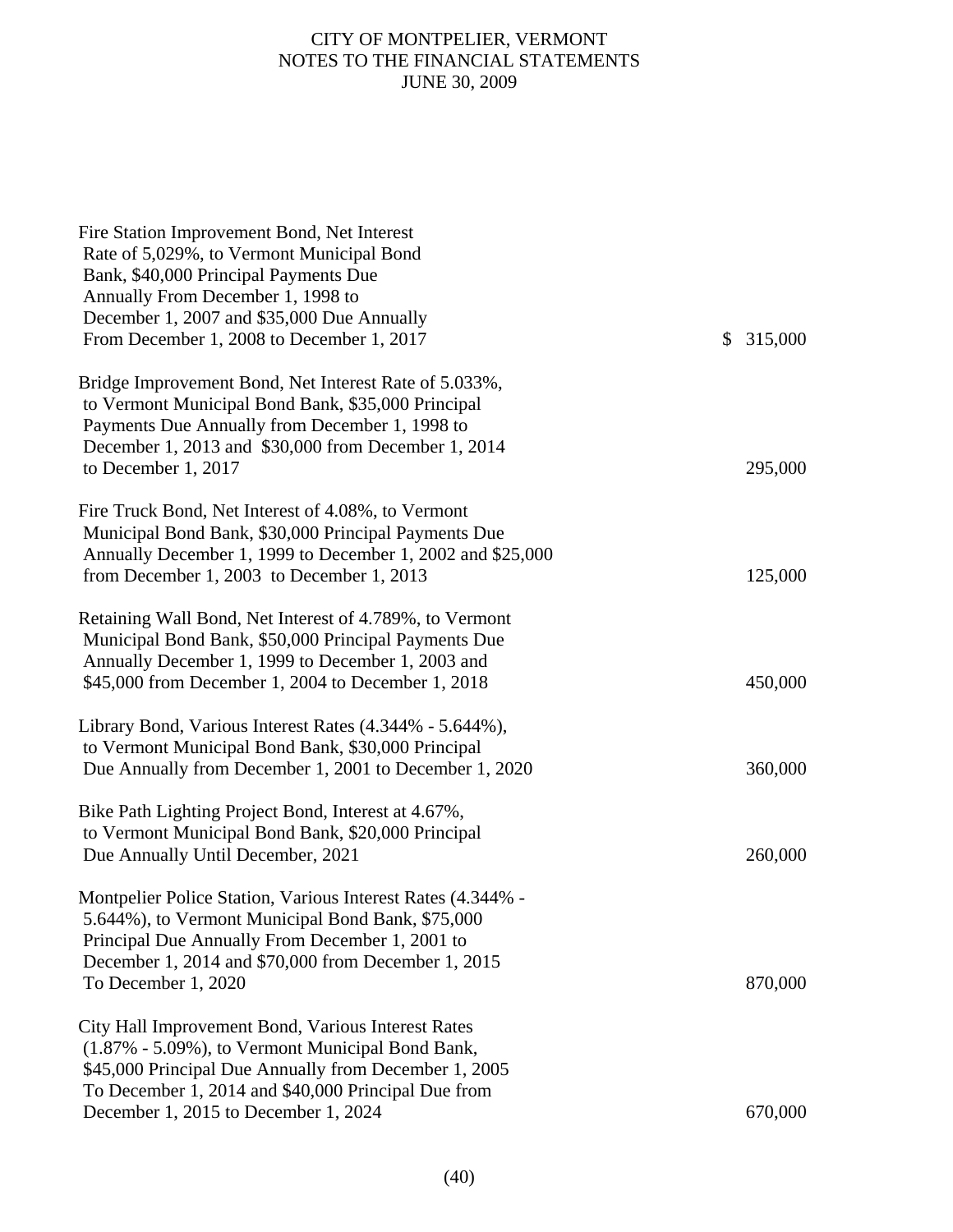| Honeywell Global Finance, LLC. Lease, for Energy<br>Efficiency Upgrades, Interest at 4.53%, Due in Annual<br>Installments of Principal and Interest of \$25,600 until<br>February 1, 2009, then \$26,890 until February 2010, then<br>\$30,431 until February 1, 2018, (61% of lease Reported<br>in Governmental Activities, 10% of Lease Reported in                                                                              |             |
|------------------------------------------------------------------------------------------------------------------------------------------------------------------------------------------------------------------------------------------------------------------------------------------------------------------------------------------------------------------------------------------------------------------------------------|-------------|
| Water Fund and 29% Reported in Sewer Fund),<br>Secured by Equipment                                                                                                                                                                                                                                                                                                                                                                | \$267,744   |
| De Lage Landen Public Finance Lease, Interest<br>at 4.25%, Six Annual Payments of Principal and Interest<br>of \$10,993, Due August 25, 2013, Secured by Vehicle                                                                                                                                                                                                                                                                   | 48,599      |
| City Hall/DPW/Turntable Park Improvement Bond,<br>Various Interest Rates (3.835% - 4.665%) to Vermont<br>Municipal Bond Bank, \$45,000 Principal Due Annually<br>from December 1, 2007 to December 1, 2022, \$40,000 Due                                                                                                                                                                                                           |             |
| December 1, 2023 and \$35,000 Due December 1,<br>2024 to December 1, 2026                                                                                                                                                                                                                                                                                                                                                          | 775,000     |
| T.D. Banknorth Municipal Lease for Ambulance, Interest<br>at 4.45%, Annual Payments of Principal and Interest of<br>\$10,423 from January, 2007 to January, 2011                                                                                                                                                                                                                                                                   | 19,533      |
| Community National Bank Municipal Note, Interest at 4.44%,<br>Annual Payments of Principal and Interest of \$11,392 from<br>April, 2008 to April, 2012, Secured by Excavator                                                                                                                                                                                                                                                       | 31,311      |
| T.D. Banknorth Municipal Note, Interest at 3.5%,<br>One Annual Payment of Principal and Interest Due<br>November 20, 2009, Secured by Vehicle                                                                                                                                                                                                                                                                                      | 10,142      |
| <b>VMERS Refunding Bond, Vermont Municipal Bond Bank,</b><br>Interest Rate at 6.501%, Semi-Annual Interest Only<br>Payments through May 15, 2017, Principal Payable starting<br>November 15, 2017 in Various Annual Installments Increasing<br>from \$25,000 to \$520,000 Until December 1, 2032, (74.95% of<br>Bond Reported in Governmental Activities, 8.35% Reported in<br>Water Fund, 11.30% Reported in Sewer Fund and 5.40% |             |
| Reported in Parking Fund)                                                                                                                                                                                                                                                                                                                                                                                                          | 2,669,235   |
| <b>Total Governmental Activities</b>                                                                                                                                                                                                                                                                                                                                                                                               | \$7,246,564 |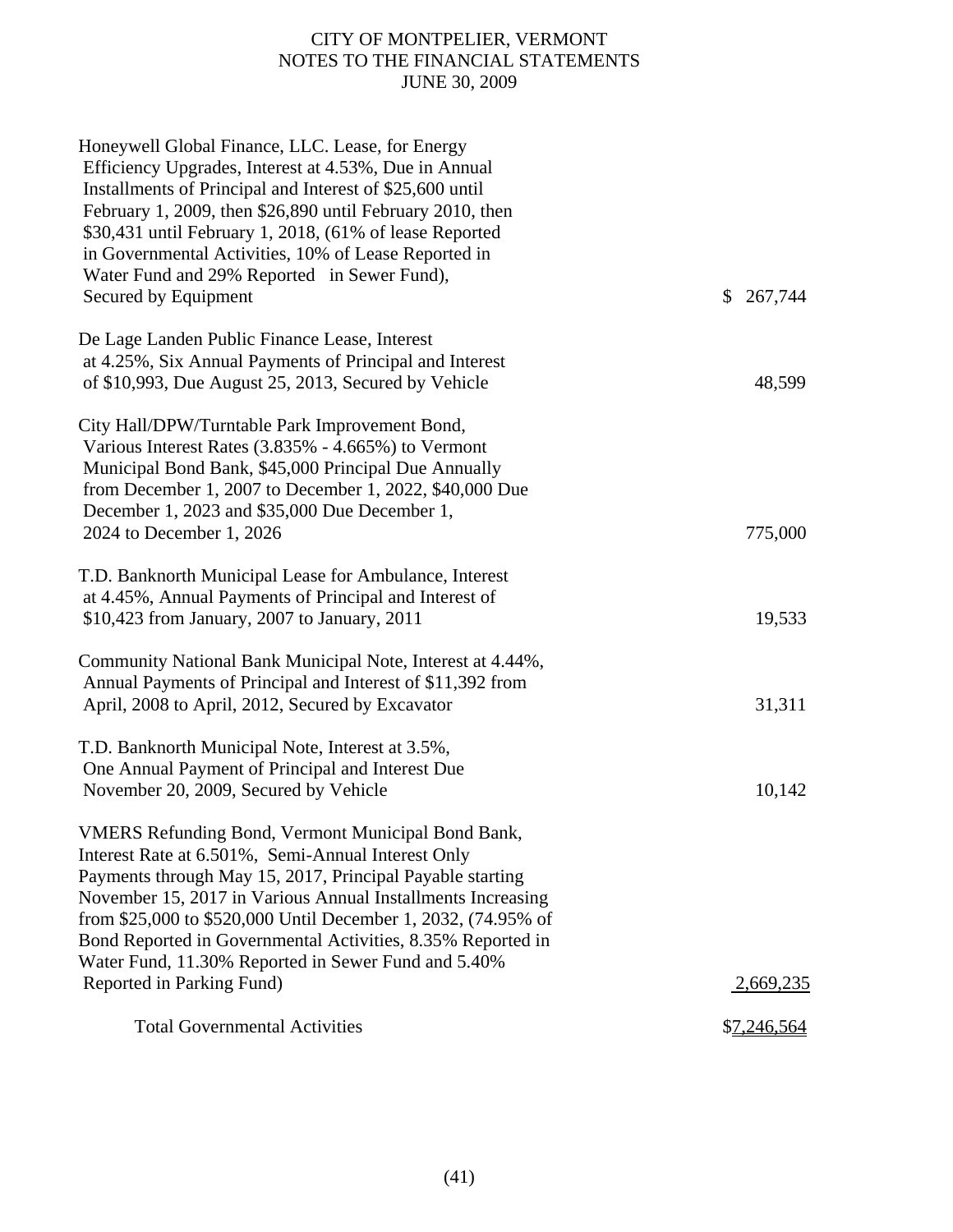# Business-Type Activities

# Water Fund

| Water Line Improvement Bond, Various<br>Interest Rates (3.865% - 4.665%) to Vermont Municipal |             |
|-----------------------------------------------------------------------------------------------|-------------|
| Bond Bank, Principal Payable in Annual Installments                                           |             |
| of \$105,519 Decreasing to \$80,195 Until December 1, 2027                                    | \$1,844,481 |
| Water Filtration System Bond Issued July 10, 1991 to                                          |             |
| Vermont Municipal Bond Bank, Refunded by the                                                  |             |
| Vermont Municipal Bond Bank August 2, 1995,                                                   |             |
| from 1991 Series 1 to 1995 Series 1 and 2, Net Interest                                       |             |
| Rate of 7.14%, Interest Payable June 1 and December 1,                                        |             |
| Principal Payable in Various Annual Installments                                              |             |
| Increasing from \$25,000 to \$195,000 Until December 1, 2021                                  | 1,760,000   |
| Vermont Water System Improvement Bond Refinanced                                              |             |
| July 2004 through Vermont Municipal Bond Bank, Various                                        |             |
| Interest Rates (1.87% - 5.09%), Interest Payable June 1                                       |             |
| and December 1, and Principal Payable in Various Annual                                       |             |
| Installments Increasing from \$145,000 to \$310,000 Until                                     |             |
| December 1, 2024                                                                              | 3,555,000   |
| Westside Connector Bond Issued July, 2004 to Vermont                                          |             |
| Municipal Bond Bank, Various Interest Rates (1.87% - 5.09%),                                  |             |
| Interest Payable June 1 and December 1, and Principal Payable                                 |             |
| in Annual Installments Increasing from \$50,000 to                                            |             |
| \$105,000 Until December 1, 2024                                                              | 1,200,000   |
| <b>VMERS Refunding Bond Vermont Municipal Bond Bank,</b>                                      |             |
| Interest Rate at 6.501%, Semi-Annual Interest Only                                            |             |
| Payments through May 15, 2017, Principal Payable starting                                     |             |
| November 15, 2017 in Various Annual Installments Increasing                                   |             |
| from \$25,000 to \$520,000 Until December 1, 2032, (74.95% of                                 |             |
| Bond Reported in Governmental Activities, 8.35% Reported in                                   |             |
| Water Fund, 11.30% Reported in Sewer Fund and 5.40%                                           |             |
| Reported in Parking Fund)                                                                     | 297,500     |
| Honeywell Global Finance, LLC. Lease, for Energy                                              |             |
| Efficiency Upgrades, Interest at 4.53%, Due in Annual                                         |             |
| Installments of Principal and Interest of \$25,600 until                                      |             |
| February 1, 2009, then \$26,890 until February 2010,                                          |             |
| then \$30,431 until February 1, 2018, $(61\% \text{ of }$ lease                               |             |
| reported in Governmental Activities, 10% of Lease                                             |             |
| Reported in Water Fund and 29% Reported                                                       |             |
| in Sewer Fund), Secured by Equipment                                                          | 43,892      |
| <b>Total Water Fund</b>                                                                       | 8,700,873   |
| (42)                                                                                          |             |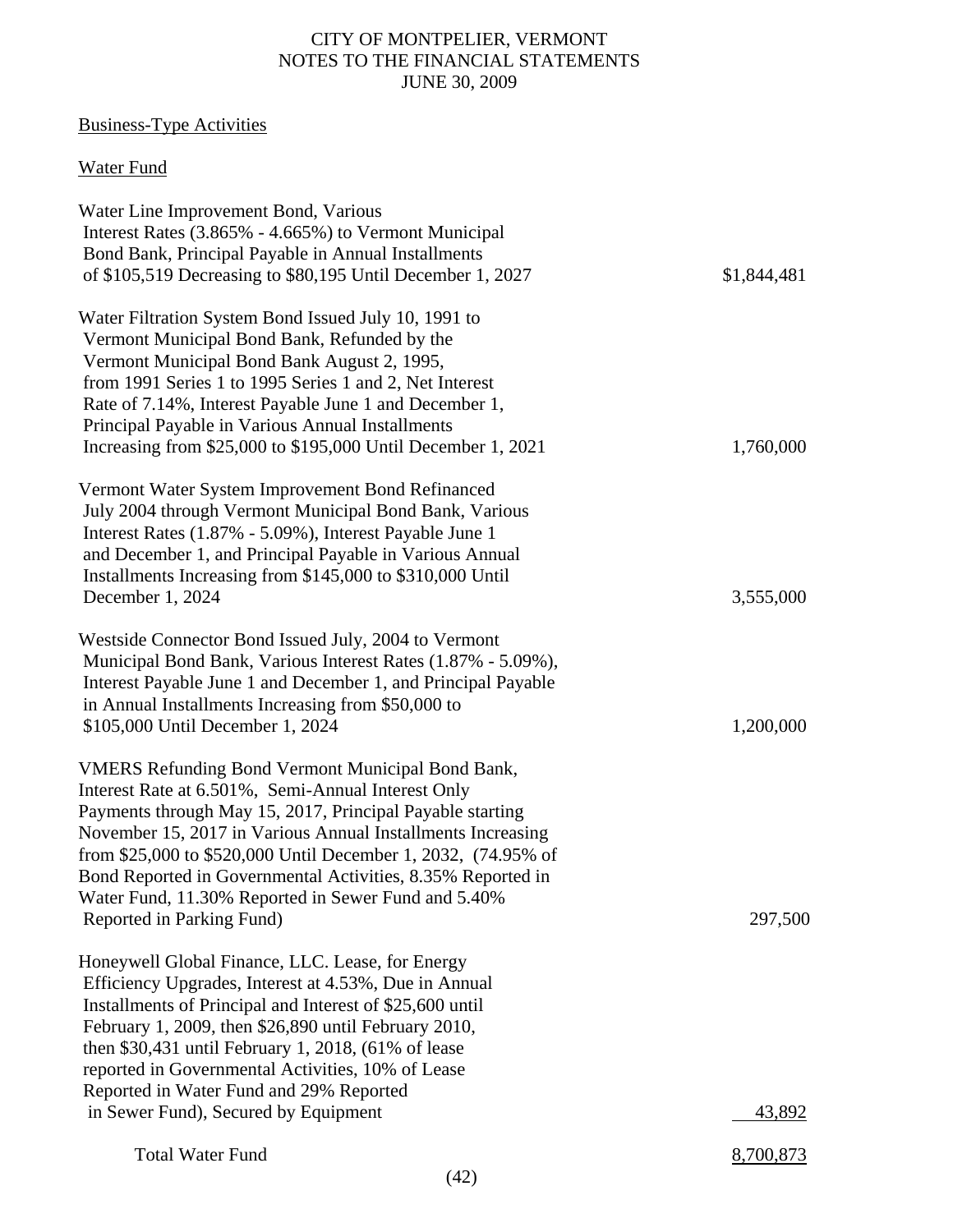# Sewer Fund

| Sewer System Improvement Bond, State of Vermont<br>Special Revolving Loan Fund, 0% Interest, Annual<br>Principal Payments of \$22,049 until December 1, 2016                                                                                                         | \$<br>176,392        |
|----------------------------------------------------------------------------------------------------------------------------------------------------------------------------------------------------------------------------------------------------------------------|----------------------|
| Sewer System Improvement Bond, State of Vermont<br>Special Revolving Loan Fund, 0% Interest,<br>Average Annual Principal Payments of \$38,856 until<br>December 1, 2017                                                                                              | 349,700              |
| Sewer System Improvement Bond, Vermont Municipal<br>Bond Bank, Net Interest Rate of 5.676%, Annual Principal<br>Payments of \$30,000 until December 1, 2016                                                                                                          | 240,000              |
| Sewer System Improvement Bond, State of Vermont<br>Special Revolving Loan Fund, 0% Interest, Annual<br>Principal Payment of \$14,156 until December, 2018                                                                                                            | 141,562              |
| <b>Ultraviolet Disinfection System Bond Issued July</b><br>2004, to the Vermont Municipal Bond Bank,<br>Various Interest Rates (1.87% - 5.09%), Payable June 1<br>and December 1 and Principal Payable in Various<br>Annual Installments Increasing from \$55,000 to |                      |
| \$105,000 until December 1, 2024<br>Sewer System Improvement Bond, State of Vermont<br>Special Revolving Loan Fund, 0% Interest, Annual Principal<br>Payments of \$35,497 until June, 2019                                                                           | 1,260,000<br>390,467 |
| Water Treatment Improvement Bond, State of<br>Vermont Special Revolving Loan Fund, 0%<br>Interest, Annual Principal Payments of \$174,171<br>from October, 2005 to January, 2025                                                                                     | 2,786,734            |
| Water Treatment Improvement Bond, State of<br>Vermont Special Revolving Loan Fund, 0%<br>Interest, Annual Principal Payments of \$13,807<br>from January, 2003 to January, 2022                                                                                      | 179,492              |
| Sewer System Improvement Bond, State of<br>Vermont Special Revolving Loan Fund, 0%<br>Interest, Annual Principal Payments of \$26,294<br>from January, 2003 to January, 2022                                                                                         | 343,926              |
| Water Treatment Improvement Bond, State of<br>Vermont Special Revolving Loan Fund, 0%<br>Interest, Annual Principal Payments of \$34,432<br>From July, 2004 to July, 2022                                                                                            | 482,047              |
|                                                                                                                                                                                                                                                                      |                      |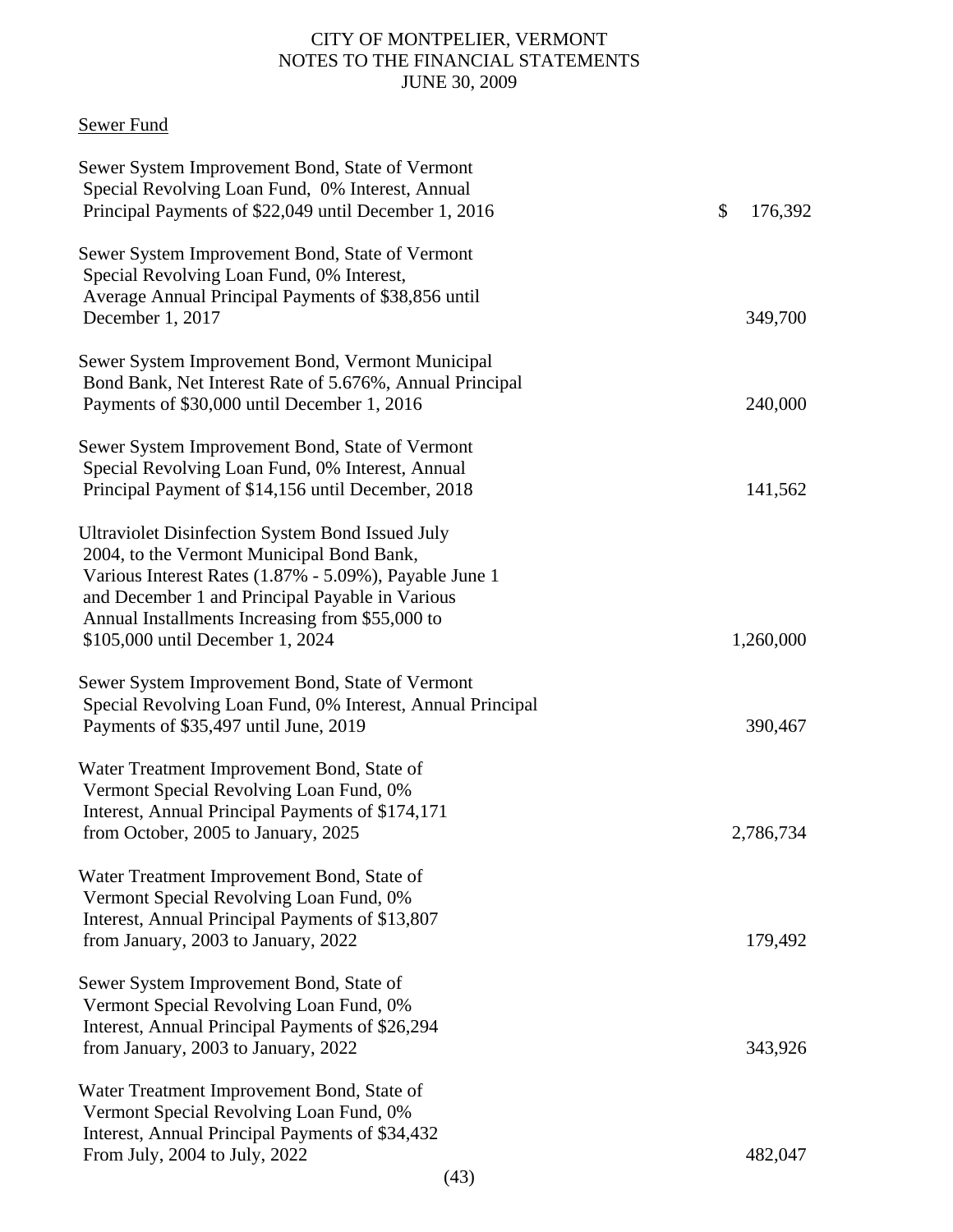| Water Treatment Improvement Bond,<br>State of Vermont Revolving Loan Fund, 0%<br>Interest, Annual Principal Payments of \$28,100<br>From June, 2005 to June, 2024                                                                                                                                                                                                                                                                                              | \$<br>421,495 |
|----------------------------------------------------------------------------------------------------------------------------------------------------------------------------------------------------------------------------------------------------------------------------------------------------------------------------------------------------------------------------------------------------------------------------------------------------------------|---------------|
| Honeywell Global Finance, LLC. Lease, for Energy<br>Efficiency Upgrades, Interest at 4.53%, Due in Annual<br>Installments of Principal and Interest of \$25,600 until<br>February 1, 2009, then \$26,890 until February 2010,<br>then \$30,431 until February 1, 2018, $(61\% \text{ of }$ lease<br>reported in Governmental Activities, 10% of Lease<br>Reported in Water Fund and 29% Reported in Sewer<br>Fund), Secured by Equipment                       | 127,287       |
| Water Treatment Improvement Bond, State of<br>Vermont Special Revolving Loan Fund, 0%<br>Interest, Annual Principal Payments of \$25,785<br>Starting in Fiscal Year 2007 for 20 Years, During 2009<br>the Loan was Finalized and the Repayment Schedule was<br>Adjusted to Annual Principal Payments of \$34,710                                                                                                                                               | 590,065       |
| Local Share CSO Bond, to Vermont Municipal<br>Bond Bank, 4.96% Interest, Annual Principal Payments<br>of \$40,000 until 2020 then Annual Principal Payments<br>of \$35,000 until 2032                                                                                                                                                                                                                                                                          | 860,000       |
| River Street Sewer Line Bond, Vermont Municipal Bond<br>Bank, Various Interest Rates (1.9% - 4.65%), Principal<br>Payments in Twenty Annual Installments of \$20,000 Until<br>November 15, 2028                                                                                                                                                                                                                                                                | 400,000       |
| <b>VMERS Refunding Bond Vermont Municipal Bond Bank,</b><br>Interest Rate at 6.501%, Semi-Annual Interest Only<br>Payments through May 15, 2017, Principal Payable starting<br>November 15, 2017 in Various Annual Installments Increasing<br>from \$25,000 to \$520,000 Until December 1, 2032, (74.95% of<br>Bond Reported in Governmental Activities, 8.35% Reported in<br>Water Fund, 11.30% Reported in Sewer Fund and 5.40%<br>Reported in Parking Fund) | 402,500       |
| Sewer Pump Bond, Vermont Municipal Bond Bank,<br>Various Interest Rates (3.865% - 4.665%) Principal<br>Payments in Annual Installments of \$19,481 Decreasing<br>to \$14,805 Until December 1, 2027                                                                                                                                                                                                                                                            | 340,519       |
| <b>Total Sewer Fund</b>                                                                                                                                                                                                                                                                                                                                                                                                                                        | 9,492,186     |
|                                                                                                                                                                                                                                                                                                                                                                                                                                                                |               |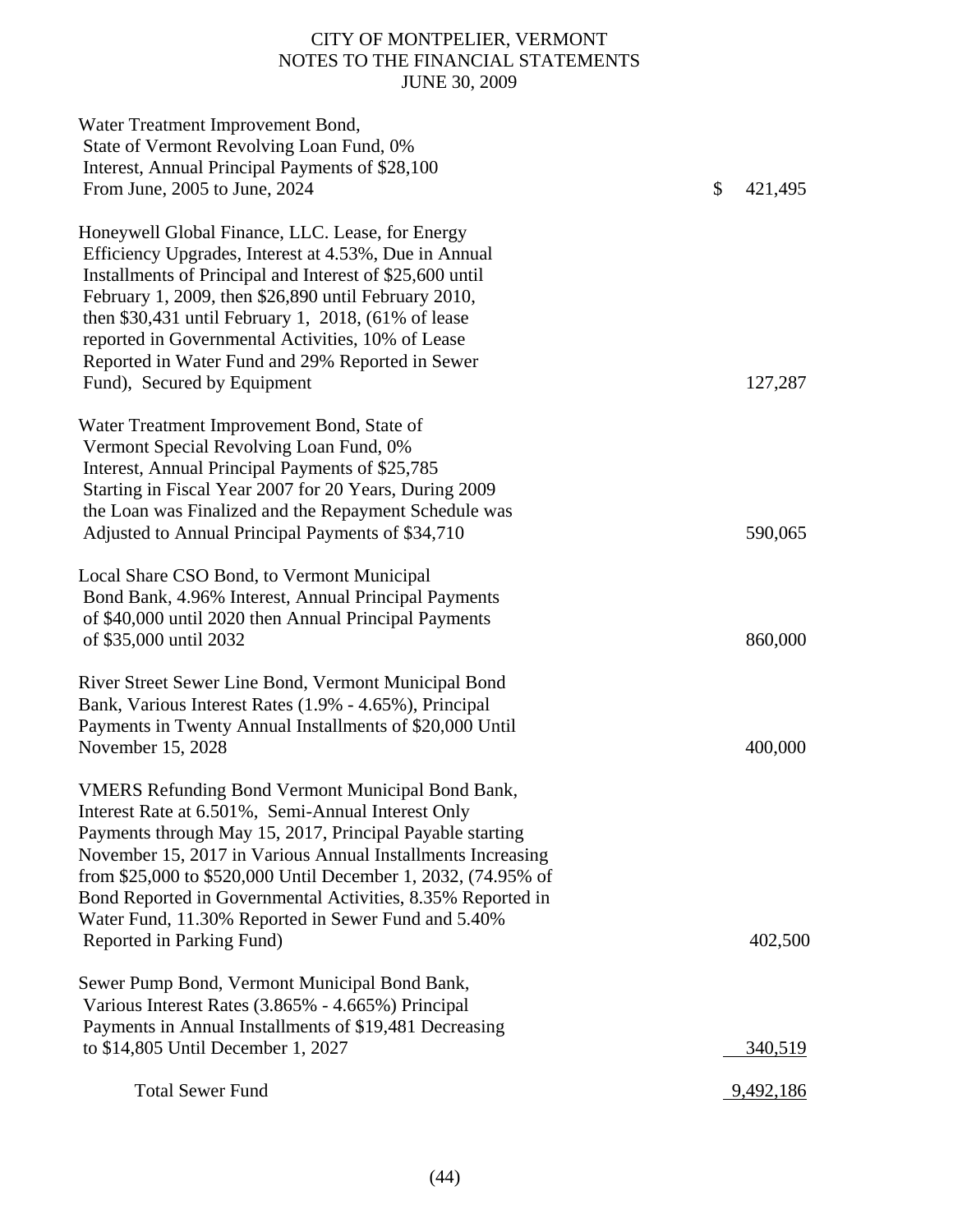## Parking Fund

| <b>VMERS Refunding Bond Vermont Municipal Bond Bank,</b>      |              |
|---------------------------------------------------------------|--------------|
| Interest Rate at 6.501%, Semi-Annual Interest Only            |              |
| Payments through May 15, 2017, Principal Payable starting     |              |
| November 15, 2017 in Various Annual Installments Increasing   |              |
| from \$25,000 to \$520,000 Until December 1, 2032, (74.95% of |              |
| Bond Reported in Governmental Activities, 8.35% Reported in   |              |
| Water Fund, 11.30% Reported in Sewer Fund and 5.40%           |              |
| Reported in Parking Fund)                                     | \$192,500    |
| <b>Total Parking Fund</b>                                     | 192,500      |
| <b>Total Business-Type Activities</b>                         | \$18,385,559 |

Changes in all long-term liabilities during the year were as follows:

|                                       | Beginning<br><b>Balance</b> |    | <b>Additions</b> |               | Reductions   |     | Ending<br><b>Balance</b> | Due Within<br>One Year |
|---------------------------------------|-----------------------------|----|------------------|---------------|--------------|-----|--------------------------|------------------------|
| <b>Governmental Activities</b>        |                             |    |                  |               |              |     |                          |                        |
| <b>General Obligation Bonds</b>       | \$<br>4,610,000 \$          |    | 2,669,235        | <sup>\$</sup> | 410,000 \$   |     | 6,869,235                | \$<br>390,000          |
| Capital Leases                        | 319,935                     |    | 59,592           |               | 43,651       |     | 335,876                  | 39,394                 |
| Notes Payable                         | 51,551                      |    | 10,142           |               | 20,240       |     | 41,453                   | 20,124                 |
| <b>ACCD</b> Payable                   | 44,167                      |    | $\Omega$         |               | 16,082       |     | 28,085                   | 16,062                 |
| <b>Compensated Absences</b>           | 226,604                     |    | 28,959           |               | $\theta$     |     | 255,563                  | $\theta$               |
| <b>Total Governmental Activities</b>  |                             |    |                  |               |              |     |                          |                        |
| Long-Term Liabilities                 | \$<br>5,252,257             | S. | 2,767,928 \$     |               | 489,973 \$   |     | 7,530,212 \$             | 465,580                |
| <b>Business-type Activities</b>       |                             |    |                  |               |              |     |                          |                        |
| <b>General Obligation Bonds</b>       | \$<br>17,862,702            | -S | 1,324,171        | \$.           | 972,493      | \$. | 18,214,380               | \$<br>997,072          |
| Capital Leases                        | 179,957                     |    | $\Omega$         |               | 8,778        |     | 171,179                  | 13,369                 |
| <b>Compensated Absences</b>           | 77,933                      |    | 15,080           |               | $\mathbf{0}$ |     | 93,013                   | $\overline{0}$         |
| <b>Total Business-type Activities</b> |                             |    |                  |               |              |     |                          |                        |
| Long-Term Liabilities                 | \$<br>18,120,592 \$         |    | 1,339,251        | \$            | 981,271      |     | 18,478,572 \$            | 1,010,441              |

Compensated absences are paid by the applicable fund where the employee is charged.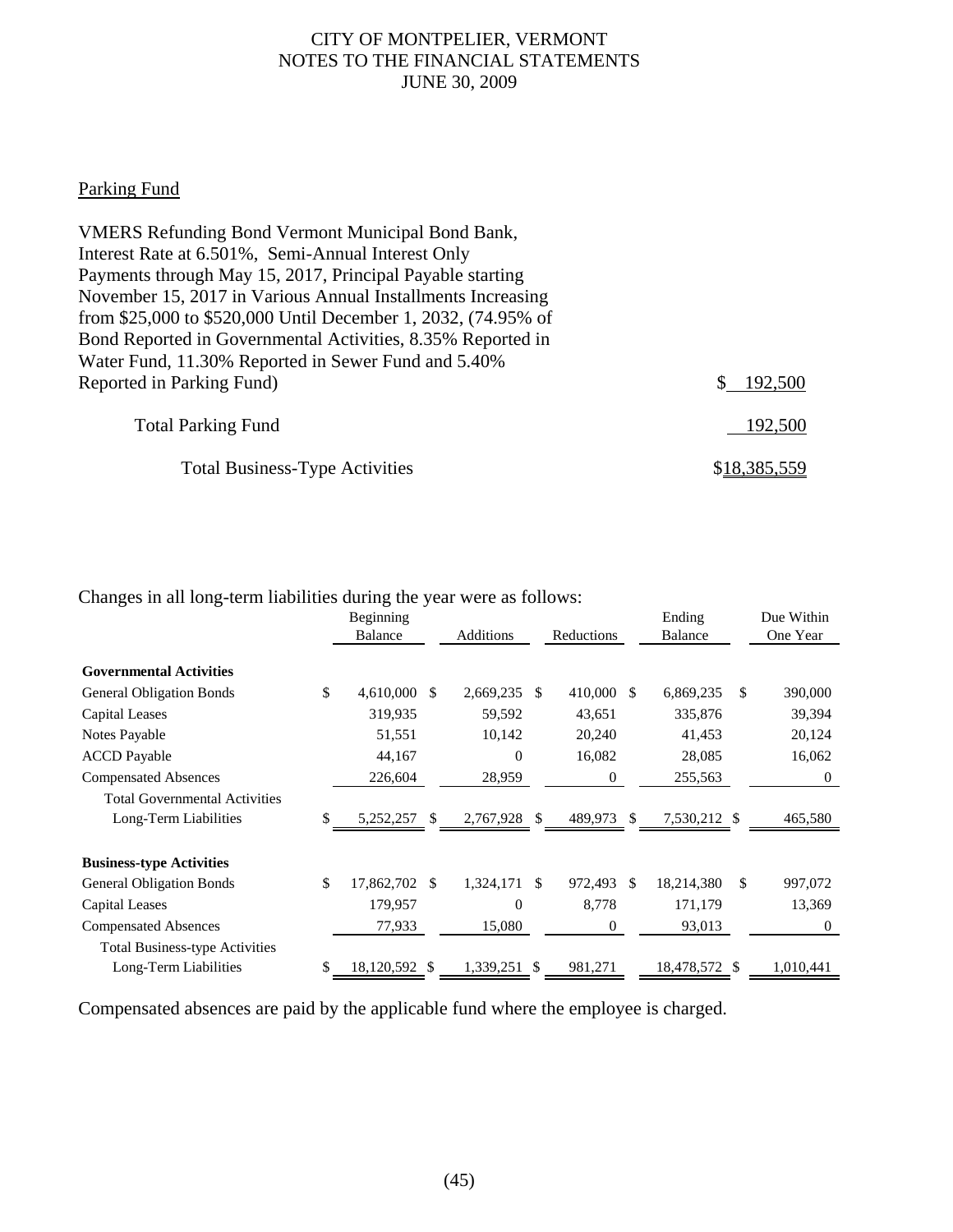| Year Ending           |           |                         |                  |                                 |                |           |  |  |  |
|-----------------------|-----------|-------------------------|------------------|---------------------------------|----------------|-----------|--|--|--|
| June $30$             |           | Governmental Activities |                  | <b>Business-Type Activities</b> |                |           |  |  |  |
|                       |           |                         | Capital          |                                 |                | Capital   |  |  |  |
|                       | Principal | Interest                | Leases           | Principal                       | Interest       | Leases    |  |  |  |
| 2010                  | 410,124   | 369,033                 | 54,222           | 997,071                         | 608,607        | 20,974    |  |  |  |
| 2011                  | 375.431   | 350,548                 | 58,542           | 1,012,071                       | 583,486        | 23,736    |  |  |  |
| 2012                  | 375,900   | 332,776                 | 48,119           | 1,032,071                       | 556,716        | 23,736    |  |  |  |
| 2013                  | 360,000   | 314,836                 | 48,120           | 1,052,071                       | 528,201        | 23,737    |  |  |  |
| 2014                  | 360,000   | 297,265                 | 48,119           | 1,062,071                       | 498.243        | 23,736    |  |  |  |
| 2015-2019             | 1,583,425 | 1,227,363               | 148,506          | 5,548,981                       | 1,989,004      | 94,945    |  |  |  |
| 2020-2024             | 1,045,050 | 892,945                 | $\Omega$         | 5,235,477                       | 1,027,078      | 0         |  |  |  |
| 2025-2029             | 1,039,000 | 593,640                 | $\theta$         | 1,724,588                       | 311,414        | 0         |  |  |  |
| 2030-2034             | 1,361,758 | 181,985                 | $\boldsymbol{0}$ | 549,979                         | 70,639         | $\Omega$  |  |  |  |
| <b>Less Amounts</b>   |           |                         |                  |                                 |                |           |  |  |  |
| Representing Interest | $\theta$  | $\Omega$                | (69, 752)        | $\overline{0}$                  | $\overline{0}$ | (39, 685) |  |  |  |
| Total                 | 6,910,688 | 4,560,391               | 335,876          | 18,214,380                      | 6,173,388      | 171,179   |  |  |  |

#### Debt service requirements to maturity are as follows:

The City has authorized, but has not issued long-term debt at June 30, 2009 as follows:

| <b>Purpose</b>                     | Authorized | Amount         |
|------------------------------------|------------|----------------|
| <b>Transportation Center</b>       | March 2002 | 800,000<br>\$. |
| District Heating                   | March 2003 | 250,000        |
| <b>Sabins Pasture</b>              | March 2005 | 188,000        |
| <b>Bridges and Retaining Walls</b> | March 2009 | 715,000        |
| Total                              |            | \$1,953,000    |

Subsequent to year end, the City issued \$1,150,000 of the authorized bonds.

The short-term debt activity during the year was as follows:

| <b>Beginning Balance</b>                                                                                                                     |                                       |
|----------------------------------------------------------------------------------------------------------------------------------------------|---------------------------------------|
| Proceeds of Tax Anticipation Note – General Fund<br>Repayment of Tax Anticipation Note – General Fund<br>Proceeds of Grant Anticipation Note | 2,000,000<br>(2,000,000)<br>1,500,000 |
| <b>Ending Balance</b>                                                                                                                        |                                       |

The tax anticipation note had an interest rate of 2.80% and was paid on May 28, 2009. The grant anticipation note has an interest rate of 1.69% and was paid in full in November, 2009.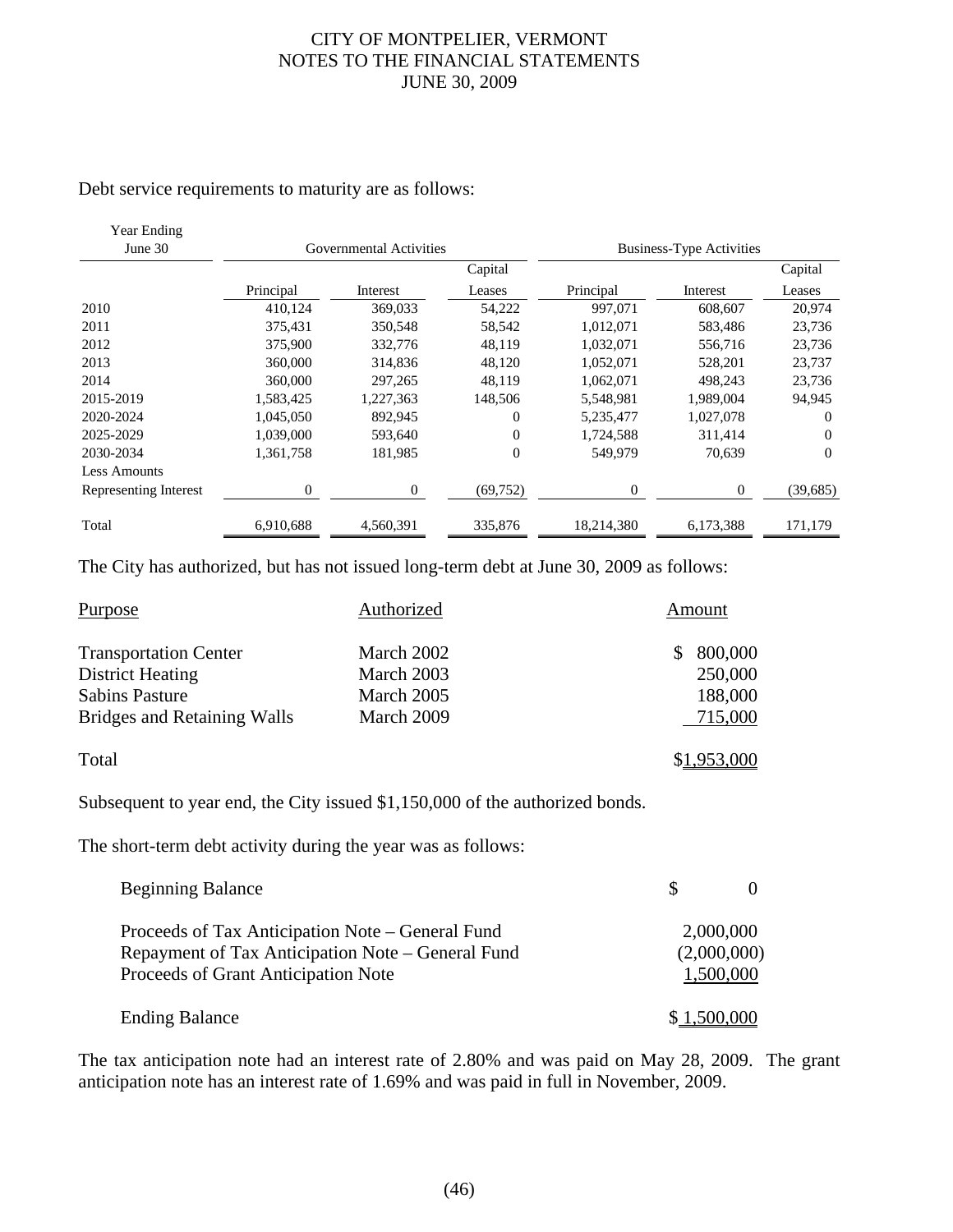## **4I. Reserved and Designated Fund Balances/Net Assets**

The reserved and designated fund balances/net assets of the City as of June 30, 2009 consisted of the following:

|                                            | <b>Balance</b><br>July 1, 2008 | Increase<br>(Decrease) | Balance<br>June 30, 2009 |  |  |
|--------------------------------------------|--------------------------------|------------------------|--------------------------|--|--|
| <b>Governmental Funds</b>                  |                                |                        |                          |  |  |
| General Fund:                              |                                |                        |                          |  |  |
| Inventories                                | \$<br>104,838                  | \$<br>63,336           | \$<br>168,174            |  |  |
| <b>Prepaid Expenses</b>                    | 2,030                          | (2,030)                | 0                        |  |  |
| Act 60 Reappraisal - State Statute         | 29,750                         | 10,829                 | 40,579                   |  |  |
| <b>Records Restoration - State Statute</b> | 54,620                         | 7,655                  | 62,275                   |  |  |
| Armory Note Receivable                     | 261,753                        | (25, 673)              | 236,080                  |  |  |
| Park Impact Fees - State Statute           | 35,824                         | 1,625                  | 37,449                   |  |  |
| Parks Wetland - Donations                  | 140                            | 0                      | 140                      |  |  |
| City Hall Plaza -Donations                 | 192                            | $\overline{0}$         | 192                      |  |  |
| Civil Air Patrol - Donations               | 3,438                          | (3, 438)               | $\mathbf 0$              |  |  |
| <b>VMERS Bond Proceeds</b>                 | $\mathbf 0$                    | 33,936                 | 33,936                   |  |  |
| <b>Ambulance - Donations</b>               | $\mathbf 0$                    | 55                     | 55                       |  |  |
| <b>Total General Fund</b>                  | 492,585                        | 86,295                 | 578,880                  |  |  |
| <b>Community Development Fund:</b>         |                                |                        |                          |  |  |
| <b>Community Development</b>               | 330,184                        | (10, 234)              | 319,950                  |  |  |
| Community Development -                    |                                |                        |                          |  |  |
| <b>Program Expenditures</b>                | 17,701                         | $\mathbf 0$            | 17,701                   |  |  |
| <b>Total Community Development Fund</b>    | 347,885                        | (10, 234)              | 337,651                  |  |  |
| Capital Projects Fund:                     |                                |                        |                          |  |  |
| <b>Traffic Impact Fees</b>                 | 31,945                         | (3,335)                | 28,610                   |  |  |
| <b>Bond Proceeds</b>                       | 566,323                        | (142, 945)             | 423,378                  |  |  |
| Capital Grants                             | 9,219                          | 0                      | 9,219                    |  |  |
| <b>Total Capital Projects Fund</b>         | 607,487                        | (146,280)              | 461,207                  |  |  |
| Other Governmental Funds:                  |                                |                        |                          |  |  |
| Special Revenue Funds:                     |                                |                        |                          |  |  |
| Montpelier Events Fund - Donations         | 4,880                          | 0                      | 4,880                    |  |  |
| Montpelier Foundation - Donations          | 91.165                         | (11,513)               | 79.652                   |  |  |
| <b>Total Special Revenue Funds</b>         | 96,045                         | (11,513)               | 84,532                   |  |  |
| <b>Permanent Funds:</b>                    |                                |                        |                          |  |  |
| George Blanchard Trust                     | 68,480                         | 1,693                  | 70,173                   |  |  |
| Non Expendable Cemetery Trust              | 349,143                        | 10,425                 | 359,568                  |  |  |
| <b>Hubbard Park Trust</b>                  | 14,620                         | 0                      | 14,620                   |  |  |
| <b>Expendable Cemetery Trust</b>           | 297,410                        | (22, 337)              | 275,073                  |  |  |
| Total                                      | 729,653                        | (10,219)               | 719,434                  |  |  |
| <b>Total Other Governmental Funds</b>      | 825,698                        | (21, 732)              | 803,966                  |  |  |
| <b>Total Reserved Fund Balances -</b>      |                                |                        |                          |  |  |
| <b>Governmental Funds</b>                  | 2,273,655<br>P.                | \$<br>(91, 951)        | \$<br>2, 181, 704        |  |  |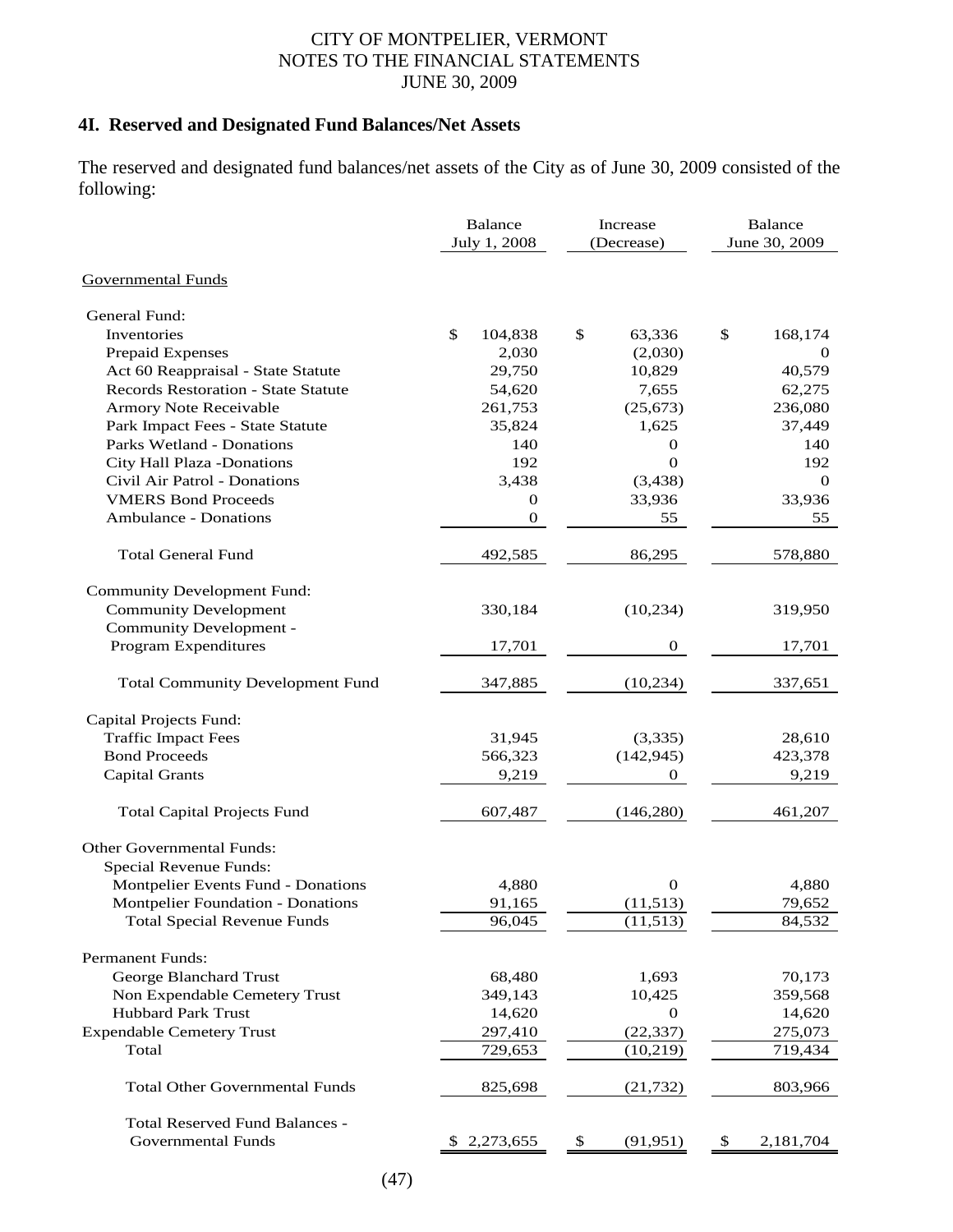#### **Designated Fund Balances/Net Assets:**

#### Governmental Funds

#### Major Funds:

#### General Fund

| Designated for Vactor Purchase                | \$35,000              |
|-----------------------------------------------|-----------------------|
| Designated for Fire Revenue Reserve           | 8,894                 |
| Designated for Computer Equipment             | 19,823                |
| Designated for Tree Board Expenses            | 6,717                 |
| Designated for Conservation Commission        | 2,302                 |
| Designated for Reappraisal                    | 70,000                |
| Designated for Equipment Reserve              | 62,786                |
| <b>Total General Fund</b>                     | \$205,522             |
| <b>Other Governmental Funds:</b>              |                       |
| <b>Special Revenue Funds</b>                  |                       |
| Designated for Green Mountain Cemetery Fund   | $\mathbb{S}$<br>7,488 |
| Designated for Montpelier Park Commission     | 48,381                |
| Designated for Montpelier Events Fund         | 32,593                |
| Designated for Conservation Fund              | 46,000                |
| Designated for Montpelier Housing Trust Fund  | 81,926                |
| Designated for Montpelier Senior Citizen Fund | 323,035               |
| Designated for MontpelierNet Fund             | 8,337                 |
| <b>Total Special Revenue Funds</b>            | \$547,760             |

The negative unreserved fund balance of \$713,592 in the Capital Projects Fund will be funded with the collection of the grant receivables.

The negative unreserved fund balance of \$5,728 in the Justice Fund will be transferred into the general fund and the fund will become a department of the General Fund.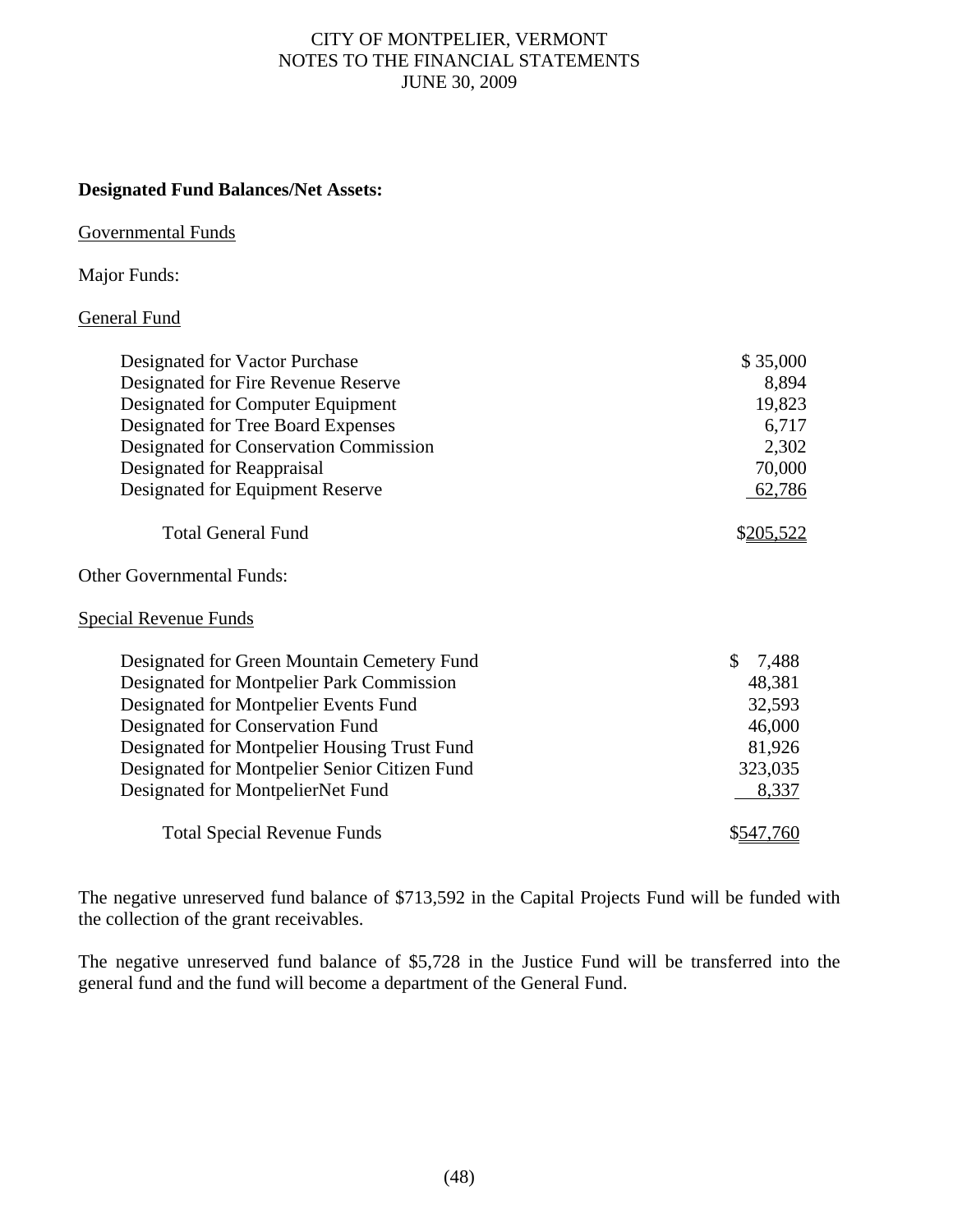### **4J. Restricted Net Assets**

The restricted net assets of the City as of June 30, 2009 consisted of the following:

Governmental Activities:

| <b>Restricted by State Statute - Impact Fees</b>                 | $\mathcal{S}$<br>66,059 |
|------------------------------------------------------------------|-------------------------|
| Restricted by State Statute - Other                              | 102,854                 |
| <b>Restricted by Donors</b>                                      | 84,919                  |
| <b>Restricted by Bond</b>                                        | 33,936                  |
| Restricted by Trust Agreements - Non-Expendable                  | 434,680                 |
| <b>Restricted by Trust Agreements - Expendable</b>               | 284,754                 |
| <b>Restricted by Community Development Loan/Grant Agreements</b> | 1,269,267               |
| <b>Total Governmental Activities</b>                             | 2,276,469               |
| <b>Business-Type Activities:</b>                                 |                         |
| <b>Restricted by Impact Fees Statute</b>                         | 41,220                  |
| <b>Total Business-Type Activities</b>                            | 41,220                  |
| <b>Total Restricted Net Assets</b>                               | \$2,317,689             |

## **4K. Senior Center Acquisition**

The Montpelier Public School System transferred the Senior Citizen's Fund to the City on January 1, 2009. The City received cash and investments totaling \$326,446 as part of the transfer. The School System also contributed a building and land valued at \$600,000 to the City.

## **4L. Special Item – Pension Expense – VMERS Liability**

The City switched pension plans to the Vermont Municipal Employees' Retirement System (VMERS) on January 1, 2003. Upon the conversion, actuaries determined the amount of funds necessary to cash up the City employees to others within the retirement system. The catch up amount was \$3,349,501 and was to be paid to VMERS as an additional contribution made yearly. During fiscal year 2009, the City paid off VMERS in the amount of \$3,248,768 of which \$2,356,268 is recorded in the General Fund, \$131,735 in the Other Governmental Funds, \$297,500 in the Water Fund, \$402,500 in the Sewer Fund and \$192,500 in the Parking Fund. This payment has been recorded as a special item in the financial statements because it was infrequent in occurrence and was within the control of management.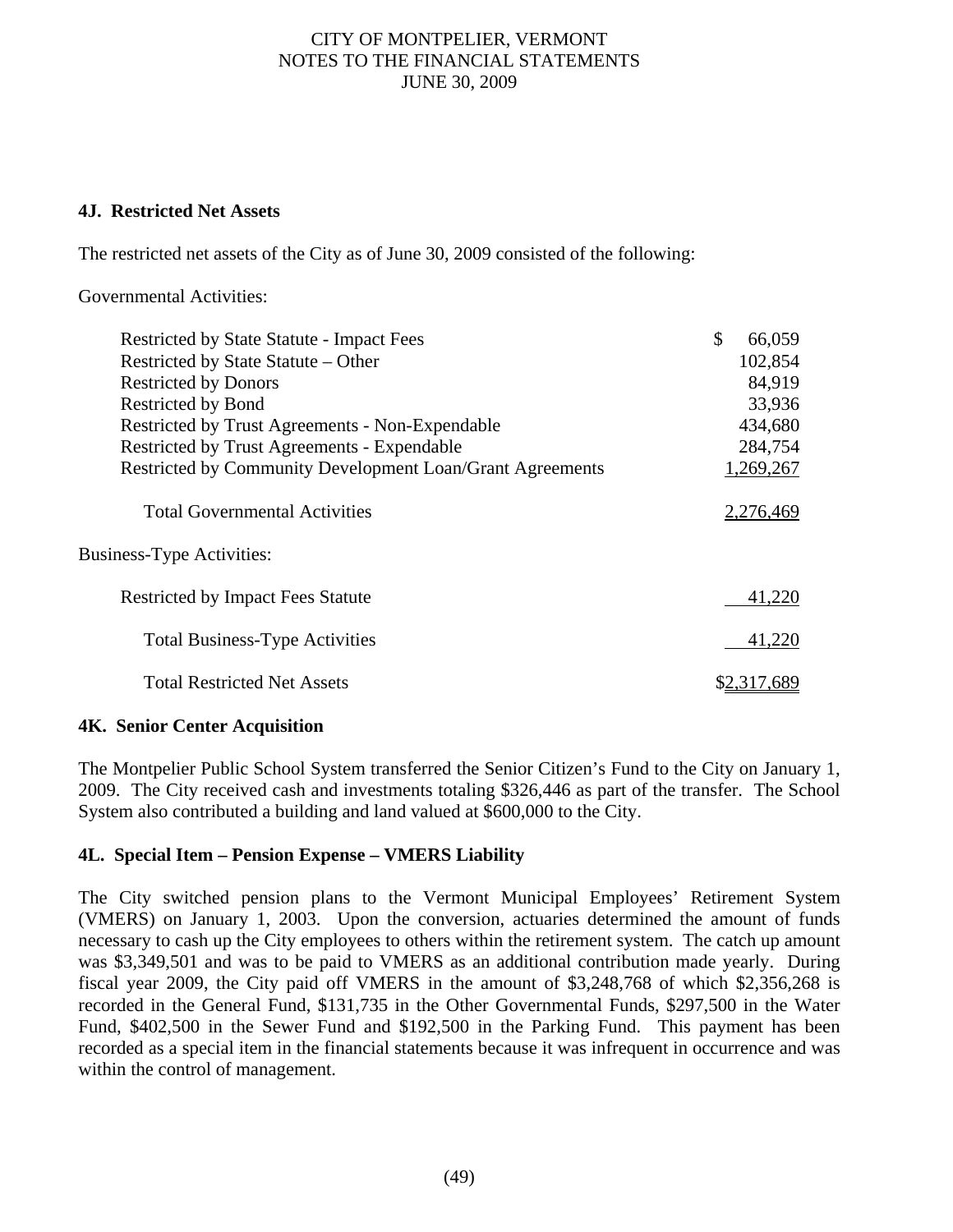## **5. OTHER INFORMATION**

## **5A. BENEFIT PLANS**

All eligible employees of the City are covered under the State of Vermont Municipal Employees' Retirement Plan. The Plan requires that both the City and employees contribute to the Plan which provides retirement, disability and death benefits. The City has elected to participate in two (2) plans, Plan B and Plan C, which require all eligible employees to contribute 4.5% and 9%, respectively, of gross wages while the City contributes 5% and 6%, respectively.

The City pays all costs accrued each year for the plan. The premise of Plans B and C are to provide a retirement plan covering municipal employees at a uniform state-wide contribution rate based upon an actuarial valuation of all State of Vermont municipal employees. Activity in this plan is done in the aggregate, not by municipality. Due to the nature of this pension plan, net assets available for benefits as well as the present value of vested and nonvested plan benefits by municipality are not determinable.

Total payroll for the year was \$5,429,861 while covered payroll was \$5,289,505. Pension expense for the year was \$307,721.

Additional information regarding the State of Vermont Municipal Employees' Retirement Plan is available upon request from the State of Vermont.

#### **5B. PROPERTY TAXES**

Property taxes attach as an enforceable lien on property as of April 1. Taxes are levied on June 15 and are payable in four installments on August 15, November 15, February 15 and May 15. The City bills and collects its own property taxes and also taxes for the School District, Cemetery and education taxes for the State of Vermont. City property tax revenues are recognized when levied to the extent they result in current receivables. The tax rate for fiscal year 2008-2009 was as follows:

|                                     | Residential | Non Residential |
|-------------------------------------|-------------|-----------------|
| City, Cemetery and Outside Agencies | \$1.2197    | \$1.2197        |
| <b>State Education Tax</b>          | 1.9673      | 2.1363          |
| Water/Sewer Benefit Charge          | 0.1200      | 0.1200          |
| Senior Citizens/Recreation          | 0.1330      | 0.1330          |
| Total                               | \$3.4400    | \$3.6090        |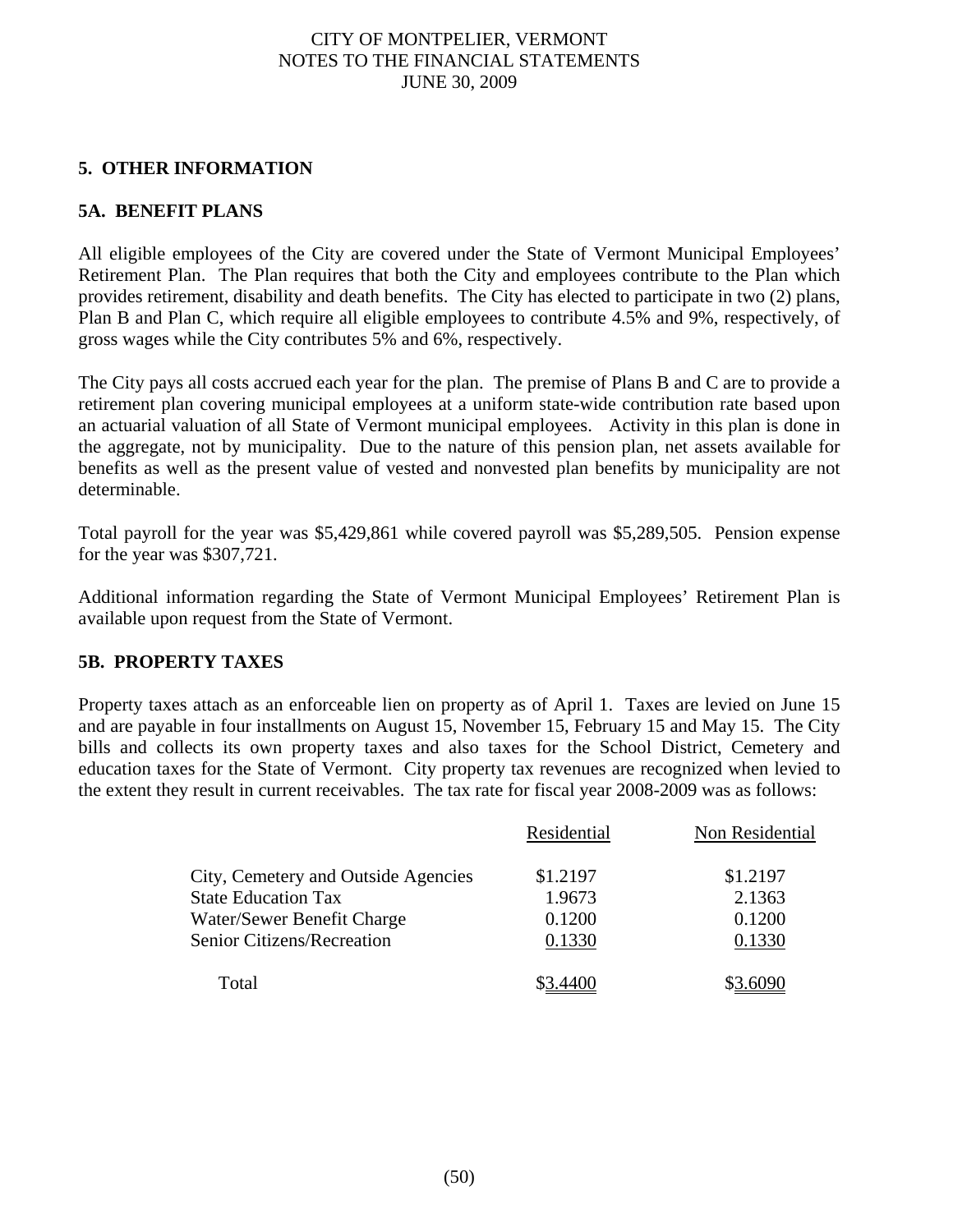## **5C. RISK MANAGEMENT**

The City of Montpelier, Vermont is exposed to various risks of loss related to torts; theft of, damage to, and destruction of assets; errors and omissions; injuries to employees; and natural disasters. The City of Montpelier, Vermont maintains insurance coverage through the Vermont League of Cities and Town's Property and Casualty Intermunicipal Fund, Inc. covering each of those risks of loss. Management believes such coverage is sufficient to preclude any significant uninsured losses to the City of Montpelier, Vermont. Settled claims have not exceeded this coverage in any of the past three fiscal years. The City must remain a member for a minimum of one year and may withdraw from the Fund after that time by giving sixty days notice. Fund underwriting and ratesetting policies have been established after consultation with actuaries. Fund members are subject to a supplemental assessment in the event of deficiencies. If the assets of the Fund were to be exhausted, members would be responsible for the Fund's liabilities.

In addition, the City of Montpelier, Vermont is a member of the Vermont League of Cities and Town's Health Trust. The Health Trust is a nonprofit corporation formed to provide health insurance and wellness programs for Vermont municipalities and is owned by the participating members. The agreement does not permit the Health Trust to make additional assessments to its members.

The City of Montpelier, Vermont is also a member of the Vermont League of Cities and Town's Unemployment Insurance Trust. The Unemployment Trust is a nonprofit corporation formed to provide unemployment coverage for Vermont municipalities and is owned by the participating members. The agreement does not permit the Unemployment Trust to make additional assessments to its members.

## **5D. COMMITMENTS**

Parking Lot Leases – The City leases three different parking lots around Montpelier for approximately \$100,000 per year. All are cancelable by the City. The City is responsible for the repair, maintenance and upkeep of the parking lots.

Montpelier Fire District – The City and the Montpelier Fire District have an inter-local agreement that requires the City to pay \$36,000 annually out of the Water Department revenues to the District. These payments entitle the City to integrate the improvements in the City's public water supply system and receive benefit of the improvements. This agreement shall remain in effect for as long as the Fire District has outstanding unpaid bonds issued to finance construction of the improvements.

#### Green Mountain Community Baseball, Inc.

On April 27, 2005, the City guaranteed a \$160,000 note between Green Mountain Community Baseball, Inc. and Northfield Savings Bank. The note is unsecured and is backed by the full faith and credit of the taxing authority of the City of Montpelier, Vermont by the Guaranty of Indebtedness. The loan will be amortized over ten years with \$16,000 annual principal payments plus interest. The balance on the note at June 30, 2009 was \$66,000.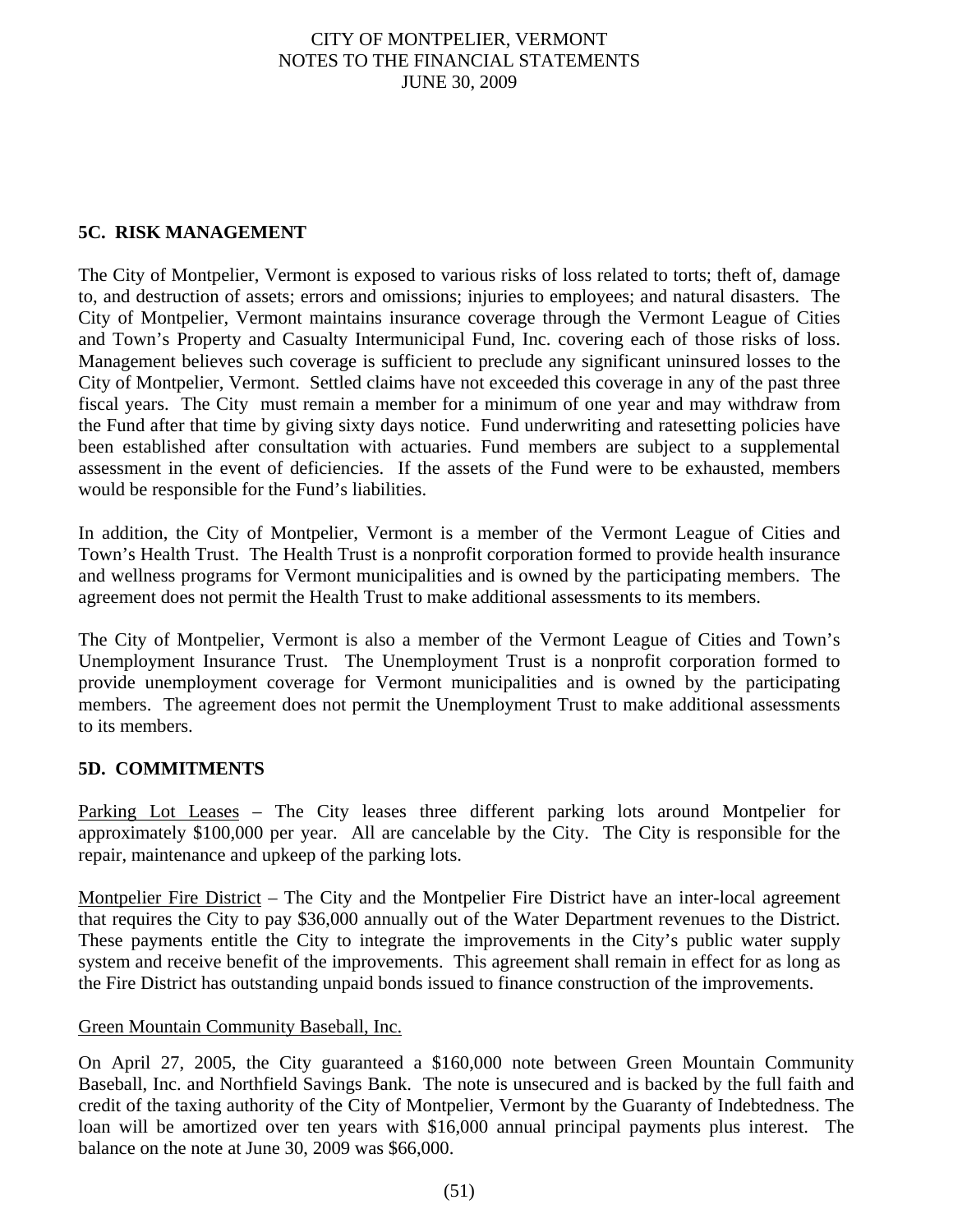### East Central Vermont Community Fiber (ECF)

The City of Montpelier is a participant in an Interlocal Contract made up of 22 towns in East-Central Vermont committed to making state-of-the-art high-speed communications services available to all institutions, homes and businesses in participating towns. The revenue generated from system users is intended pay the costs of building, financing and operating the system so no cash outlay from member municipalities will be required.

On October 22, 2008, the City authorized ECF to issue certificates of participation (master lease) not to exceed \$106,000,000 for the purpose of making certain capital improvements for the delivery of communication services. The aggregate principal amount of the certificates of participation would be allocated to the City and the other participants based on their relative population. It is intended that the repayment of the certificates could only come from the revenues generated by the communications system.

Due to significant changes in the capital markets, ECF does not currently intend to finance the project with the certificates of participation described previously. ECF is pursuing alternative financing that, in accordance with the Interlocal Contract, will not result in any potential liability to the City.

#### Operating Leases

The City has three 60-month leases for copiers. One lease is for two copiers with a monthly payment of \$702 through June, 2011. The other two copier leases have monthly payments of \$305 and \$103, respectively, through November, 2013. The lease expense for the year ended June 30, 2009 was \$11,280.

The minimum lease payments are as follows:

| 2010 | \$13,320 |
|------|----------|
| 2011 | 13,320   |
| 2012 | 4,896    |
| 2013 | 2,040    |
|      |          |
|      | \$33,576 |

#### **5E. SUBSEQUENT EVENTS**

Subsequent to year end, the City obtained a tax anticipation note up to \$2,500,000 from Community National Bank with interest at 1.80% and due June 30, 2010.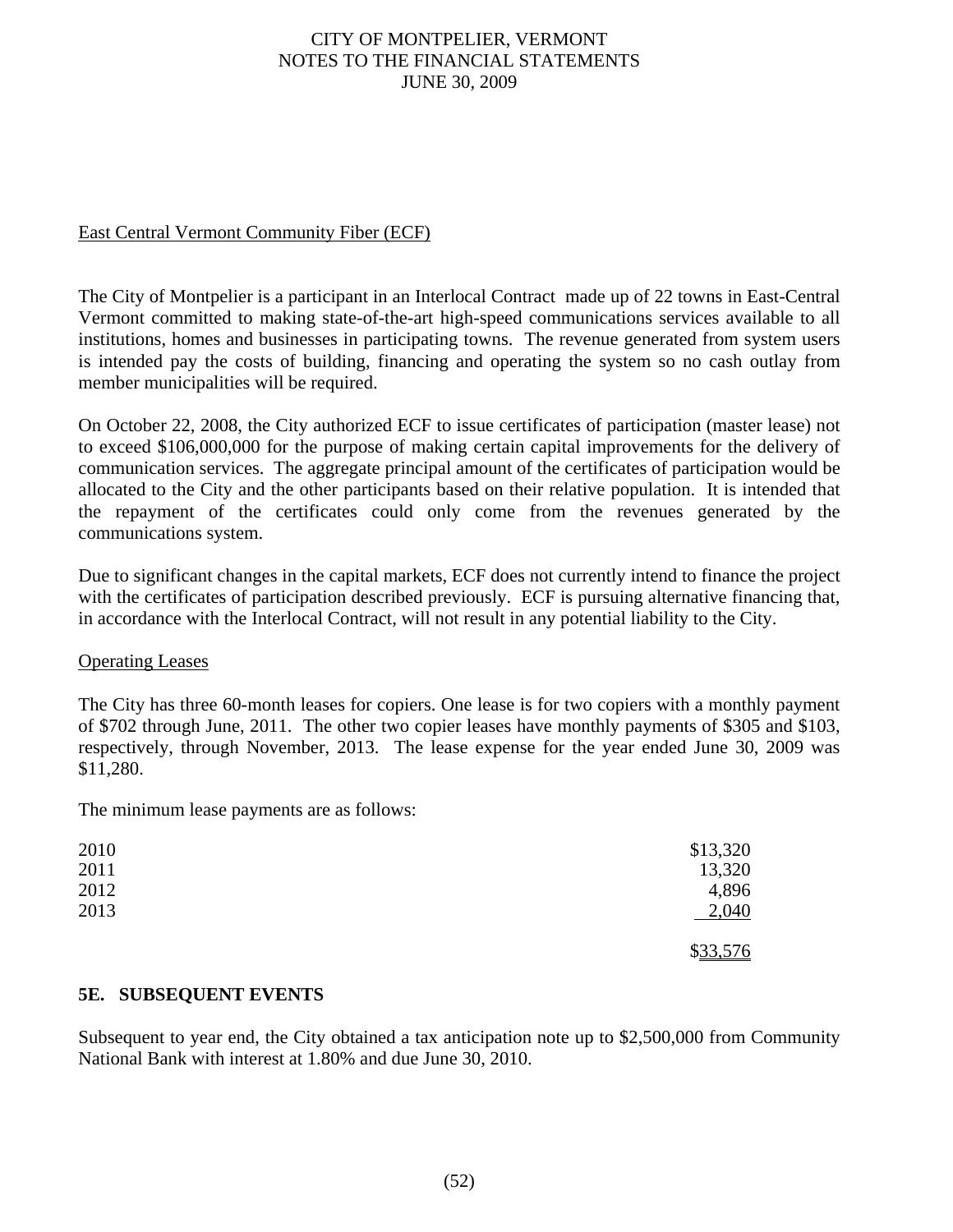Subsequent to year end, the City leased a Caterpillar grader with a cost of \$178,507 through TD Equipment Finance, Inc. Lease payments of \$38,163 are due annually for five (5) years with interest at 3.45%.

Subsequent to year end, the building that the Senior Citizen's Center was housed in was damaged by a fire. The extent of the damage has not yet been determined, however, the City anticipates the City's insurance carrier will cover the cost of the damages.

Subsequent to year end, the City borrowed \$1,150,000 from the Vermont Municipal Bond Bank. Principal payments range from \$45,000 to \$95,000 with interest ranging from 1.391% to 4.981% and is due November 15, 2029. The bond was approved for various purposes.

Subsequent to year end, the City was awarded \$1,076,463 in American Recovery and Reinvestment Act grant funds from various agencies. The majority of the funds will be used for sewer projects.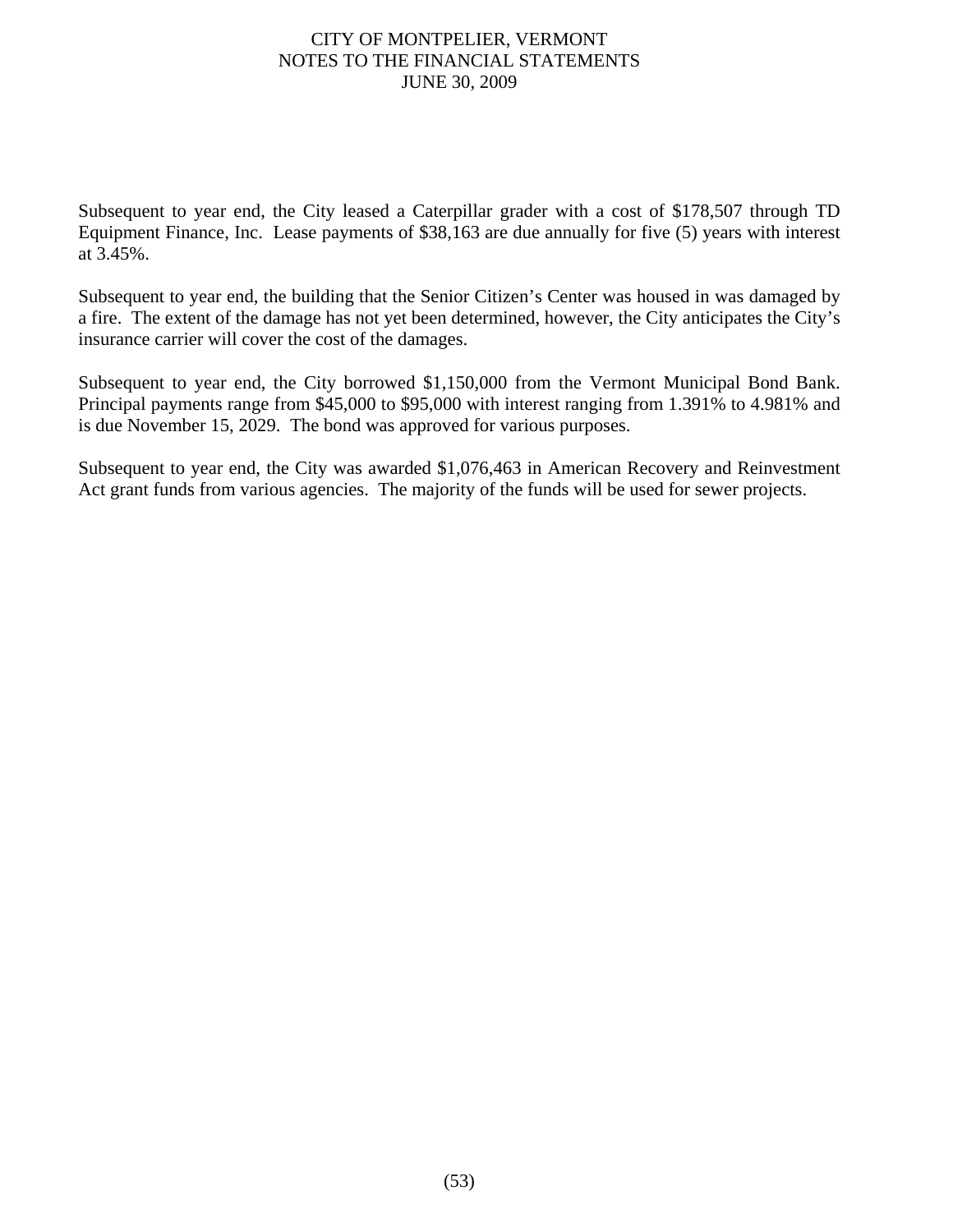#### CITY OF MONTPELIER, VERMONT COMBINING BALANCE SHEET OTHER GOVERNMENTAL FUNDS JUNE 30, 2009

|                                      | Special Revenue Funds |                  |        |                              |               |                      |                 |                       |                   |               |                      |                         |                       |                  |               |
|--------------------------------------|-----------------------|------------------|--------|------------------------------|---------------|----------------------|-----------------|-----------------------|-------------------|---------------|----------------------|-------------------------|-----------------------|------------------|---------------|
|                                      | Green                 | Montpelier       |        |                              |               |                      |                 |                       |                   |               | George               | Non-Expendable          | Hubbard               | Expendable       | Total         |
|                                      | Mountain              | Parks            | Police | Montpelier                   |               |                      | Montpelier      | Montpelier            | Montpelier        |               | Blanchard            | Cemetery                | Park                  | Cemetery         | Other         |
|                                      | Cemetery              | Commission       | Grants | Events                       | Justice       | Conservation         | Foundation      | <b>Housing Trust</b>  | Senior Citizens   | MontpelierNet | Trust                | Trust                   | Trust                 | Trust            | Governmental  |
|                                      | Fund                  | Fund             | Fund   | Fund                         | Fund          | Fund                 | Fund            | Fund                  | Fund              | Fund          | Fund                 | Fund                    | Fund                  | Fund             | Funds         |
| <b>ASSETS</b>                        |                       |                  |        |                              |               |                      |                 |                       |                   |               |                      |                         |                       |                  |               |
| Cash                                 | $\overline{0}$<br>£.  | -S<br>$\Omega$   | - \$   | - \$<br>$\Omega$<br>$\Omega$ | $\mathcal{S}$ | 46,000<br>-8         | 38.441 \$<br>-S | $\Omega$              | 39,412 \$<br>- \$ |               | $\overline{0}$<br>S  | - \$<br>$\overline{0}$  | $\overline{0}$<br>- S | - S<br>$\Omega$  | 123,853<br>-S |
| Investments                          | 3,869                 | $\Omega$         |        | $\Omega$                     |               |                      | 67,580          |                       | 286,997           |               | 70,173               | 632,513                 | 14,663                | $\Omega$         | 1,075,795     |
| Receivables                          | 8,681                 | 168              |        | $\Omega$                     | 400           | $\Omega$             | $\Omega$        |                       | $\Omega$          | 1,640         | $\Omega$             | $\Omega$                | $\Omega$              | $\Omega$         | 10,889        |
| Due from Other Governments           | $\Omega$              | 19,629           |        | $\Omega$                     |               |                      |                 |                       | $\Omega$          |               |                      |                         | $\Omega$              |                  | 19,629        |
| Loans Receivable                     | $\Omega$              | $\Omega$         |        | $\Omega$                     |               |                      | $^{0}$          | 134,000               | $\Omega$          |               |                      |                         | $\Omega$              | $\Omega$         | 134,000       |
| Due from Other Funds                 | 1,372                 | 48,455           |        | 37,473                       | 158           |                      | $\Omega$        | 81,926                | 11,671            | 6,794         |                      |                         | $\Omega$              | 275,073          | 462,922       |
| <b>TOTAL ASSETS</b>                  | \$13,922              | 68,252<br>-S     | - S    | $0 \quad$ \$ 37,473          | 558<br>-8     | 46,000<br>-S         | \$106,021       | 215,926               | 338,080<br>-S     | 8,434<br>- \$ | \$70,173             | - \$                    | 632,513 \$ 14,663     | \$275,073        | \$1,827,088   |
| <b>LIABILITIES AND FUND BALANCES</b> |                       |                  |        |                              |               |                      |                 |                       |                   |               |                      |                         |                       |                  |               |
| Liabilities:                         |                       |                  |        |                              |               |                      |                 |                       |                   |               |                      |                         |                       |                  |               |
| <b>Accounts Payable</b>              | 4,229<br>-S           | 7,208<br>-8      | - S    | - \$<br>$\Omega$<br>$\Omega$ | 155           | <b>S</b><br>$\Omega$ | 25,659<br>-S    | $\overline{0}$<br>- S | 10,801            | 97<br>- \$    | $\Omega$<br><b>S</b> | - \$<br>$\Omega$        | 43                    | - \$<br>$\Omega$ | 48,192<br>-8  |
| Accrued Payroll and Related Expenses | 2,205                 | 1,588            |        | $\Omega$                     | 6,131         | $\Omega$             | $\Omega$        | $\Omega$              | 1.995             |               |                      |                         | $\Omega$              | $\mathbf{0}$     | 11,919        |
| Deferred Revenue                     | 0                     | 11,075           |        | $\Omega$                     |               |                      | $\Omega$        | 134,000               | 2,249             |               |                      |                         | $\Omega$              | $\Omega$         | 147,324       |
| Due to Other Funds                   | $\Omega$              | $\Omega$         |        | $\Omega$                     |               | $\Omega$             | 710             | $\Omega$              | $\Omega$          |               |                      | 272,945                 | $\Omega$              |                  | 273,655       |
| <b>Total Liabilities</b>             | 6,434                 | 19,871           |        | $\Omega$<br>$\Omega$         | 6,286         | $\Omega$             | 26,369          | 134,000               | 15,045            | 97            | $\Omega$             | 272,945                 | 43                    | $\Omega$         | 481,090       |
| Fund Balances/(Deficit):             |                       |                  |        |                              |               |                      |                 |                       |                   |               |                      |                         |                       |                  |               |
| Reserved                             | $\mathbf{0}$          | $\Omega$         |        | 4,880<br>$\Omega$            | $\Omega$      | $\overline{0}$       | 79,652          | $\mathbf{0}$          | $\theta$          |               | 70,173               | 359,568                 | 14,620                | 275,073          | 803,966       |
| Unreserved                           | 7,488                 | 48,381           |        | 32,593<br>$\Omega$           | (5,728)       | 46,000               | $\overline{0}$  | 81,926                | 323,035           | 8,337         | $\Omega$             | $\Omega$                | $\Omega$              | $\Omega$         | 542,032       |
| Total Fund Balances/(Deficit)        | 7,488                 | 48,381           |        | 37,473<br>$\Omega$           | (5,728)       | 46,000               | 79,652          | 81,926                | 323,035           | 8,337         | 70,173               | 359,568                 | 14,620                | 275,073          | 1,345,998     |
| TOTAL LIABILITIES AND                |                       |                  |        |                              |               |                      |                 |                       |                   |               |                      |                         |                       |                  |               |
| <b>FUND BALANCES</b>                 | \$13,922              | 68,252 \$<br>- S |        | $0 \quad$ \$ 37,473          | 558<br>- S    | 46,000<br>- S        | \$106,021       | 215,926<br>- S        | 338,080 \$<br>- S | 8,434         | \$70,173             | 632,513<br>$\mathbf{s}$ | $$14,663$ $$275,073$  |                  | \$1,827,088   |